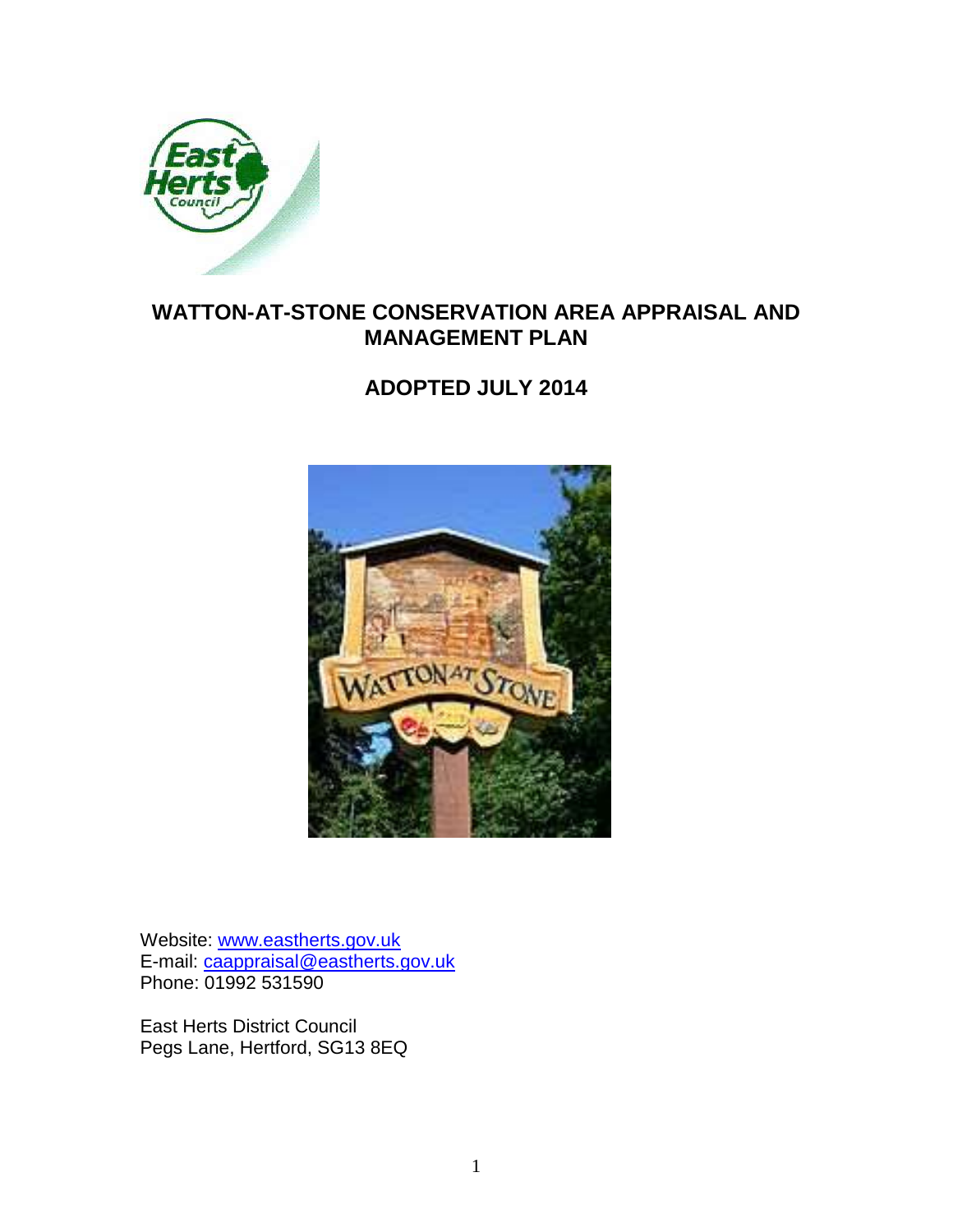## **CONTENTS**

|                                                                              | <b>Paragraphs</b> | <b>Pages</b> |  |
|------------------------------------------------------------------------------|-------------------|--------------|--|
| 1. Introduction                                                              | $1.1 - 1.11$      | $3 - 5$      |  |
| 2. Legal and Policy framework                                                | $2.1 - 2.18$      | $5-8$        |  |
| 3. Origins and historic development                                          | $3.1 - 3.19$      | $8 - 15$     |  |
| 4. General Designations and criteria<br>used to identify Important Features  | $4.1 - 4.12$      | $15 - 18$    |  |
| 5. General Character and Setting<br>of Watton-at-Stone                       | $5.1 - 5.9$       | $19 - 21$    |  |
| <b>6. Detailed Character Analysis</b>                                        |                   |              |  |
| <b>Area A - High Street</b>                                                  | $6.1 - 6.48$      | $21 - 36$    |  |
| Area B - Remainder of<br><b>Conservation Area</b>                            | $6.49 - 6.85$     | 36-48        |  |
| <b>Summary Overview</b>                                                      | 6.86              | 48           |  |
| 7. Management Proposals                                                      | $7.1 - 7.17$      | 48-53        |  |
| <b>EHDC Contact details</b>                                                  | 7.3               | 49           |  |
| <b>Schedule and Table of</b><br><b>Enhancement Proposals</b>                 | 7.17              | $51 - 53$    |  |
| <b>Appendix 1- List of Guidance notes</b><br>available from EHDC             |                   | 53           |  |
| Plan 1 - Map from 1874 with adopted<br><b>Conservation Area superimposed</b> |                   |              |  |
|                                                                              |                   |              |  |

**Plan 2 – Management Plan**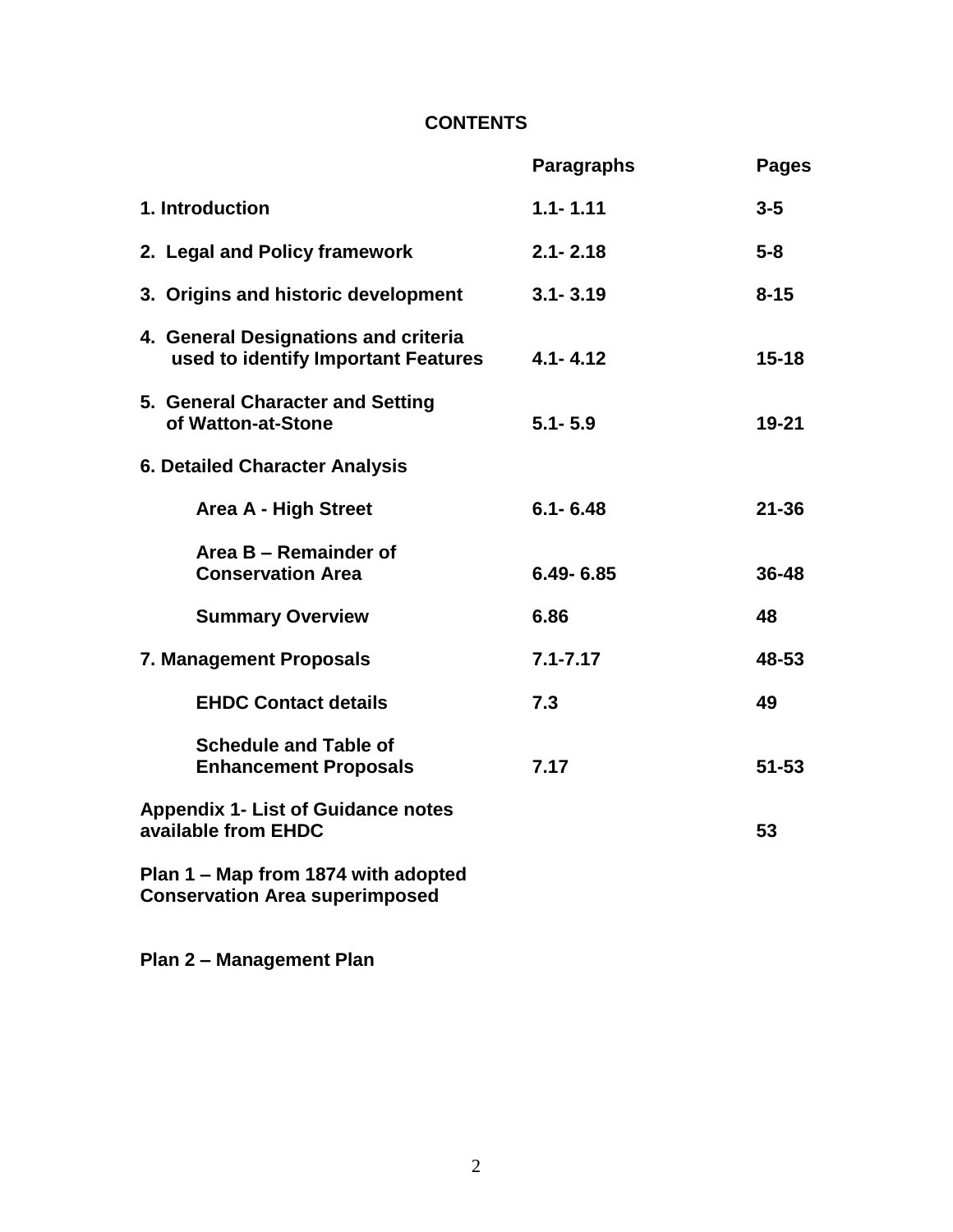#### **WATTON- AT- STONE CONSERVATION AREA APPRAISAL AND MANAGEMENT PLAN**

#### **ADOPTED 30 JULY 2014**

**This document is the adopted Watton-At-Stone Conservation Area Appraisal, which replaces the draft document that was subject to public consultation in November 2013, extended to April 2014 and public meetings on 13 November 2013 and 7 March 2014. Members considered the responses to this consultation at their Executive Committee and Council meetings on 3 June and 30 July 2014 respectively. Members resolved to adopt the document on 30 July 2014. The document now appears with any necessary boundary revisions and textual changes required as a result of consultation feedback and adoption.** 

**1. Introduction.**

**1.1. The historic environment cannot be replaced and is a resource that is both fragile and finite. Particularly in an age when society and its needs change with rapidity, the various historic and architectural elements of Conservation Areas can be perceived to interact in a complex manner and create a 'unique sense of place' that is appreciated by those lucky enough to reside in such special places and by the many interested persons who appreciate and visit them.** 

**1.2. East Hertfordshire District has a particularly rich and vibrant built heritage, featuring 42 Conservation Areas and approximately 4,000 fine listed buildings displaying a variety of styles representative of the best of architectural and historic designs from many centuries. Generally and very importantly the clear distinction between built form and open countryside has been maintained.** 

**1.3. The District is situated in an economically buoyant region where an attractive environment, employment opportunities and excellent transport links, road rail and air, make it a popular destination to live and work. In addition to London a short commuting distance away, the District is influenced by other factors beyond its administrative area, such as Stansted Airport and the towns of Harlow and Stevenage. With such dynamics it is inevitable that the historic environment will be subject to pressures which emphasize the need to protect it.** 

**1.4. The East Hertfordshire Local Plan Second Review, adopted in April 2007, recognize these facts and commit the Council to review its Conservation Areas and their boundaries. The production of this document is part of this process.**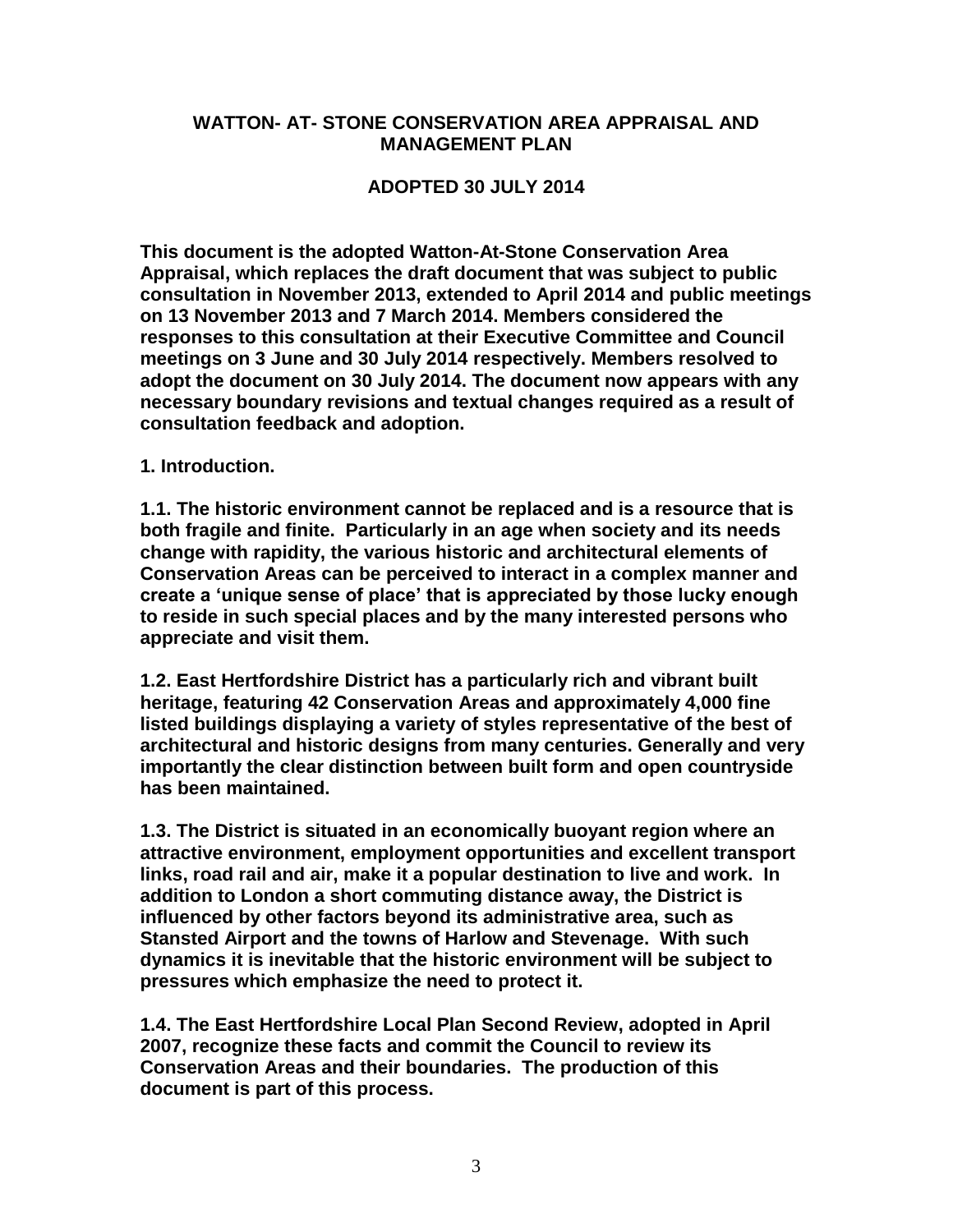**1.5. Conservation Areas are environments which are considered worthy of protection as a result of a combination of factors such as the quality of design and setting of the buildings or their historic significance. In addition to the individual qualities of the buildings themselves, there are other factors such as the relationships of the buildings with each other, the quality of the spaces between them and the vistas and views that unite or disrupt them. The relationship with adjoining areas and landscape, the quality of trees, boundary treatments, advertisements, road signage, street furniture and hard surfaces, are also important features which can add to or detract from the Conservation Area.** 

**1.6. This Appraisal recognises the importance of these factors and will consider them carefully. This document will be regarded as a 'material consideration' when determining planning applications. The document also puts forward simple and practical management proposals that improve the character of the Conservation Area which are capable of being implemented as and when resources permit.**

**1.7. The recommendations concerning non-listed buildings and structures are normally formed by the field workers observations made from the public realm and seldom involve internal inspection or their structural condition. Therefore recommendations contained in this Appraisal might be subject to reconsideration through the planning application process, where that is necessary, and which would involve the submission of additional information. Similar considerations may apply to estimating dates of buildings.**

**1.8. This Conservation Appraisal:**

- **Identifies the special character of Watton-at-Stone;**
- **Identifies elements that should be retained or enhanced;**
- **Identifies detracting elements;**
- **Reviews the existing boundary;**
- **Puts forward practical enhancement proposals;**

**1.9. The document has been prepared in partnership with the local Parish Council and the local community through the consultation process and the Council would like to record its thanks to them.**

**1.10. Acknowledgement and thanks are recorded to Hertfordshire County Council whose Historic Environment Unit has been most helpful. Particular thanks are extended to Mr Alan Rattue for permission to reproduce a number of historic local collection photographs.**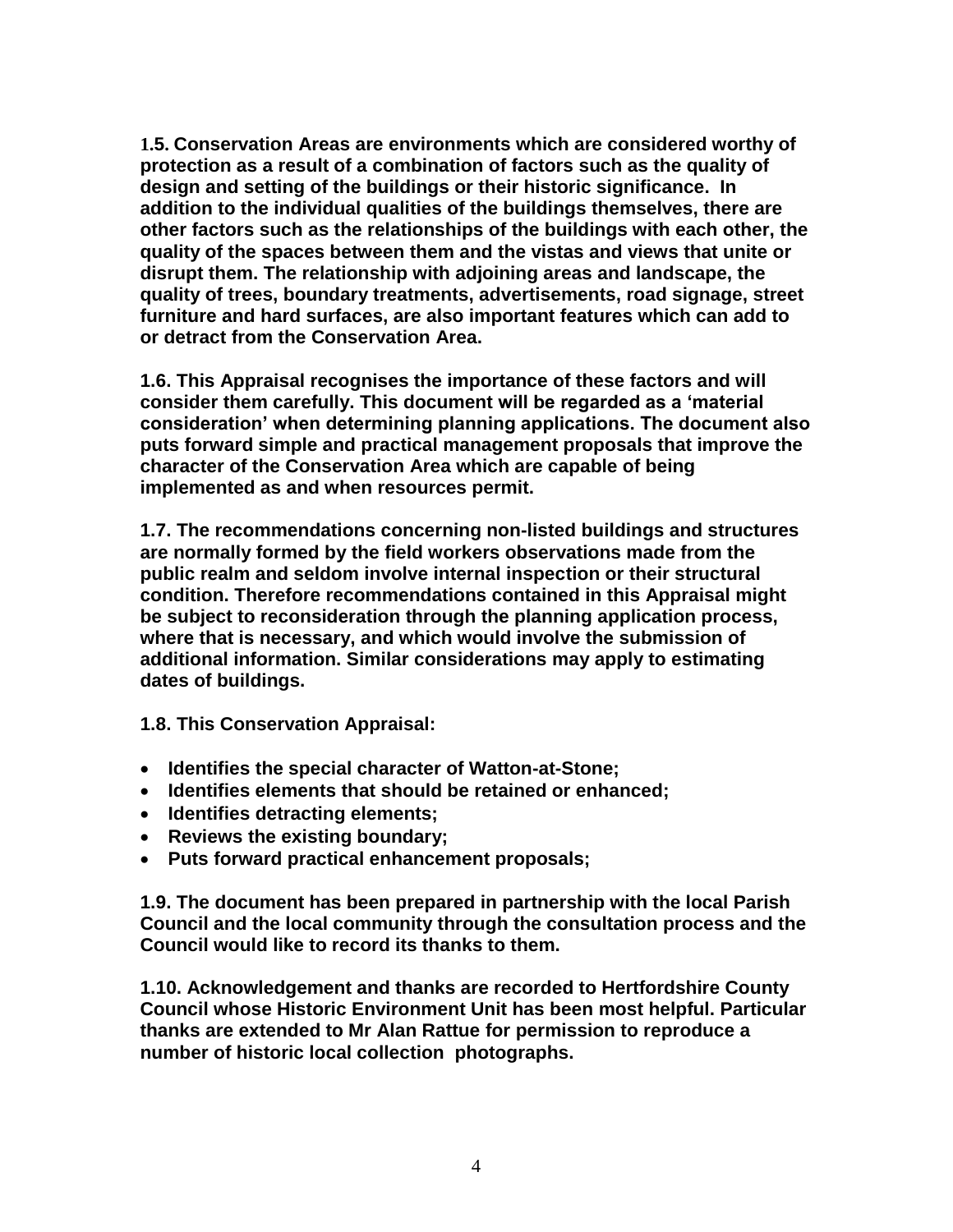**1.11. This Appraisal is written in three parts: Part A - Legal and Policy Framework. Part B - Appraisal; Part C - Management Proposals.**

## **PART A - LEGAL AND POLICY FRAMEWORK**

**2. Legal and Policy framework.** 

**2.1. The legal background for designating a Conservation Area is set out in Section 69 of the Planning (Listed Buildings and Conservation Areas) Act 1990. This states that the Council shall from time to time designate Conservation Areas, which are defined as being** *'areas of special architectural or historic interest, the character or appearance of which it is desirable to conserve or enhance'.* **The same section of the Act also requires that Councils undertake periodic reviews.** 

**2.2. Section 71 of the Act requires Councils to** *'formulate and publish proposals for the preservation and enhancement'* **of Conservation Areas and hold a public meeting to consider them.** 

**2.3. Within Conservation Areas there are additional planning controls and if these are to be supported it is important that the designated area accords with the statutory definition and is not devalued by including land or buildings that lack special interest.** 

**2.4. Planning permission is required for the demolition of a building in a Conservation Area but is subject to certain exceptions. For example, it does not apply to Listed Buildings which are protected by their own legislation but is relevant to other non listed buildings in the Conservation Area above a threshold size set out in legislation.\* Looking for and assessing such buildings is therefore a priority of this Appraisal.**

\* The demolition of a building not exceeding 50 cubic metres is not development and can be demolished without planning permission. Demolition of other buildings below 115 cubic metres are regarded as 'Permitted Development' granted by the General Permitted Development Order, subject to conditions that may require the Council's 'prior approval' regarding methods of proposed demolition and restoration.

**2.5. Certain ecclesiastical buildings (which are for the time being used for ecclesiastical purposes) are not subject to local authority administration provided an equivalent approved system of control is operated by the church authority. This is known as the 'ecclesiastical exemption'. Importantly in such circumstances, church authorities still need to obtain any other necessary planning permissions under the Town and Country Planning Act 1990.** 

**2.6. The Town and Country Planning (General Permitted Development Order) 1995 (as amended), defines the range of minor developments for which planning permission is not required and this range is more restricted**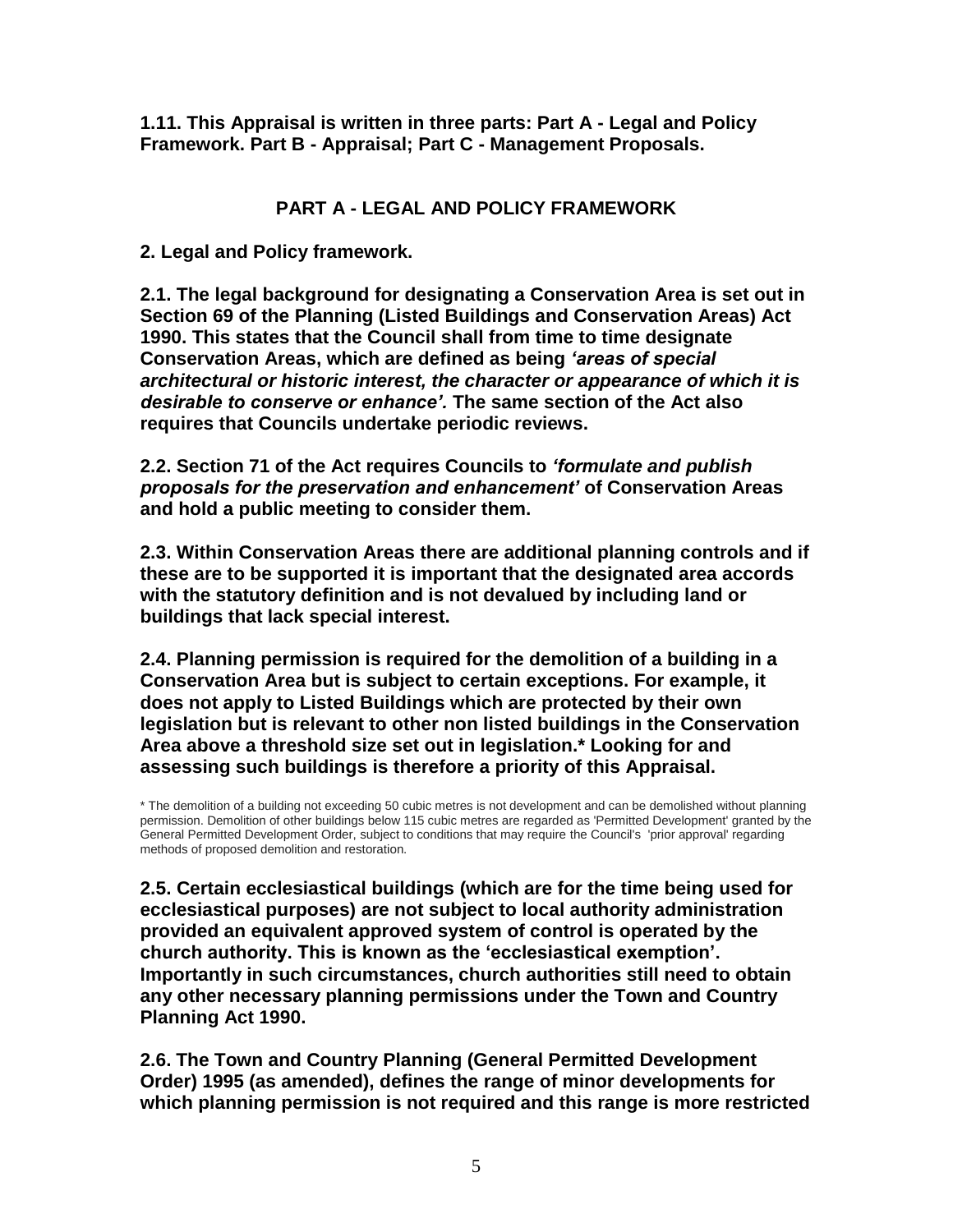**in Conservation Areas. For example, the Order currently requires that the addition of dormer windows to roof slopes, various types of cladding, satellite dishes fronting a highway and a reduced size of extensions, all require planning permission in a Conservation Area.**

**2.7. However, even within Conservation Areas there are many other minor developments that do not require planning permission. So as to provide further protection the law allows Councils' to introduce additional controls if appropriate. Examples of such controls can include some developments fronting a highway or open space, such as an external porch, the painting of a house or the demolition of some gates, fences or walls. The removal of important architectural features that are important to the character or appearance of a Conservation Area or individual buildings within it such as distinctive porches, windows or walls or railings to some non-listed properties can be subject to a more detailed assessment and if appropriate made subject to protection by a legal process known as an 'Article 4 Direction' which withdraws 'Permitted Development Rights'. The use of such Directions can only be made in justified circumstances and a clear assessment of each Conservation Area considerably assists in this respect. In conducting this Appraisal, consideration has been given as to whether or not such additional controls are necessary.** 

**2.8. Works to Trees. Another additional planning control relates to trees located within Conservation Areas. Setting aside various exceptions principally relating to size and condition, any proposal to fell or carry out works to trees has to be 'notified' to the Council within 6 weeks of the works. Some trees within the Conservation Area are already be subject to Tree Preservation Orders. This Appraisal diagrammatically identifies only the most significant trees or groups of trees that make a particularly important contribution to the character of the Conservation Area. Other trees not specifically identified may still be suitable for statutory protection.**

**2.9. Some hedges may be protected by the Hedgerow Regulations 1997. This legislation is extremely complicated and only applies in certain situations that are determined by the location of the hedge, its age and or its historical importance, the wildlife it supports and its number of woody species.**

**2.10. National Planning Policy Framework. Published in March 2012, this document replaces previous advice, including PPS 5, Planning for the Historic Environment. The principle emphasis of the new framework is to promote sustainable development. Economic, social and environmental roles should not be considered in isolation because they are mutually dependent and positive improvements in the quality of the built, natural and historic environment should be sought, including replacing poor**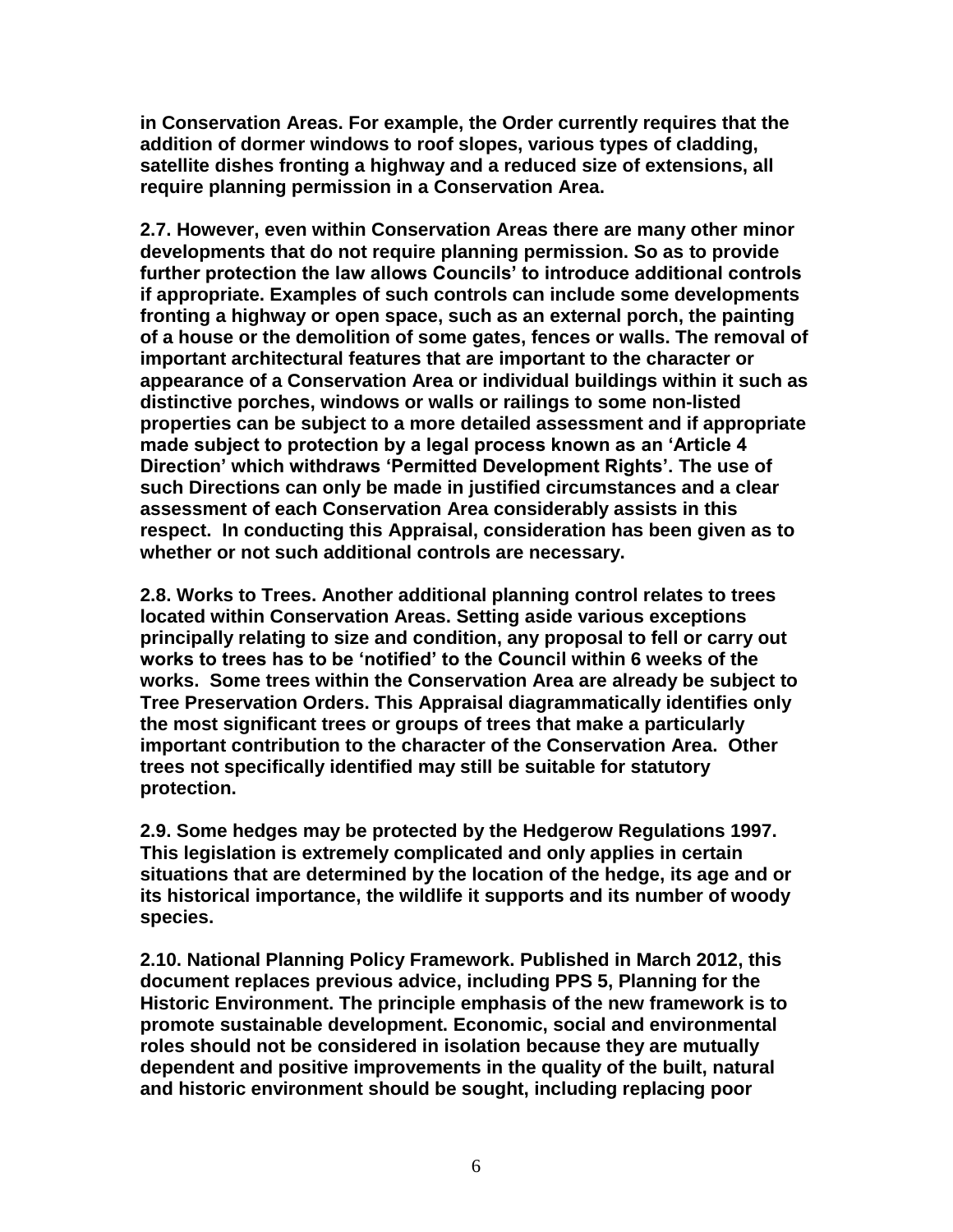**design with better design. Whilst architectural styles should not be imposed it is considered proper to reinforce local distinctiveness.** 

**2.11. In relation to the historic environment the new National Planning Policy Framework advises as follows:** 

- **There should be a positive strategy in the Local Plan for the conservation of the historic environment and up-to-date evidence used to assess the significance of heritage assets and the contribution they make.**
- **Conservation Areas. Such areas must justify such a status virtue of being of** *'special architectural or historic interest'.*
- **Heritage assets. A Heritage asset is defined as '***a building, monument, site, place, area or landscape identified as having a degree of significance meriting consideration in planning decisions, because of its heritage interest. Heritage asset includes designated heritage assets and assets identified by the local planning authority (including local listings)'.*
- **Considerable weight should be given to conserving such heritage assets and the more important they are the greater the weight. For example the effect of an application affecting a non- designated heritage asset should be taken into account and a balanced judgment reached. Substantial harm to or loss of a grade II Listed Building should be exceptional whilst harm to heritage assets of higher status, e.g. a grade I or II\* Listed Building should be wholly exceptional.**
- **Local Planning Authorities should look for opportunities for new development within Conservation Areas to enhance or better reveal their significance and proposals that preserve such elements should be approved.**
- **The use of Article 4 Directions to remove national permitted development rights should be limited to situations** *'where this is necessary to protect local amenity or the well being of the area…'*
- **Green Areas. Such areas of particular importance can properly be identified for special protection as Local Green Spaces in selected situations.**

**2.12. East Hertfordshire's environmental initiatives and Local Plan Policies. East Hertfordshire is committed to protecting Conservation Areas and implementing policies which preserve and enhance them; to support their**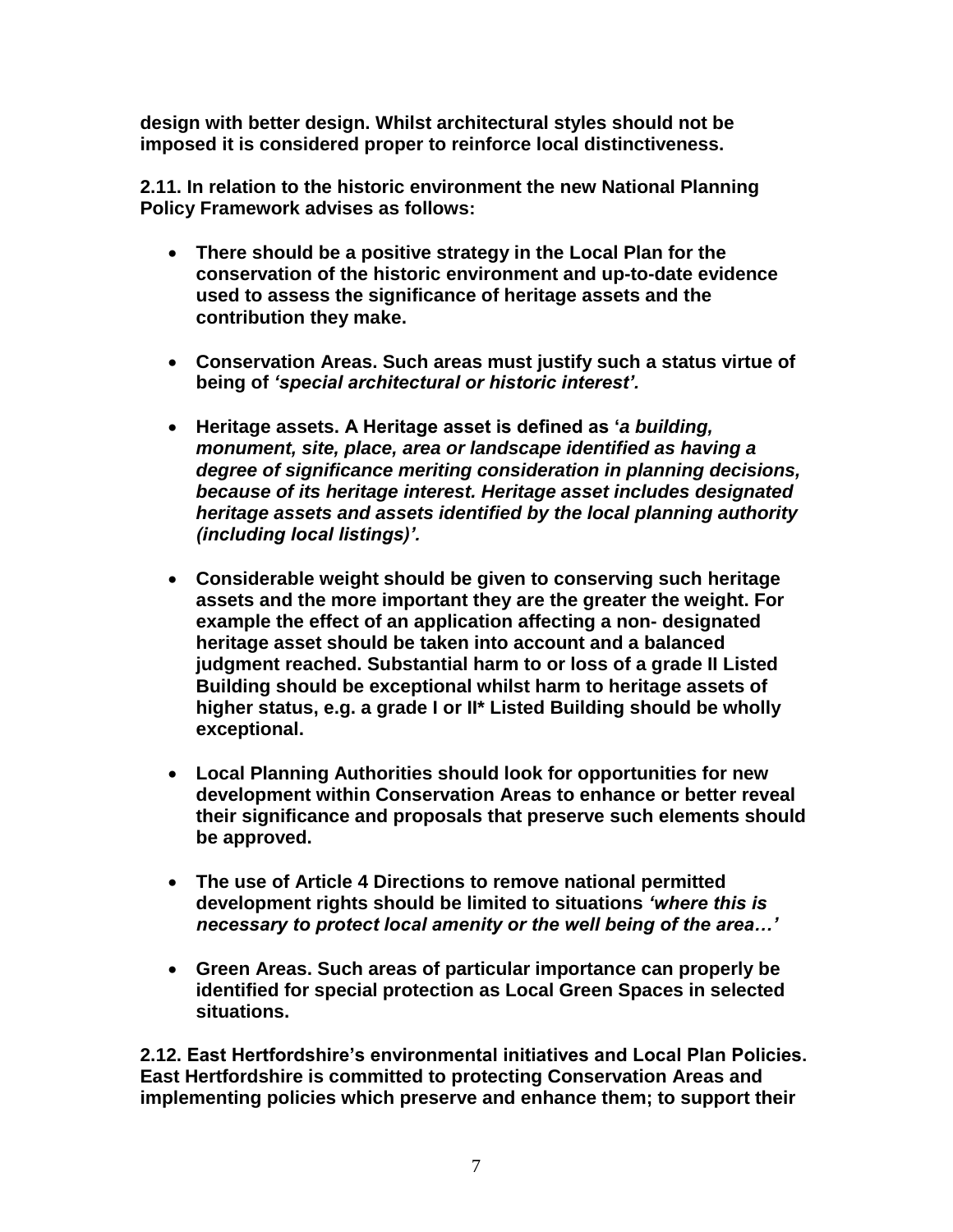**preservation through the publication of design and technical advice and to be pro-active by offering grants and administering an Historic Buildings Grant Service. With regard to the latter grants are awarded on a first come first served basis in relation to listed buildings and other unlisted buildings of architectural or historic interest. The maximum grant will not normally exceed £1,000.**

**2.13. In respect of the above the Council has produced a number of leaflets and guidance notes that are available on request. Further details are provided in Appendix 1.** 

**2.14. The Council also has a 'Buildings at Risk Register', originally produced in 2006 and updated in 2012/13. In relation to Watton-at-Stone there are two milestones entered on the Register as being 'At Risk', one is located on the High Street within the Conservation Area, the subject of this Appraisal. Grant assistance not exceeding £10,000 may be available for works that lead to such structures long term security.** 

**2.15. The East Herts Local Plan was adopted by the Council in 2007. The 'saved' policies set out in the plan remain in force and are relevant in relation to Conservation Area and Historic Building considerations. The Local Plan and its policies can be viewed on the Council's website or a copy can be obtained from the Council (contact details are set out in section 7).**

**2.16. In accordance with the requirements of the Planning and Compulsory Purchase Act 2004, the Council is in the process of preparing a planning policy document which will replace the 2007 Local Plan. This will be known as the East Herts District Plan (DP). Once adopted the DP will contain the relevant Council planning policies.**

**2.17. Watton at Stone is surrounded by designated Green Belt that sweeps up to the Category 1 Village Boundaries in all locations.** 

**2.18. Watton-at-Stone Conservation Area was first designated in 1975 and most recently in 2000.**

## **Part B - APPRAISAL**

 **3. Origins and historic development.** 

**3.1. The evidence of early settlement in the area is relatively well documented and interesting. Neolithic arrow heads and axes have previously been found in the Parish and a Neolithic flint blade was found in the church allotments.**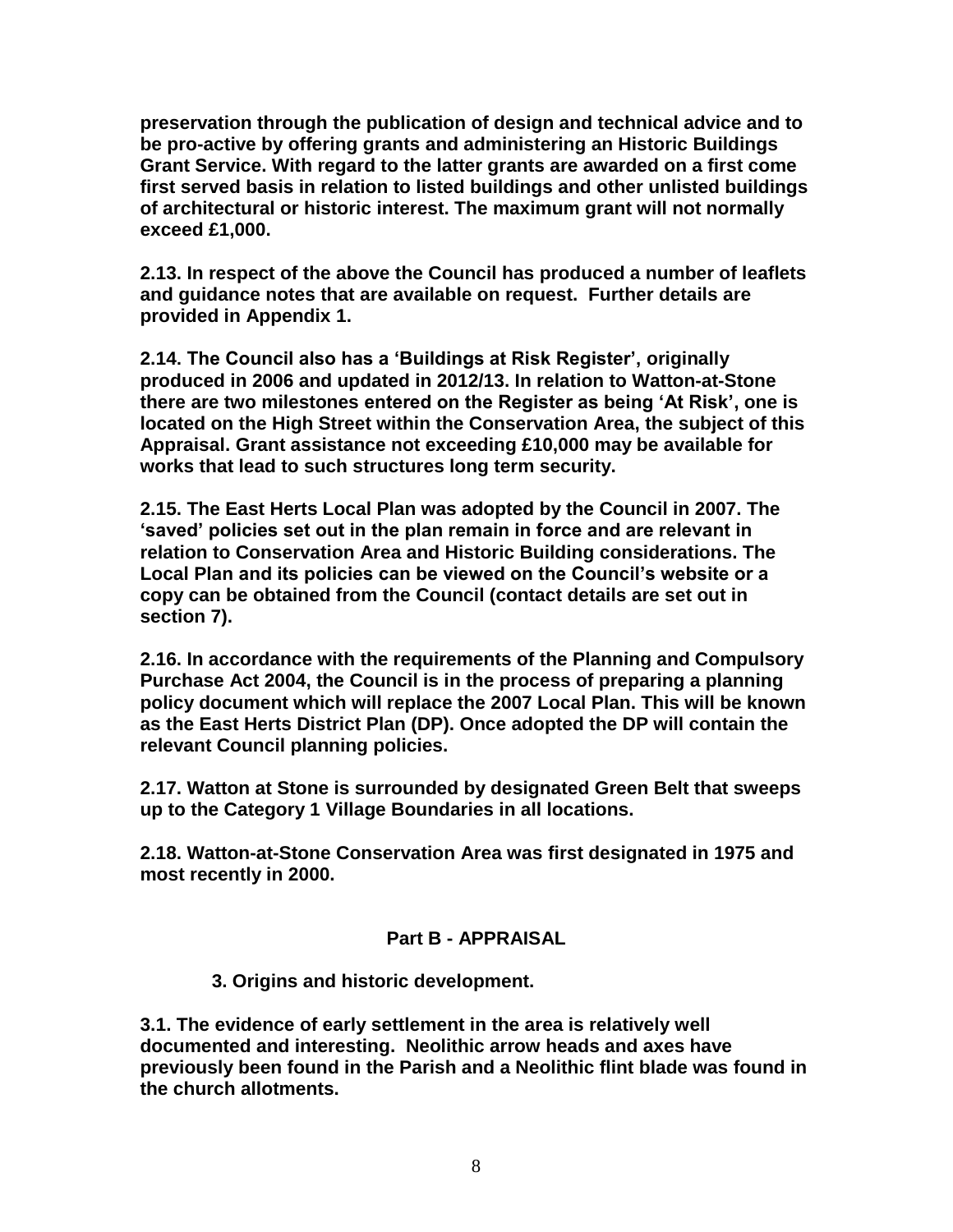**3.2. At nearby Aston, an Iron Age bronze mirror was found that probably was buried as part of a Late Iron Age cremation grave and from information available, this can be seen at the British Museum. The mirror dates 50BC - 50AD.** 

**3.3. There is evidence of Roman occupation with finds of Samian and Castor wares and coins having been found in the present Rectory garden in 1957 and Roman pottery finds in gardens of the Rivershill housing area. A Roman road linking Welwyn and Braughing crossed the southern part of the village.**

**3.4. In 969 AD when the Manor belonged to Westminster Abbey, it was called Wattun.**

**3.5. The Listed Building description refers to the fact that the Parish Church dating from the 15th century was built on an earlier foundation, so Saxon settlement is a possibility.**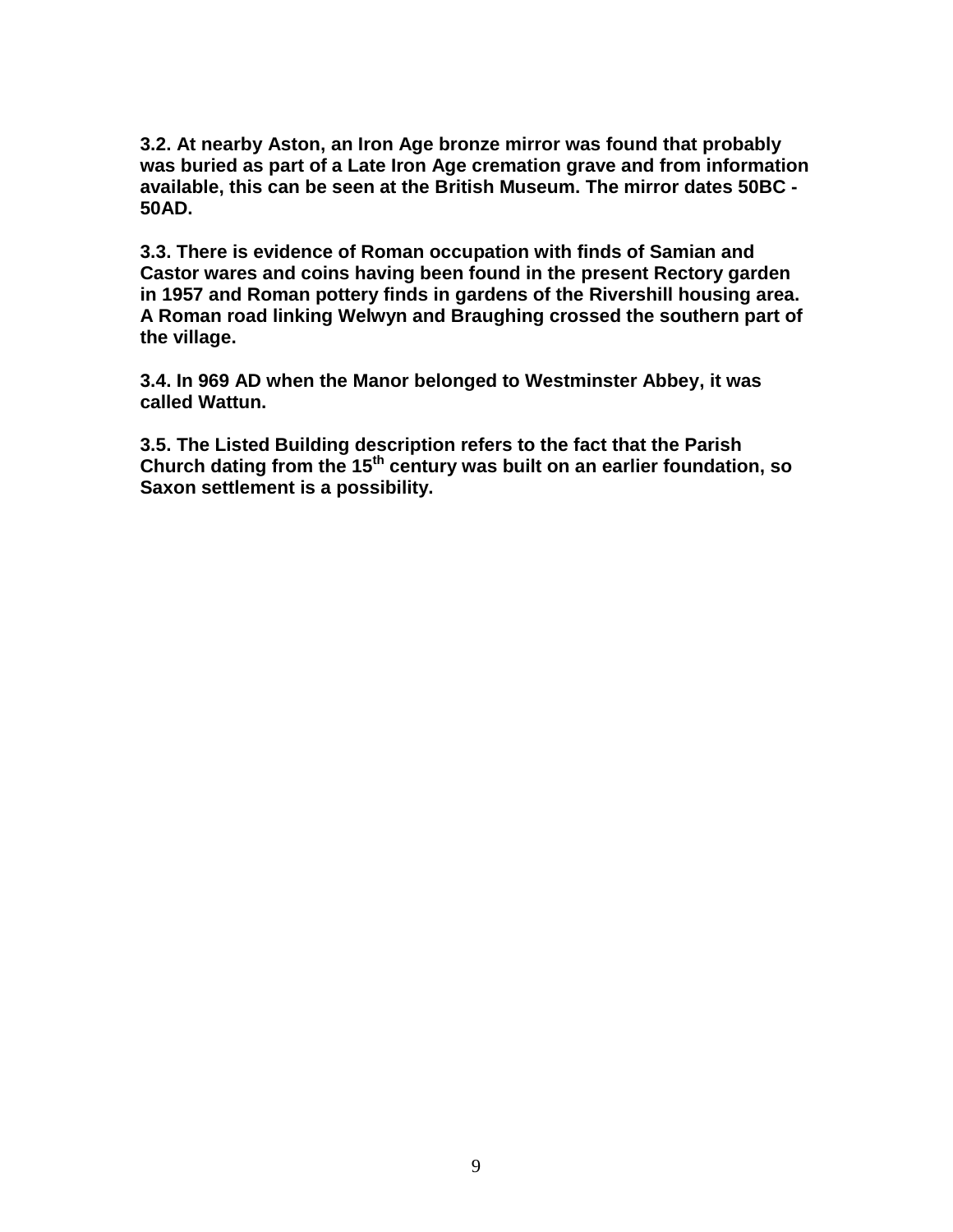

**Picture 1 - The Parish Church is a fine structure dating from the 15th century that dominates the local landscape.**

**3.6. Watton- at –Stone as seen today and as can be analysed from Listed Building descriptions, evolved from the 15th century with all subsequent centuries to the present date being represented.** 

**3.7. Woodhall Park (now Heath Mount School) was an important factor in the growth of the settlement during the late 18th – 19th century. It is a grade I Listed building with features in the grounds being separately listed. It was built by T. Leverton for Sir T. Rumbold in 1777 – 1782 and further extended in 1794. Its attached garden is scheduled grade II\* and landscaped by W. Malcolm, Royal Nurseryman circa 1780. In 1801 the house and surrounding land was purchased by Samuel Smith, a banker from Nottingham. The Estate was occupied by four generations of the Smith family, until the death of Colonel Henry Abel Smith.**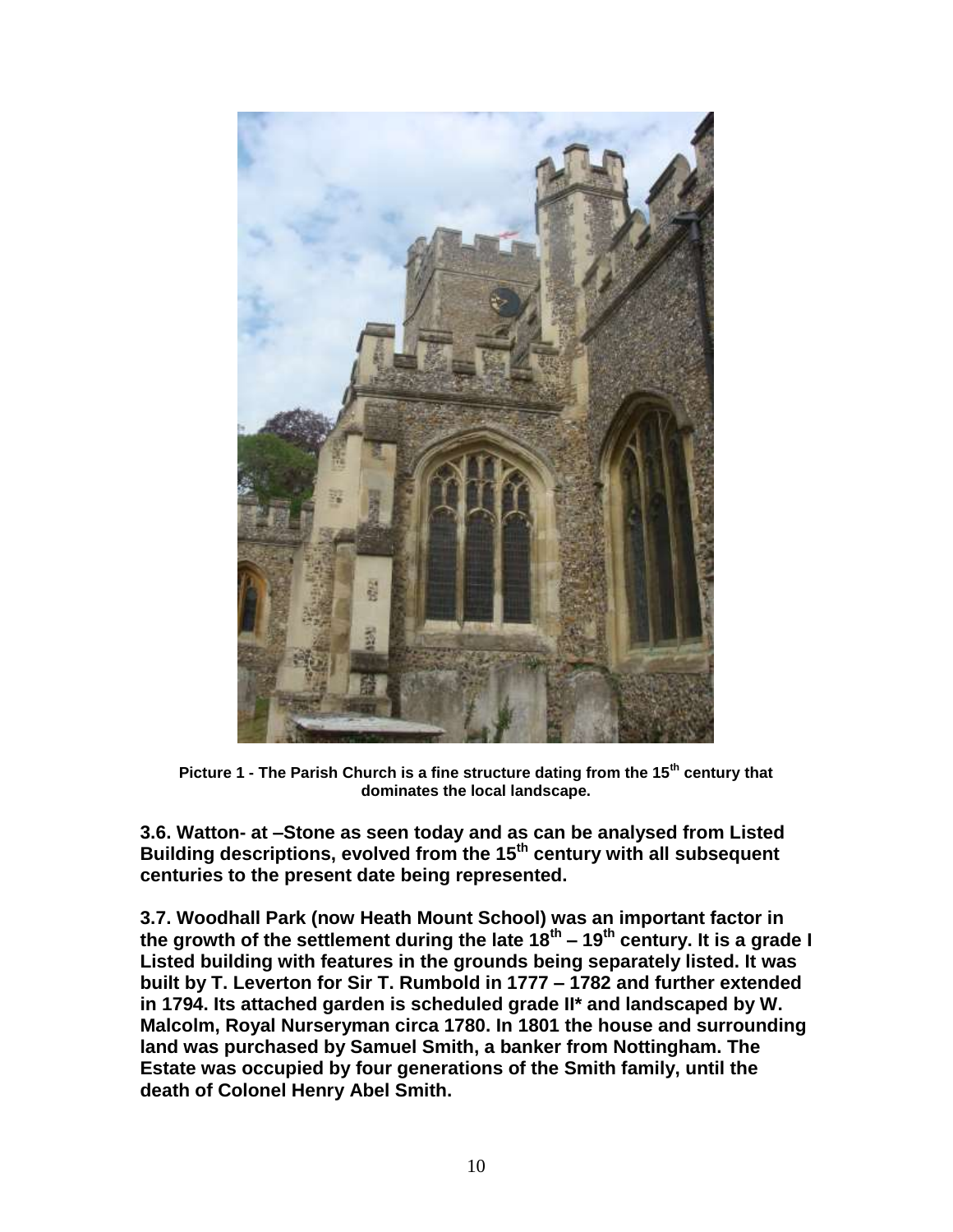**3.8. It is recognised that the Estate greatly contributed to the local community in addition to the character of the area and still continues to do so. The family finance major changes to Watton Church, they built Almshouses and schools, including being co-founders of Haileybury in 1862. The Estate continues to contribute to the character and appearance of the conservation area through maintaining a property portfolio and conservation work.** 

**3.9. The map dating from 1874 (Plan 1) identifies many interesting features including a Malthouse opposite the former Waggon and Horses PH, a Corn Mill at Mill Lane, Allotment Gardens where the Hockerill housing development is now located; two groups of Almshouses; a school for Boys and Girls, now the site of detached houses south west of Old School Orchard; an Infants school nearby; a Smithy on the southern part of the High Street; the milestone in its current location annotated London 26 miles.**

**The Rectory at this time was present day Crowbury and a group of four cottages existed at Watton Green. Three PH's and a Post Office are indicated and the map at this time shows the present day Allotments on a more extensive area which then included present day Glebe Court. A small gravel pit existed in Hanginghill Wood.** 



**Picture 2 – Early Photograph dating from early/ mid 20th century of the Post Office, now 103 High Street. A key building of merit in the street scene whose mass and general form is little changed. Photo courtesy of Mr. Alan Rattue's local collection.**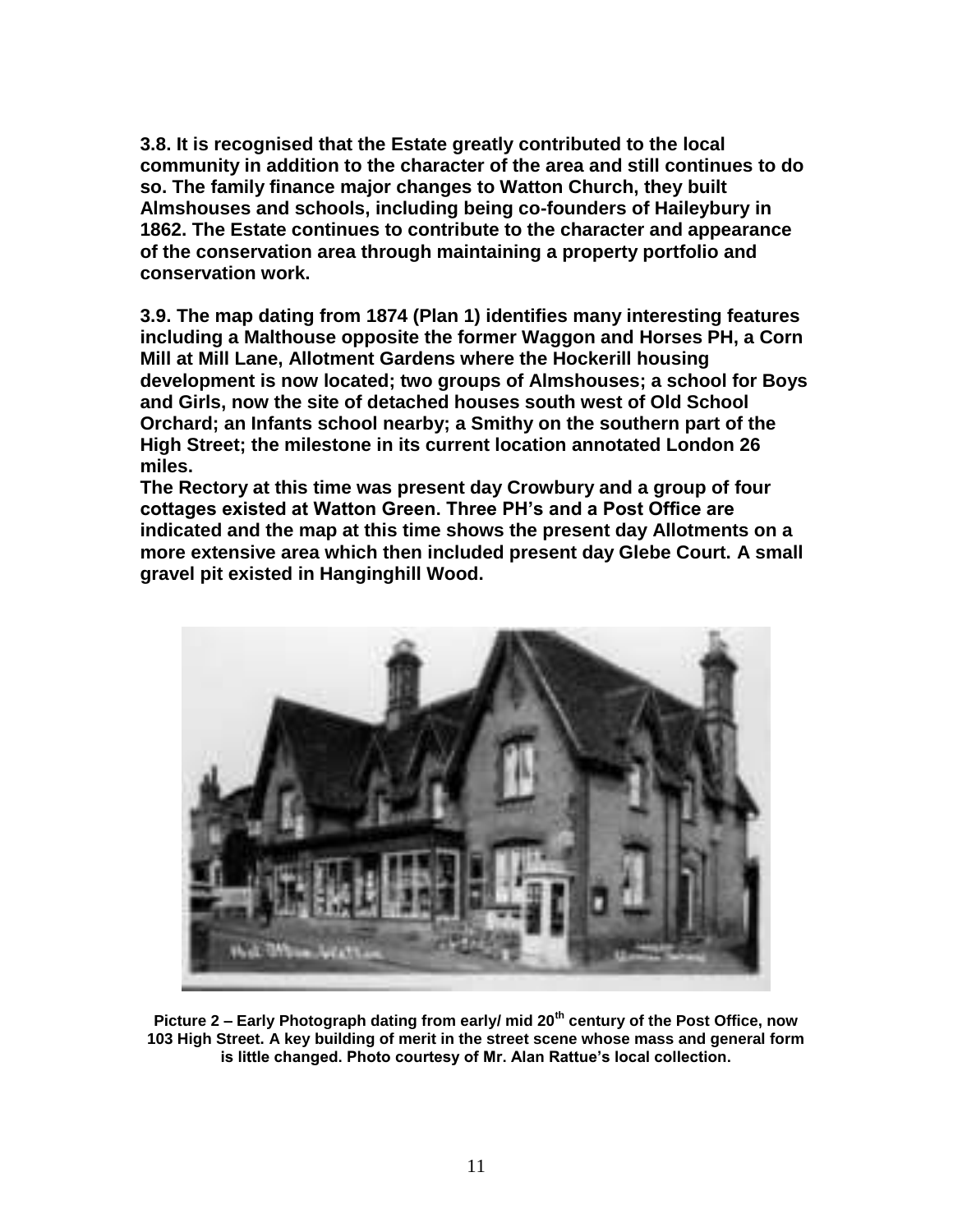**3.10. Later mapping from 1897 shows similar features although by this time the Methodist Chapel had been built on the site of a previous property and the Infants School was identified as the Parish Room. Additional planting of exotic species such as the Chilean Pine in the church yard and the two magnificent Sequoias to the west of the church are identified on the map from this date. A Lock up is annotated on the north side of the High Street. This building still exists and is discussed later in the Appraisal.** 

**3.11. Mapping from the 1920 shows the Rectory had relocated to what is now Glebe House off Rectory Lane overlooking a defined Cricket Square in its current location. The gravel pit in Hanginghill Wood had been significantly extended.**

**3.12. Mapping from 1938 indicates several changes including construction of the Railway, its Station and nearby Cattle Pen; a Gravel Pit adjacent to the River Beane and accessed from Mill Lane and the War Memorial. Otherwise the form of the village had changed little.** 

**3.13. The first scheduled passenger service at Watton commenced in 1924 but the Station was closed in 1939, re-opening again in 1982. Services currently operate to Stevenage and London.**

**3.14. Mapping from 1963 shows that many of the modern estates had enveloped much of the historic core by this time. Interestingly the building of the former Victorian school for Boys and Girls still existed and the former Malthouse opposite the Waggon and Horses PH had become a garage. A garage also existed on what is now The Beaneside housing cul de sac. The Rectory had moved for the third time by this date and by comparison is the modest single storey building of today. A 19th century building or earlier clearly shown to the south of The Chestnuts on earlier maps called 'The Haven' had regrettably been demolished by 1963.**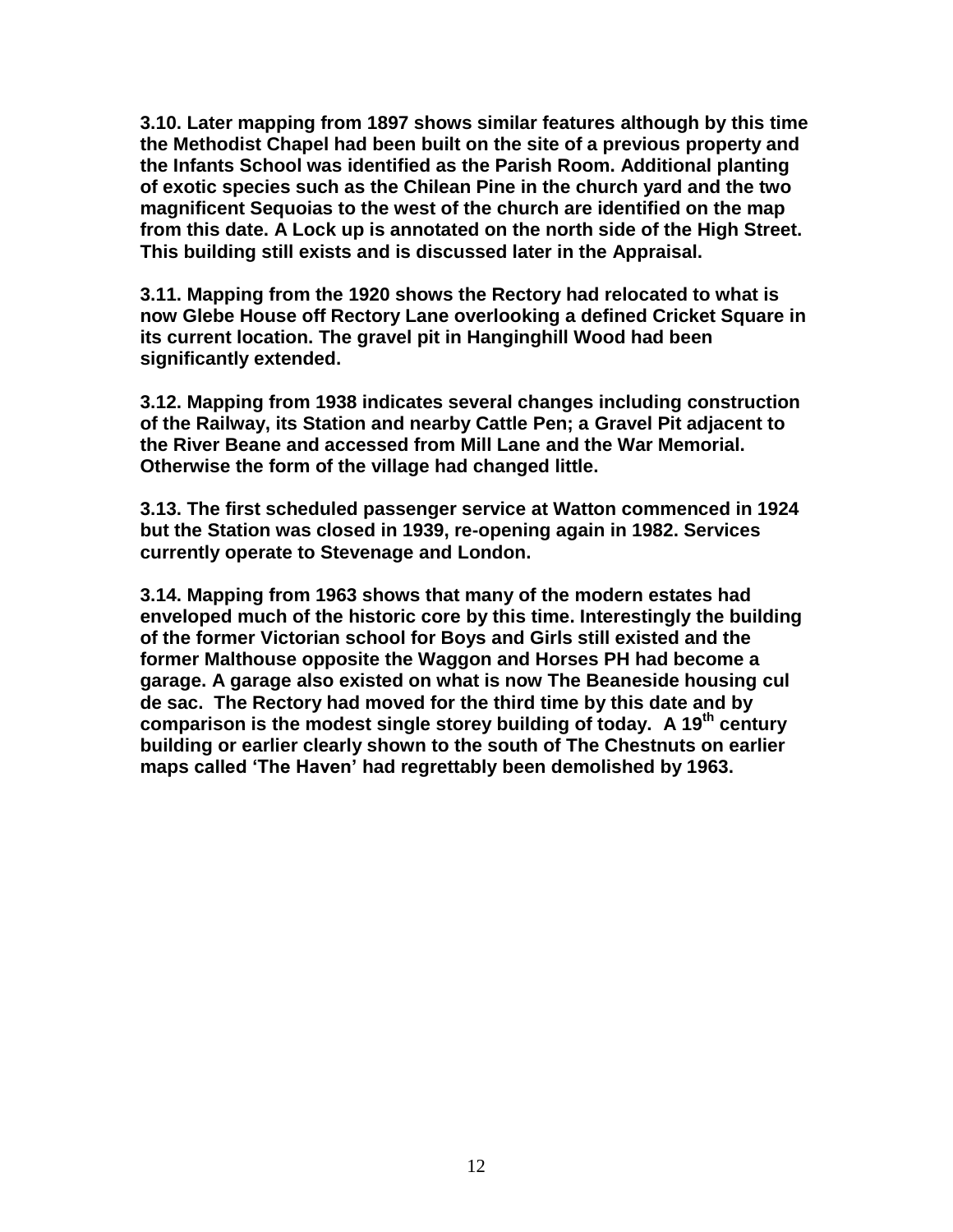

**Picture 3 -'The Haven' to the south of 'The Chestnuts'. The former was demolished in the 1960's. Photo courtesy of Mr. Alan Rattue's local collection.** 

**3. 15. Kelly's Post Office Directory for 1874 describes Watton (note no reference to Watton at Stone) as being** *…a parish and large village on the River Beane and on the Great North Road. The church of SS Andrew and Mary is an ancient building of flint and stone… it was repaired and restored at a cost of £7,000. There are National and Infant Schools. In the village is a large Water Mill. In the village are almshouses, erected in 1867 by Abel Smith esq. for the use of three widows and widowers… His seat, Woodhall Park is finely diversified by hill and dale… The chief crops are wheat, oats, barley and turnips. The population in 1871 was 866.*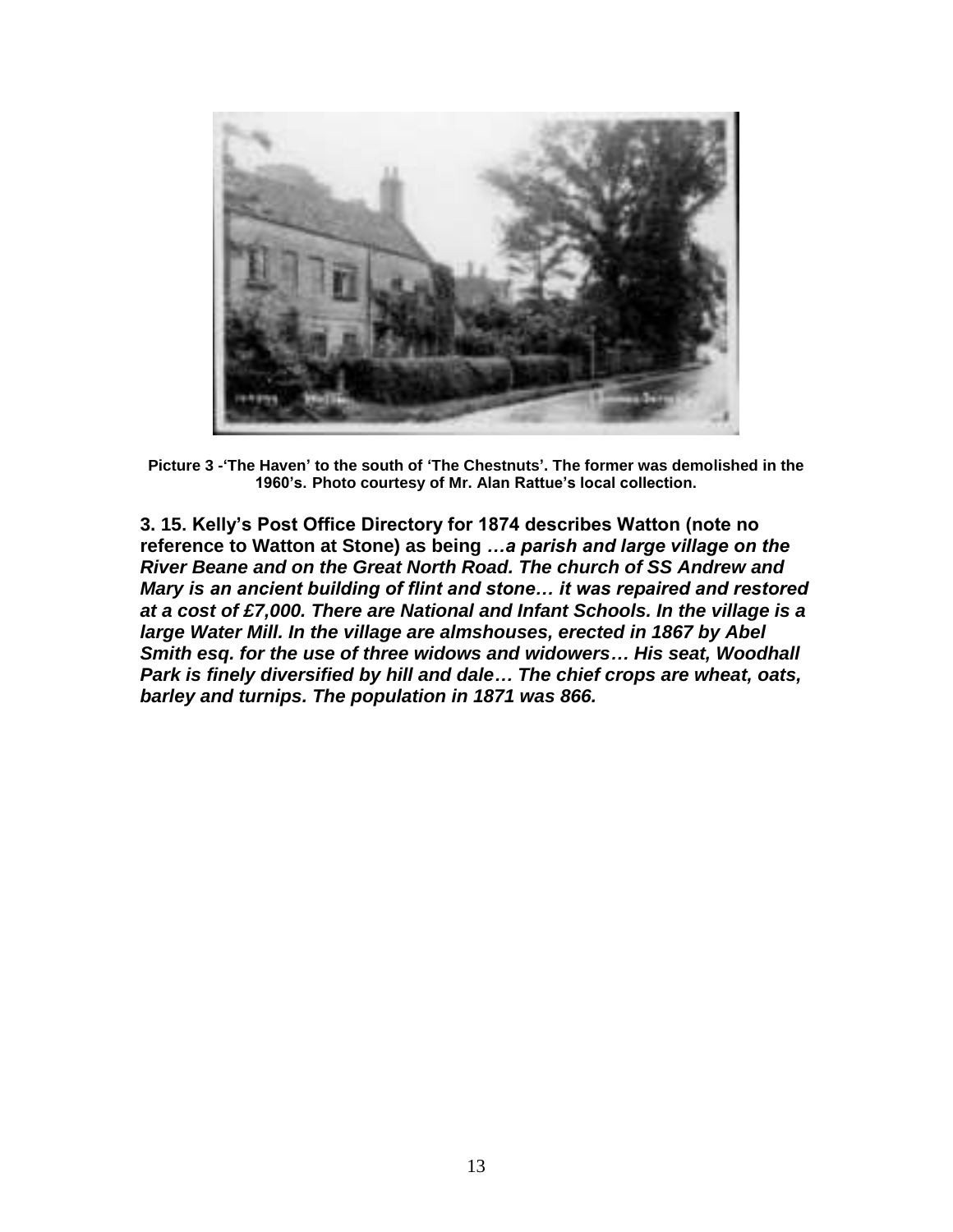

**Picture 4 - Mid 20th century photograph of the garage that previously existed opposite the former Waggon and Horses PH. Photo courtesy of Mr. Alan Rattue's local collection.** 

**3.16. In addition to farmers, trades listed are as follows: 3 no. shopkeepers, 3 no. builders, 2 no. bakers, 2 no. shoemakers, 2 no. beer retailers, , a miller, a harness maker, a tailor, a wheelwright, a surgeon, a draper, a butcher, a plumber and painter, a grocer and shoemaker. Three Public Houses are listed namely the Bull Inn, the George and Dragon and the Waggon and Horses. In common with other rural settlements of this time, Watton at Stone was a dynamic largely self sufficient community supporting a wide range of trades.**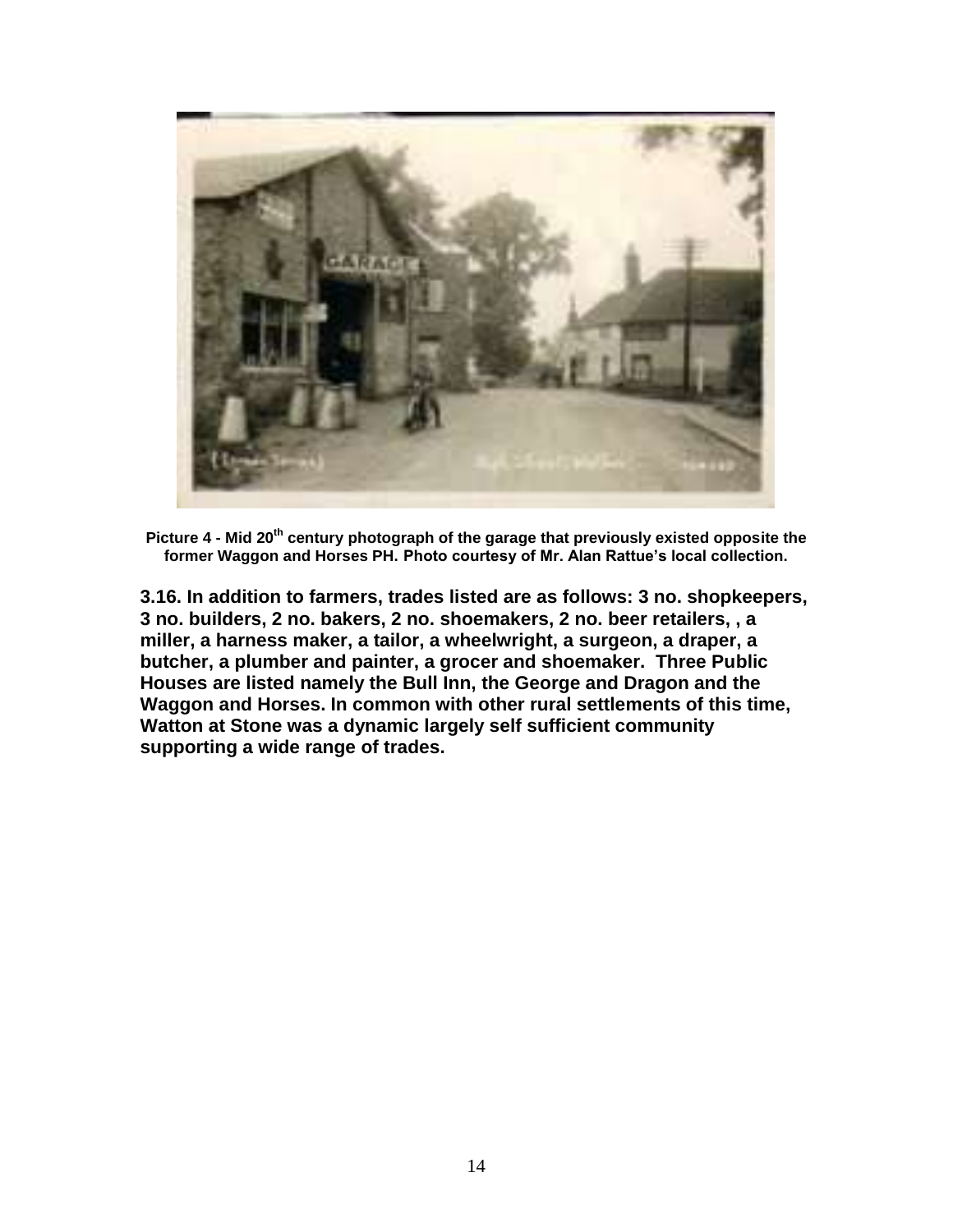

**Picture 5 - former retail premises, now in residential use as nos. 69-71 High Street. Photo courtesy of Mr. Alan Rattue's local collection.** 

**3.17. The Place names of Hertfordshire published by Cambridge University Press refers to the following ancient names; Wattun (969), Wodtone (1086), Watton Stone (1304), Watton atte Stone (1311), Wotton at Stone (1462) and Wattonstrete (1463). The name possibly derives from** *wad* **and** *ton* **meaning woad farm.**

**3.18. The Village Guide of 1988 by Alec Sandison advises that the reference to the word 'stone' that forms part of the name may be associated with a prehistoric or Roman mark stone, a lump of Puddingstone at the site of the former Waggon and Horses PH.** 

**3.19. The adopted Conservation Area is shown on Plan 1, a map dating from 1874. Also superimposed on this map is the approximate alignment of the Roman road that once linked Welwyn and Braughing.**

**4. General Designations and criteria used to identify important environmental features.** 

**4.1. There are no designated Scheduled Ancient Monuments in the Conservation Area. However within the Parish there is a scheduled Roman site 400m to the east of Backlane Wood and another Scheduled Ancient**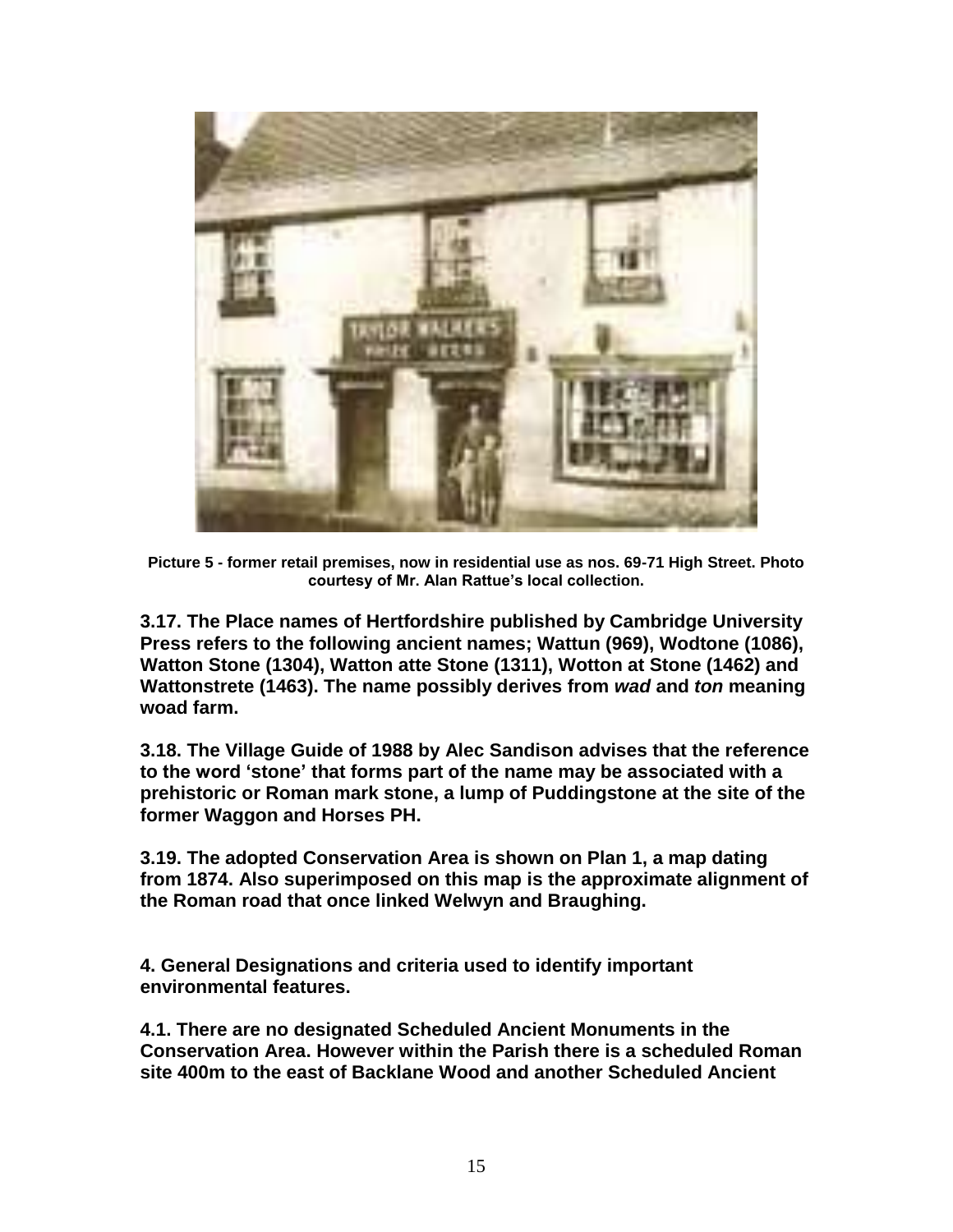**Monument of medieval origins with evidence of the presence of a very high status ecclesiastical site at Well Wood and Chapel Wood.**

**4.2. Areas of Archaeological Significance. Nearly the entirety of Watton-at-Stone's Conservation Area is so designated. The principal exception being an extensive area of land south of Crowbury (former Rectory) off Church Lane. Not all archeological sites are of equal importance and the Council will decide a course of action that may vary from recording any remains prior to development or protecting it from development, when determining planning applications.** 

**4.3. Listed buildings. Individually listed buildings have been identified, plotted and some very briefly described, such abbreviated descriptions being based on the Dept. of Environment list. Full descriptions can be obtained on line at English Heritage's web site or Heritage Gateway. Such Listed Buildings are protected from unauthorised demolition, alteration or extension. Structures, including railings and walls, within the curtilages of listed buildings, if they are pre-1948, are subject to the same controls as listed buildings.** 

**4.4. Non-listed buildings of quality and worthy of protection from demolition. There are considerable numbers of non listed buildings that makes an important architectural or historic contribution to the Conservation Area and these have been separately identified. The basic questions asked in identifying such buildings/structures are:** 

- **a) Is the non listed building/structure of sufficient architectural or historic interest whose general external form and appearance remains largely unaltered?**
- **b) Does the building contain a sufficient level of external original features and materials?**
- **c) Has the building retained its original scale without large inappropriate modern extensions that destroy the visual appearance, particularly in respect of the front elevation?**
- **d) Is the building/ structure visually important in the street scene?**

**4.5. Trees and Hedgerows. There are many trees and hedgerows that particularly contribute to the quality of the Conservation Area. The basic criteria for identifying such important trees and hedgerows are:-**

- **a) They are in good condition;**
- **b) They are visible at least in part from public view points.**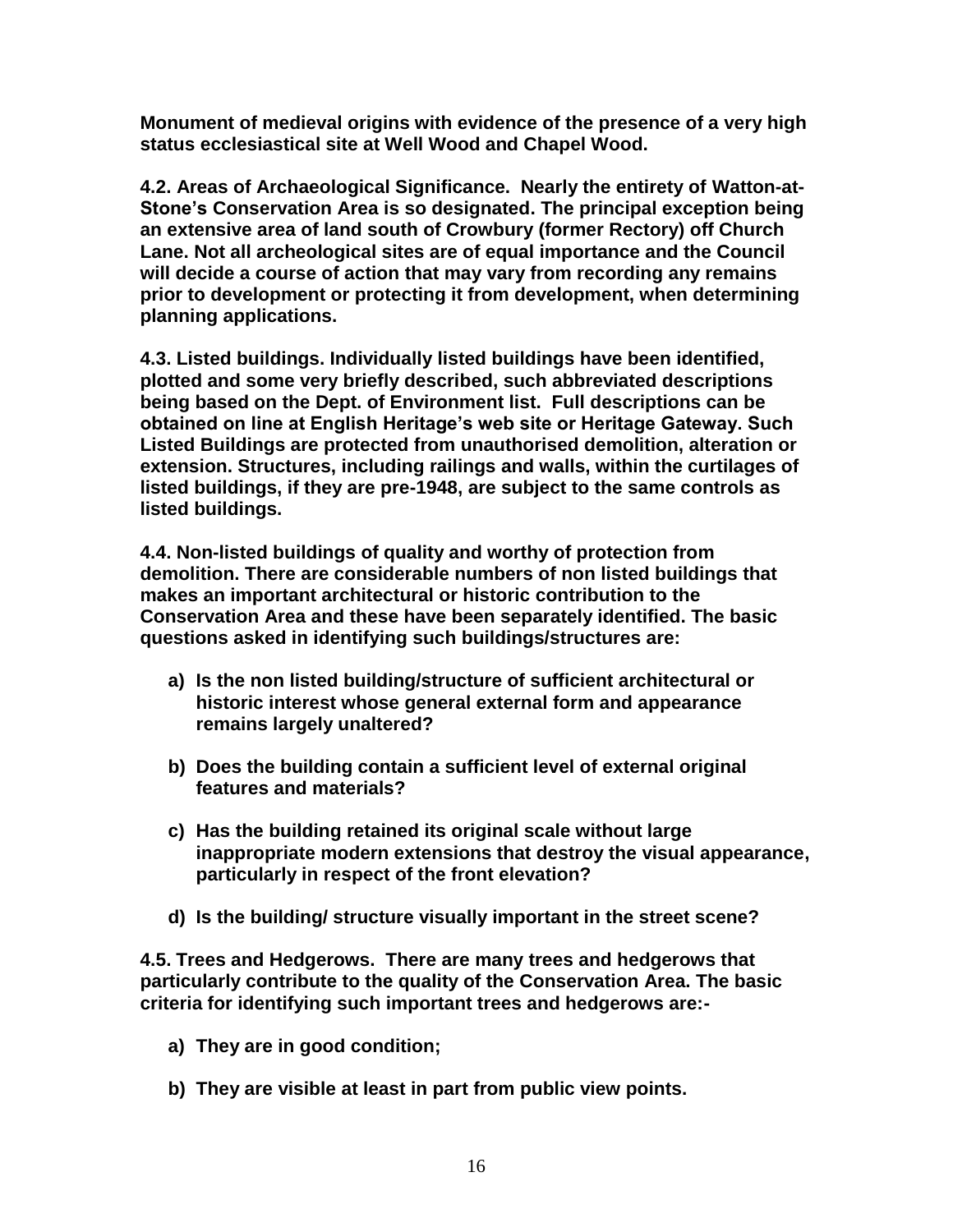**c) They make a significant contribution to the street scene or other publicly accessible areas.**

**4.6. Open spaces or gaps of quality that contribute to the visual importance of the Conservation Area where development would be inappropriate have been identified. The basic question asked in identifying such areas is does the open space or gap form an important landscape feature contributing to the general spatial quality and visual importance of the Conservation Area? Private open spaces forming an important setting for an historic asset and unkempt spaces that have the potential to be enhanced are candidates for selection subject to complying with the principle question.**

**4.7. Any other distinctive features that make an important visual or historic contribution are noted.** 



**Picture 6 - Chimneys are a very important architectural feature in the local streetscapes. There is an extensive range of types and sizes throughout the village.**

**4.8. Reference has previously been made to the potential of introducing Article 4 Directions in justified circumstances and the criteria for their**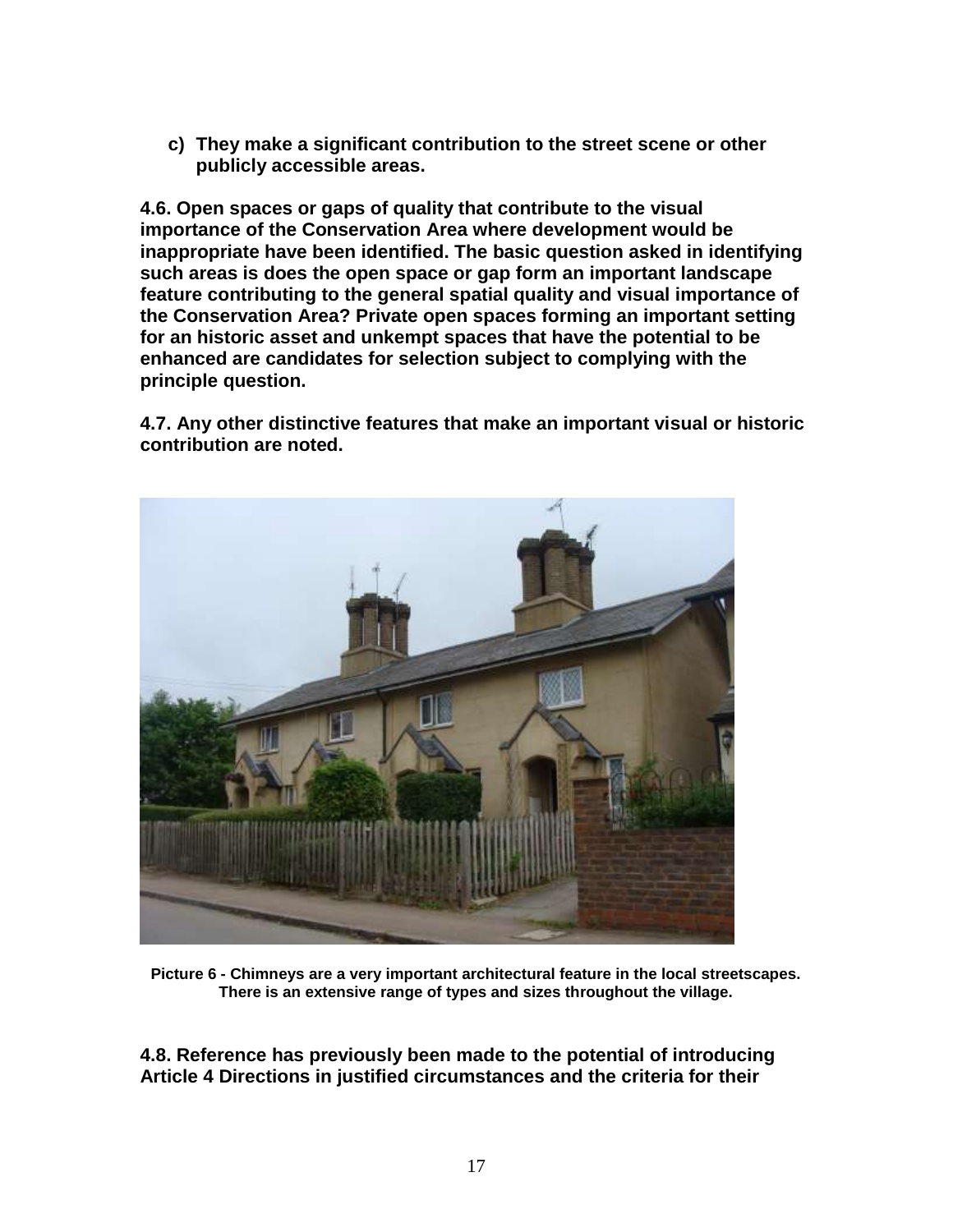**selection in relation to retaining features associated with selected non listed properties is as follows:** 

- **In relation to chimneys, these need to be in good condition, contemporary with the age of the property, prominent in the street scene and complete with chimney pots. Exceptionally particularly important chimney stacks without pots may be selected.**
- **In relation to selected windows, these need to be on front or side elevations, fronting and visible from the street/s, contemporary with the age of the property and where the majority of windows of respective elevations retain their original characteristics and have not been replaced by modern glazing units.**
- **In relation to walls or railings, those selected need to be below the prescribed heights (walls 1m fronting a highway including a footpath or bridleway, water course or open space or 2m elsewhere require prior consent for their demolition), be prominent in the street scene and make a positive architectural or historic contribution to its visual appearance.**
- **In relation to other features, these may include good quality architectural detailing to non-listed buildings, constructed of wood, metal or other materials.**
- **It may also be appropriate to introduce Article 4 Directions to retain quality buildings below the prescribed threshold where permission for demolition in Conservation Areas is not required.**

**4.9. In Watton at Stone it has been concluded that a number of Article 4 Directions may be justified subject to further consideration, possible refinement and notification.**

**4.10. Elements that are out of character with the Conservation Area or that are in poor repair have been identified and appear later in the Appraisal.**

**4.11. Important views are identified and are described elsewhere.** 

**4.12. In relation to any revisions to the Conservation Area boundary, consideration has been given as to whether or not the land or buildings in question form part of an area of special architectural or historic interest whose character or appearance should be conserved.** 

**5. General Character and Setting of Watton-at-Stone.**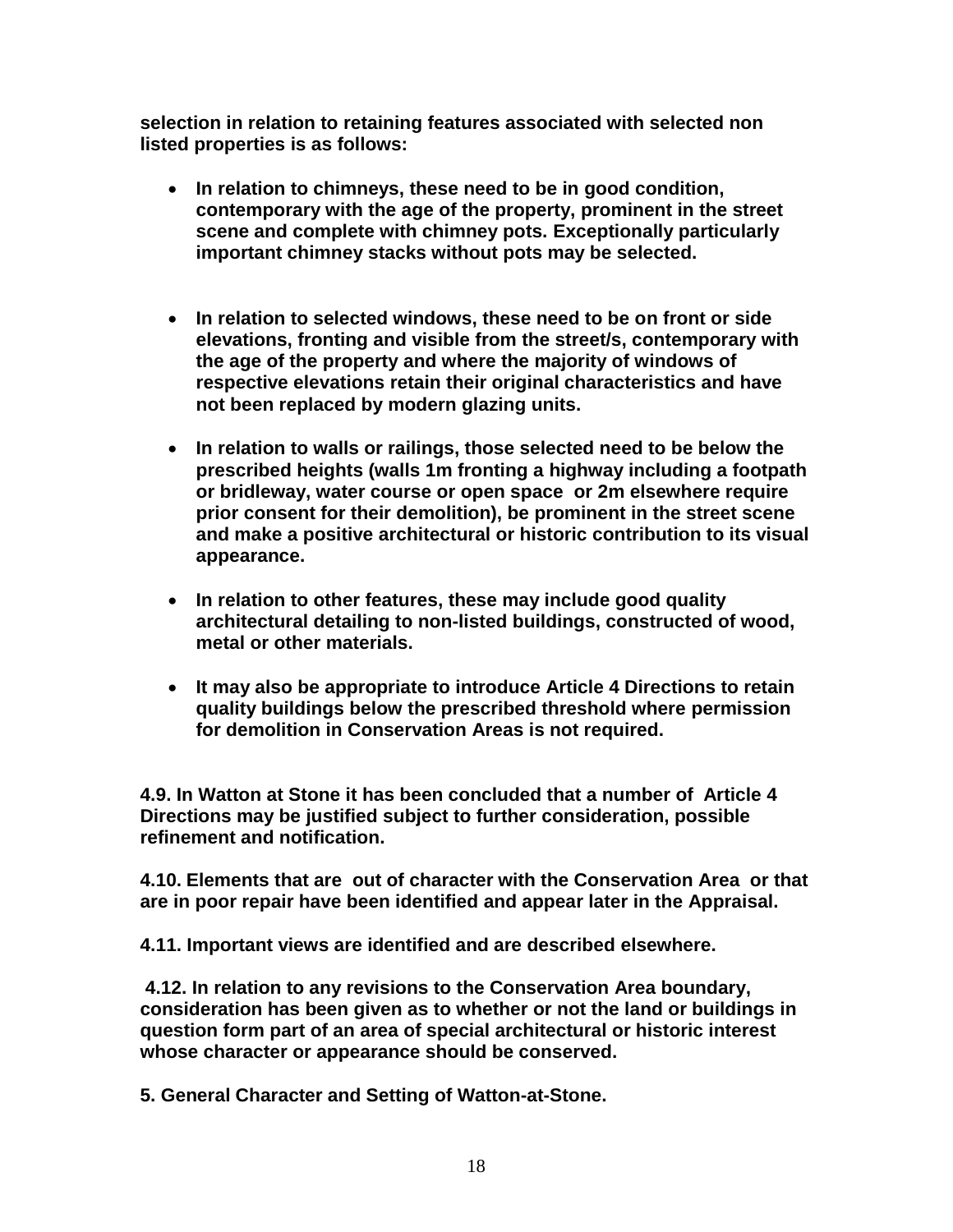**5.1. In terms of its wider setting, the Landscape Character Assessment produced in 2007 as a Supplementary Planning Document, describes the area to the south west of Watton at Stone as large scale arable farmland with extensive views, sinuous open lanes and Ancient Woodlands. The area to the north east of the village describes Woodhall Park and Watton at Stone slopes as being an upland arable landscape with strong planned parkland influence and characteristics within Woodhall. The document properly notes that any development proposals that affect the integrity and historic value of this landscape area should be resisted.** 

**5.2. Despite extensive modern developments off Station Road in the north west quadrant of the village and other developments such as Lammas Road, the Beaneside and Rivershill, the designated Conservation Area has largely retained its historical identity.** 

**5.3. There are two distinct areas that constitute the Conservation Area. Firstly there is the High Street running from the former Waggon and Horses PH in the north to the junction of Church Lane in the south. The centre of the High Street is characterised by a tightly knit grouping of interesting historic buildings of quality and variety.**



**Picture 7 - High Street looking north, this part of the Conservation Area is characterised by tightly knit groups of historic buildings of quality and variety.**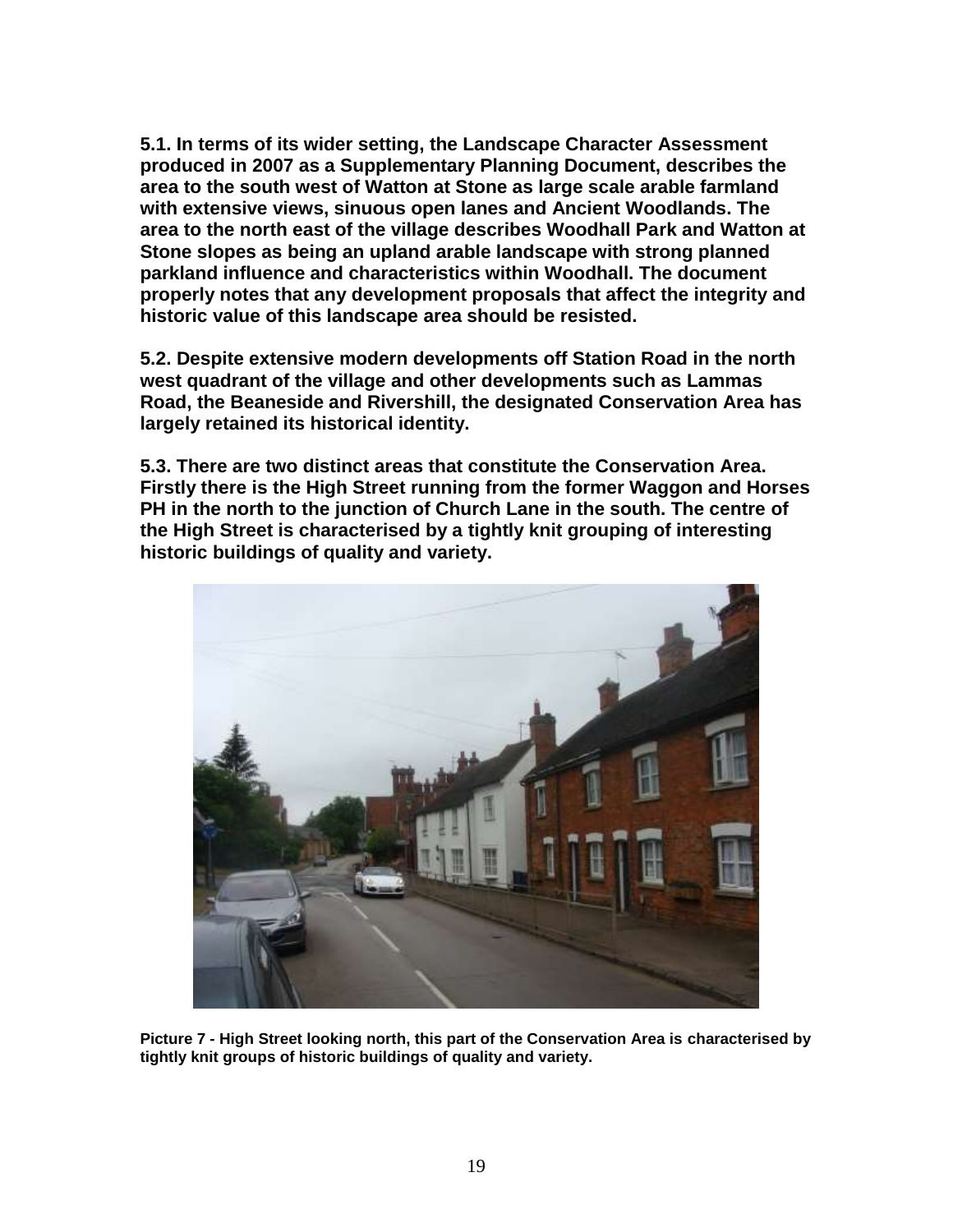**5.4. Secondly there is an extensive open area, the focal point of which is the Parish Church. This area extends to the south to include Watton Green and is linked to the main village by Church Path which is a public footpath. This area consists of well maintained sports facilities, allotments, public and private open spaces, pasture land, parkland, hedges, sunken lanes, woodland, designated Wildlife Sites and a village green that is well removed from the village to the south. This area is extensively treed and includes a number of mature exotic parkland varieties especially popular with the Victorians and likely planted from about the mid 19th century. Apart from a few modern buildings scattered in large plots the area has retained its essential open character.**



**Picture 8 - Looking towards the dominant church tower from the War Memorial across an open space of great quality.** 

**5.5. There are 50 Listed Buildings in the Parish as a whole, one of which is Grade I and 2 of which are grade II\*. The Grade I building is Woodhall Park located beyond the Conservation Area. This imposing property is now used as a school and is situated in its grade II\* parkland setting, a small area of which intrudes into the Conservation Area at the south east junction of High Street and Ware Road. A fine view of its imposing scale, setting and**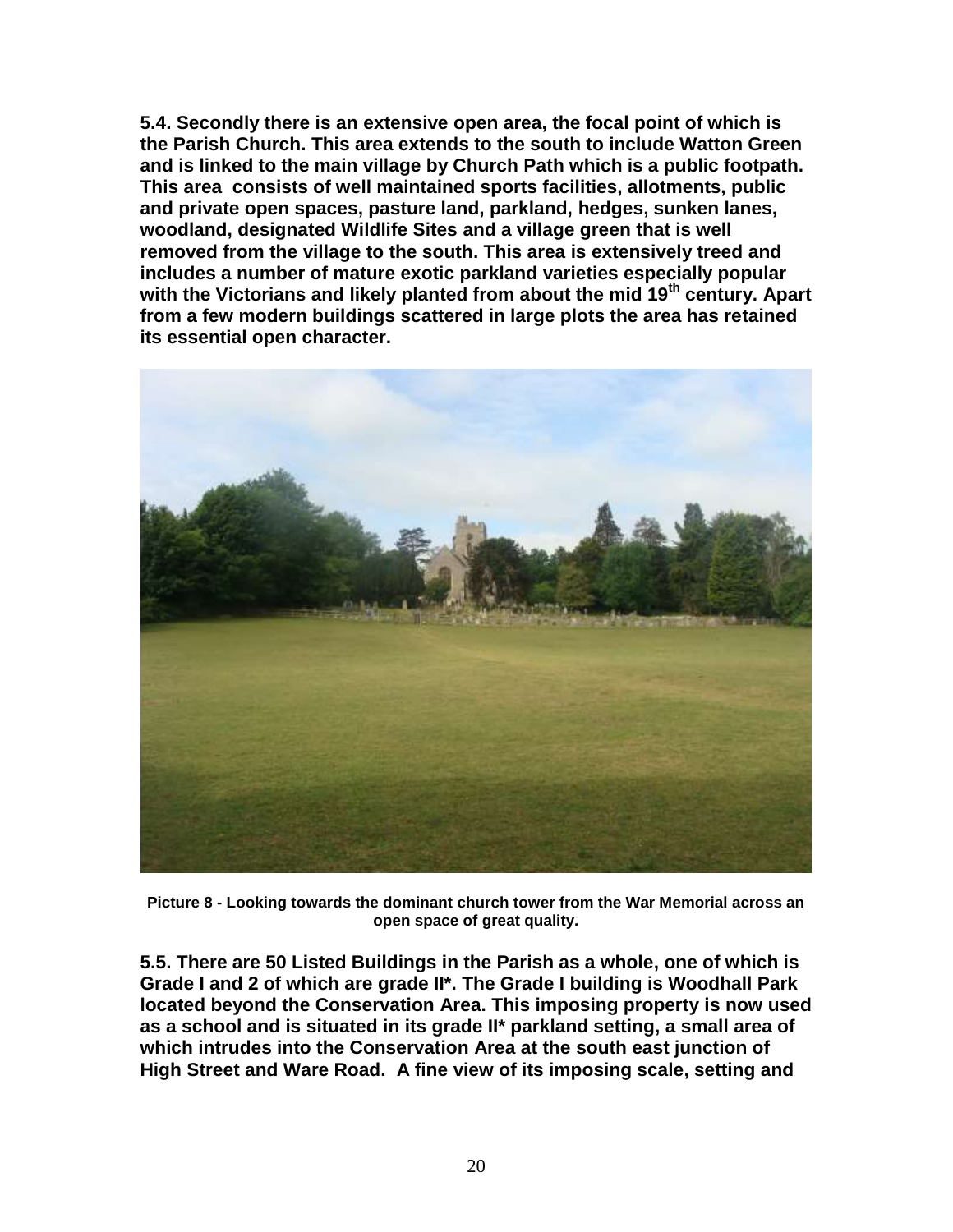**relationship with the village can be observed from Church Lane, west of the church.** 

**5.6. Of the 50 Listed Buildings in the Parish as a whole, 26 are located in the Conservation Area. Of the latter 3 date from the 15th century, 7 from the 16th century, 7 from the 17th century, 3 from the 18th century, 5 from the 19th century and 1(a telephone kiosk), from the 20th century.** 

**5.7. As set out below this Appraisal identifies other buildings of high quality that are not listed. These are numerous, dating from the 19th century and are a very important element in the environmental quality of the Conservation Area. A number of these buildings are owned by the Woodhall Estate who also own an number of listed buildings within the conservation area. These buildings are kept in good repair and the estate is sensitive to ensuring their high qualities are maintained.** 

**5.8. In summary most of the designated Conservation Area is visually rich, being either defined by high quality buildings or open spaces. Its historical and architectural quality is well defined and not unduly adversely affected by modern mid-late 20th century developments on its boundaries. More recent housing development to the south east of the former Waggon and Horses PH is considered to be a pleasing example of modern development successfully incorporated in a key Conservation Area location.** 

**5.9.The Conservation Area is clearly defined and is composed of two main identity areas namely: Area A – the High Street (from former Waggon and Horses PH to the War Memorial) and Area B – the remainder of the Conservation Area.**

**6. Detailed Character Analysis.**

**6.1. Area A- High Street from former Waggon and Horses PH to the War Memorial.** 

**6.2.** *General overview.* **The long High Street lies entirely within the Conservation Area. The area from the former Waggon and Horses PH to Mill Lane in the north and part of the High Street in the south at the junction with Rivershill is affected by 20th century development of limited architectural or historic interest which has properly been excluded from the Conservation Area. The centre of the village is characterised by a tightly knit grouping of interesting historic buildings of quality and variety. Typically these historic buildings are constructed of yellow stock brick with steeply sloping red tiled or slate roofs where chimney stacks form a dominant and important element of the street scene. In addition to the concentration of Listed Buildings, there are many high quality 19th century**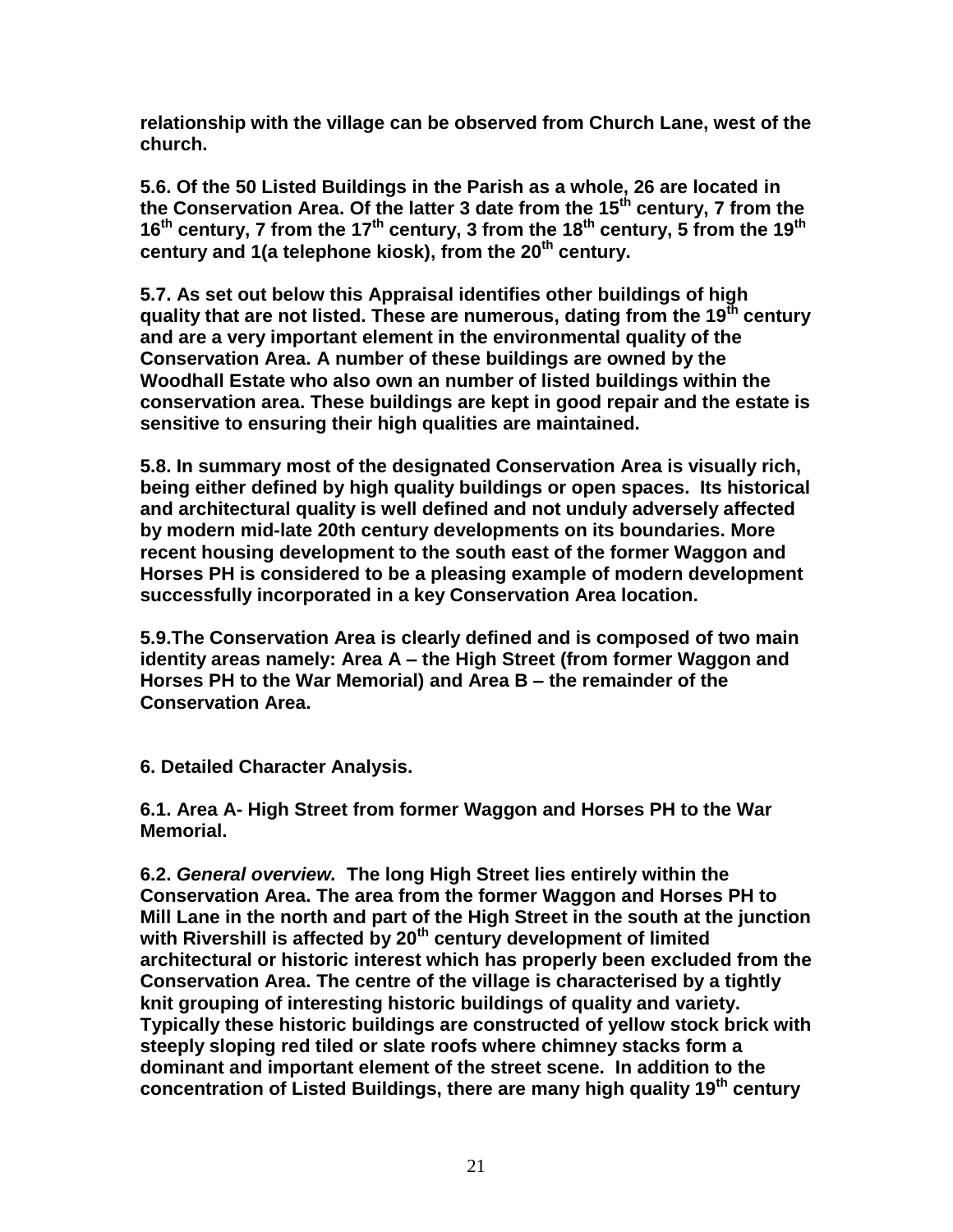**non listed properties whose generally unspoilt architectural qualities are worthy of recognition and protection.**

**6.3.** *Scheduled Ancient Monuments.* **There are none.** 

**6.4.** *Archeological sites.* **Data from Hertfordshire County Council indicates that Roman pottery and coins dating from the 1st - 4 th centuries AD, indicative of occupation, has been found in gardens of Riverside.** 

**6.5.** *Individually Listed Buildings.* **Within this part of the Conservation Area the 25 Listed Buildings are grade II except Watton Place and attached wall that is listed grade II\*. Most originate from the 16th and 17th centuries with the 15th, 18th, 19th and 20th centuries also being represented. Many of the earlier buildings have evolved and have been altered or extended in subsequent centuries. A selection of Listed Buildings is briefly described below.**

**6.6. Watton Place, grade II\*, dates from the 15th century with later alterations up to the 19th century. Originally it was a two bay open hall. It dominates this part of the High Street with it distinctive jetty, steeply pitched roofs and range of chimneys. Nos. 44- 46 High Street and the George and Dragon PH are described as originally having been open hall houses, dating from the 15th and 16th centuries respectively.** 



**Picture 9 - Watton Place, listed Grade II\*.**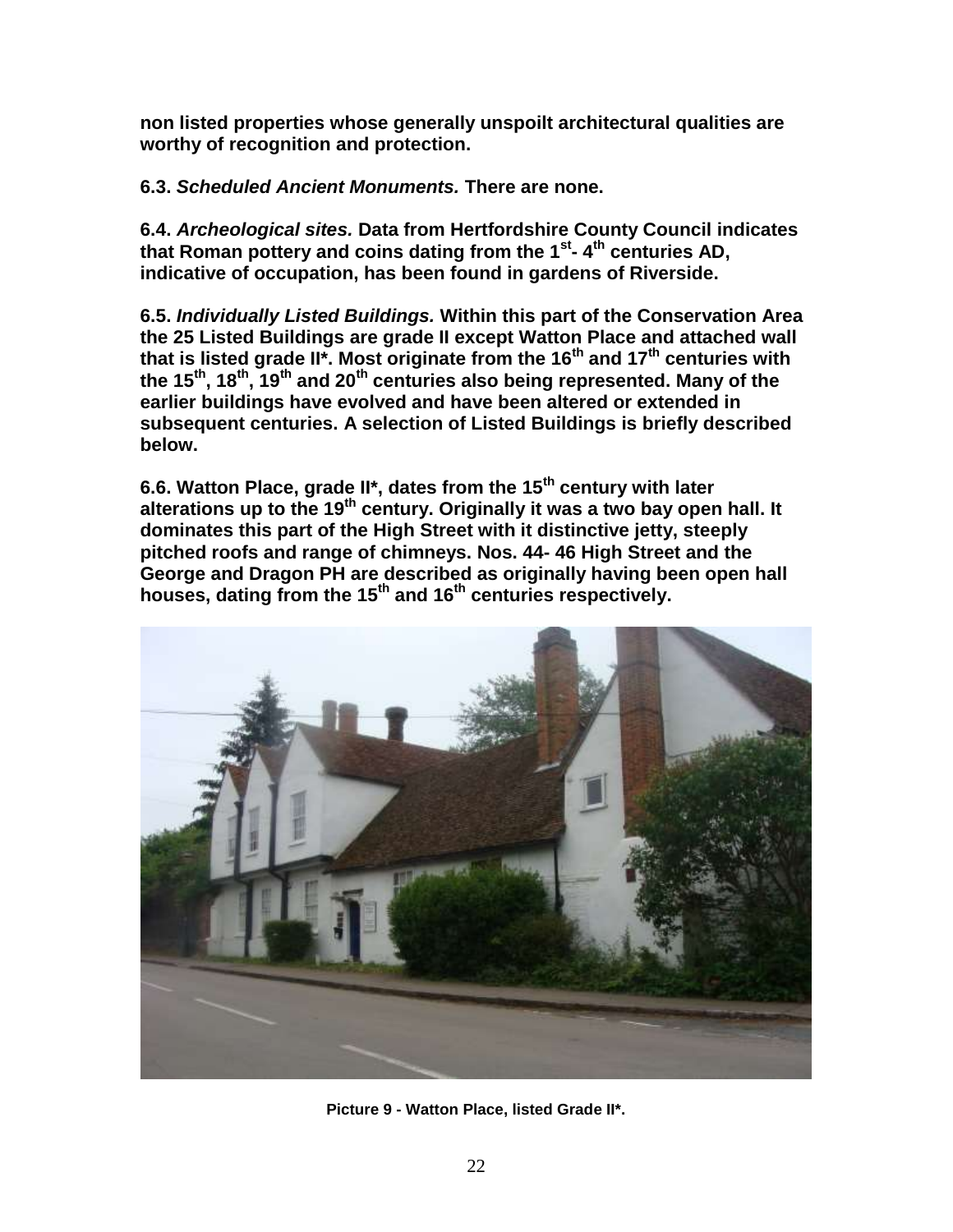**6.7. The village pump and housing, listed Grade II, dates from the late 19th century and given by Abel Smith of Woodhall Park as a memorial for his son Lt. General. P. Smith.** 

**6.8. There are two sets of former Almshouses, both listed grade II. The first, Nos. 98 - 110 High Street, formerly 7 Almshouses and dated 1867, is believed to have been built for Lady Susan Smith of Woodhall Park whilst the second 55A - 63 High Street, formerly 8 Almshouses, dates from 1873 and was built by Abel Smith of Woodhall Park.** 



**Picture 10 - 19th century former Almshouses built by the Smith family. The decorative barge board detailing is found on other buildings elsewhere in the village.**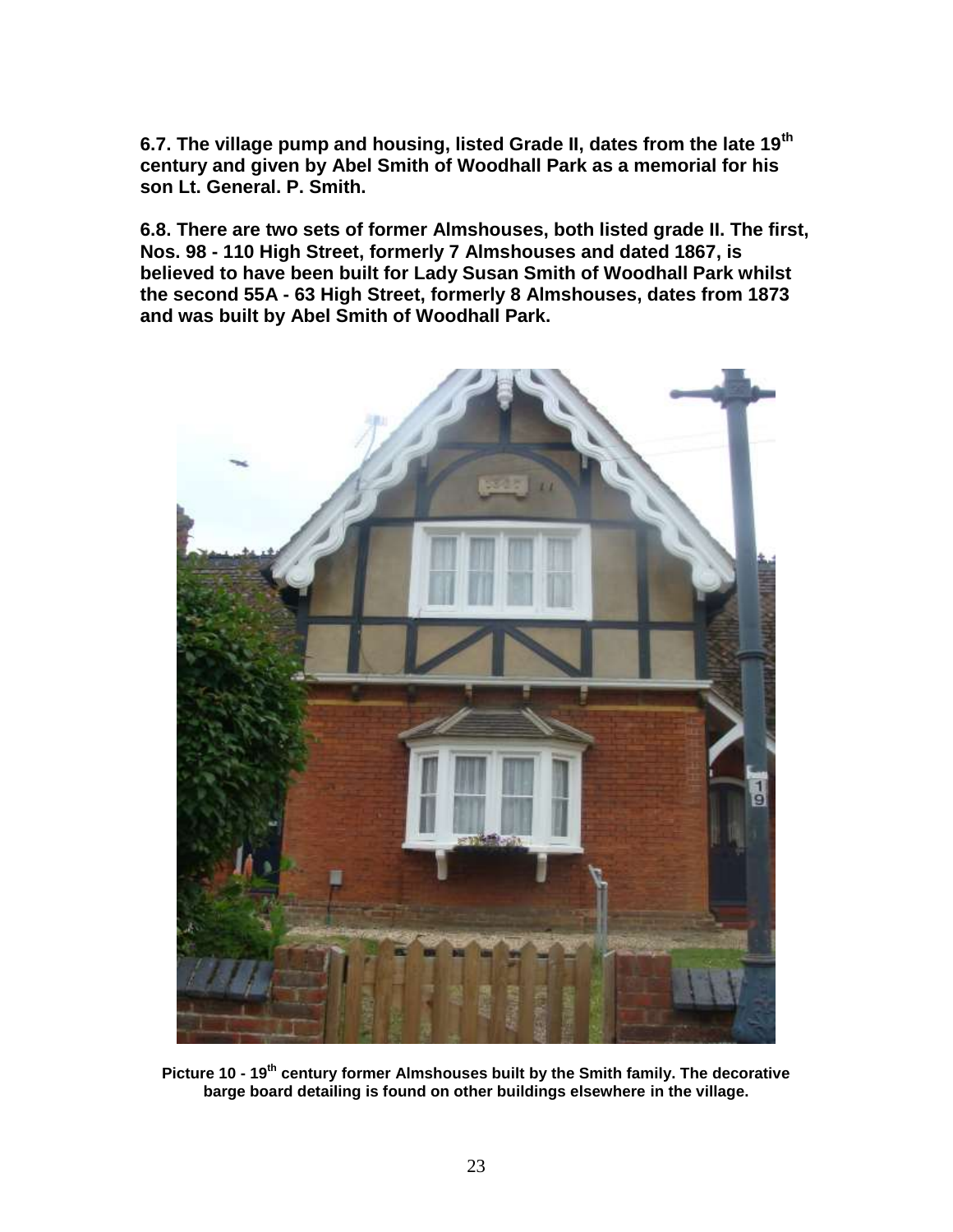**6.9. The former Lock up (now ancillary to no.87 High Street). The Listed Building description describes it thus:** *'a small rectangular chamber with a smaller room added to rear later in C19 to accommodate constable's office at front and 2 cells. Original door to road now blocked'***. This small building is unusual and part of the rich historical heritage of the village. It is suggested that the vegetation be removed and with the owners cooperation and consent, acknowledge its previous use by adding a discreet plaque.**



**Picture 11 - The small detached building on the left of the photograph was a 19th century lock up. Its interesting and unusual former use could usefully be identified by a discreet plaque. The front entrance door is now blocked up. Photo courtesy of Mr. Alan Rattue's local collection.** 

**6.10. Another Listed Structure also previously referred to and annotated on 19th century mapping is the Milestone in the southern stretch of the High Street. This is a grade II structure dating from the mid 18th century and was erected by the Watton Turnpike Trust. As can be seen by careful examination of Plan 1, the annotation on this map reads** *M.S. London 26.* **Its poor condition is noted on the 'Buildings at Risk Register' with a recommendation for cleaning, general restoration and repainting.**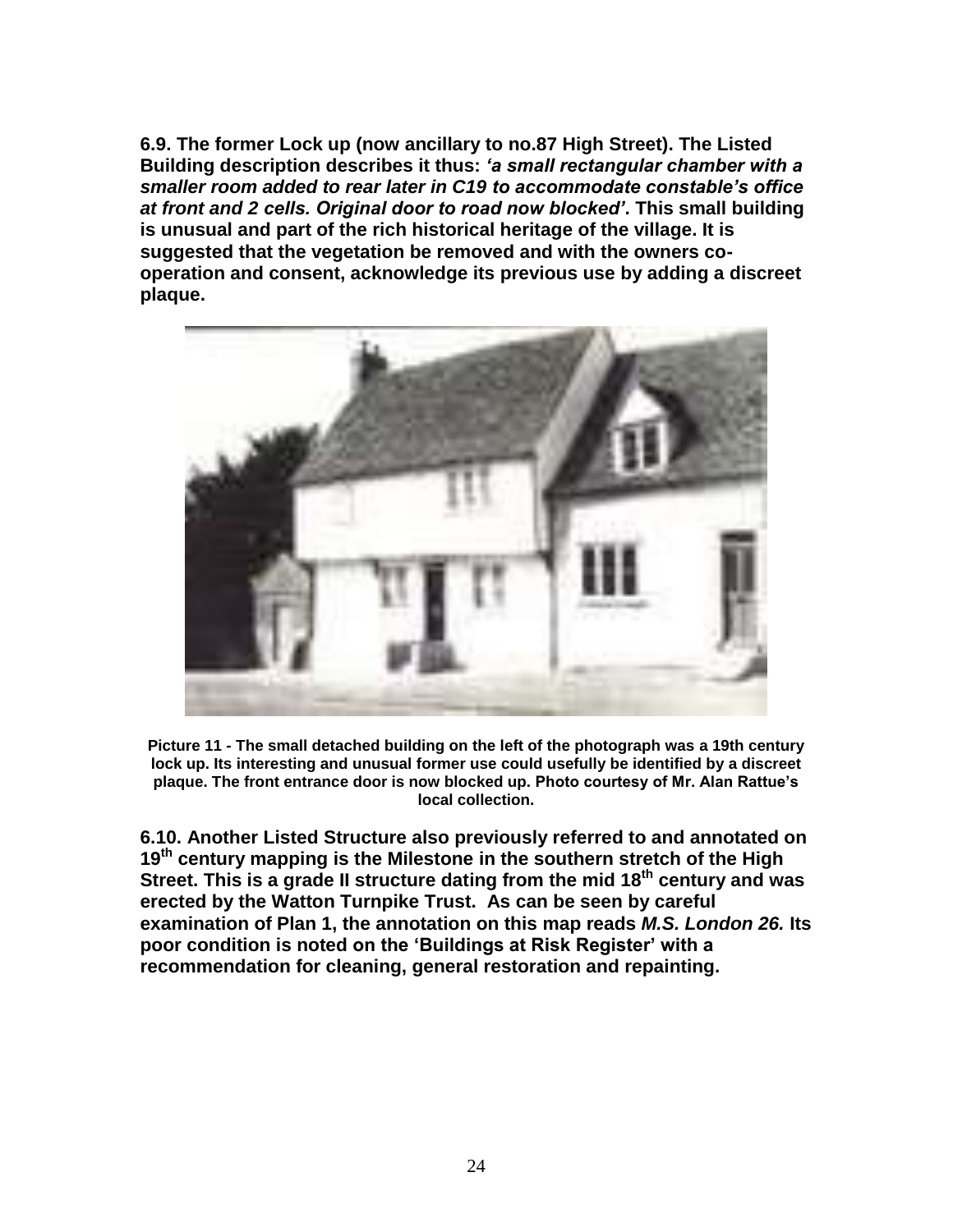

**Picture 12 - Listed Milestone, cleaning, general restoration and repainting is recommended. It is included in the Council's Buildings at Risk Register.** 

**6.11. Representing the 20th century is the K6 Telephone Kiosk in the High Street designed in 1935 by Sir Giles Gilbert Scott, constructed of cast iron with domed roof and crowns to top panels.** 

**6.12.** *Buildings not individually listed but within the curtilage of Listed Buildings worthy of note.* **Single storey outbuilding within the curtilage of the former Waggon and Horses PH. The latter has now been converted to residential use and the single storey 19th century outbuilding is renovated and now used as garaging.**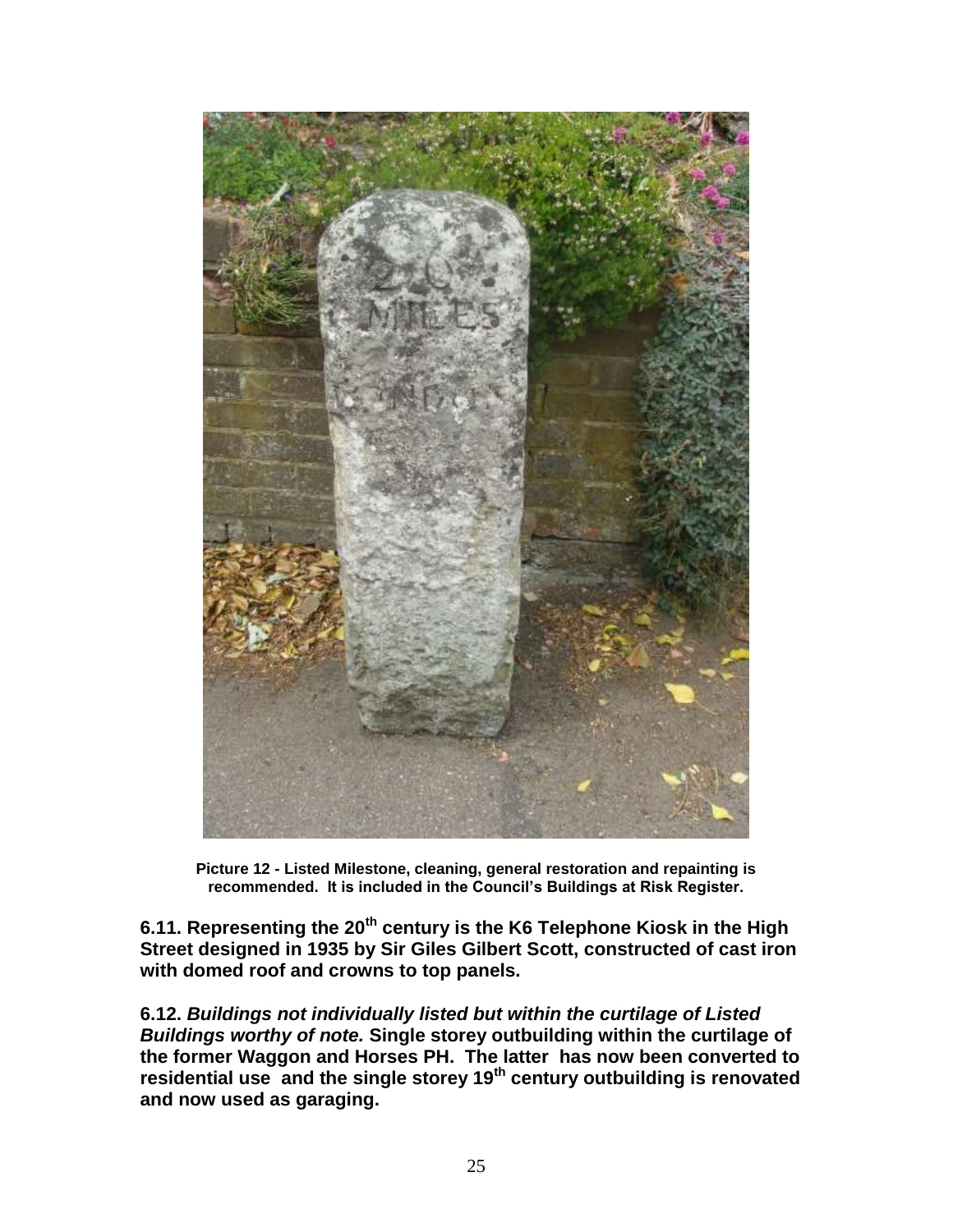**6.13. Outbuilding within curtilage of George and Dragon PH. Open front lodge with tiled roof covered in climbing Wisteria vegetation which hides some of the structure that might need repair works.**

**6.14. Weather boarded with hipped tiled roof outbuilding to rear of The White House, High Street.** 

**6.15. Outbuilding off White House Close. 19th century or earlier, single storey, pantiled roof and weather boarding to northern elevation. Southern elevation supported with temporary wooden supports to prevent potential collapse and roof partly removed. Planning permission incorporating it within residential development granted. Need to establish owner's current intentions and proceed accordingly. A candidate for inclusion on Council's Buildings at Risk Register.** 



**Picture 13- Outbuilding within the curtilage of a Listed Building off White House Close in urgent need of restoration.** 

**6.16.** *Other buildings that make an important architectural or historic contribution.* **No. 32 High Street (south side), The Grey House. A tall 19th century yellow stock brick house with hipped slate roof and 4. no.distinctive chimneys. Also of note is a single storey outbuilding to north of main house constructed of brick with slate hipped roof of similar date to main house. An Article 4 Direction to provide protection for selected features may be appropriate subject to further consideration and notification.**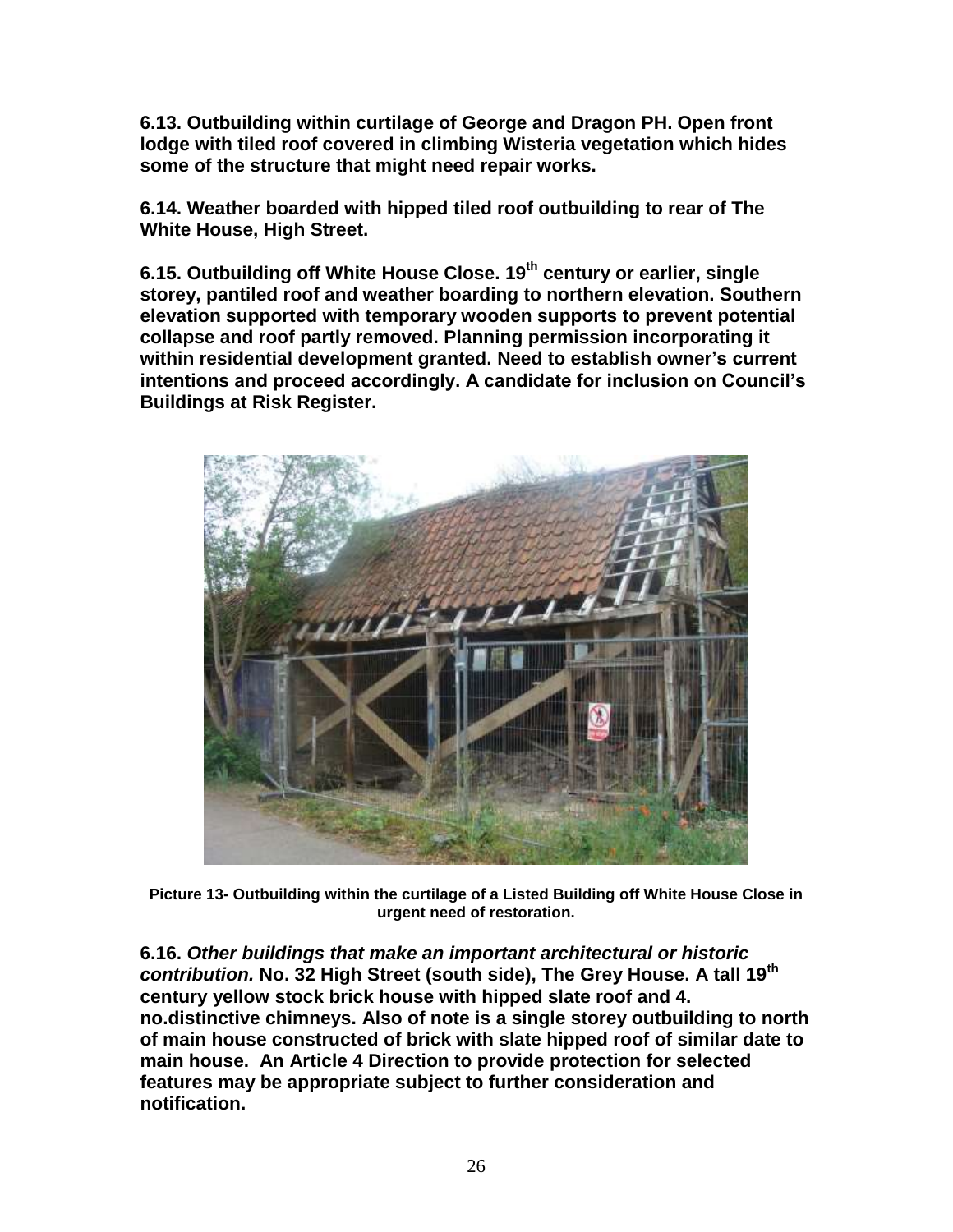**6.17. Nos. 33 - 39B High Street (north side). Group of distinctive 19th century 2 storey cottages with ashlar finish (render designed to simulate stone blocks) to elevations and slate roof. 2 no. distinctive and highly visible chimneys each with 6 no. individual stacks (see Picture 6). Also 4 no. distinctive and unusual porch detailing. Despite modern windows, fencing and wall to front, this group makes a significant and unusual architectural contribution to the Conservation Area. An Article 4 Direction to provide protection for selected features may be appropriate subject to further consideration and notification.**

**6.18. No. 41 High Street -The Firs (north side). A tall 19th century distinctive detached residence constructed of yellow stock brick with red brick quoins and window dressings. The property dominates this part of the High Street with its steeply pitched tiled roof and 2 no. chimneys of quality, one of yellow brick to front with red brick detailing. Distinctive Bay windows with tiled roofs. Also single storey outbuilding of quality constructed of brick and weatherboarding and slate roof. An Article 4 Direction to provide protection for selected features may be appropriate subject to further consideration and notification.**

**6.19. The Olde House, High Street (south side). 19th century 2 storeys, constructed of yellow stock brick with slate roof and 2 no. chimneys. Windows, vertical sliding sash; elevation to road painted white. Despite later wall to front and extension to rear this building makes a positive contribution to the Conservation Area and compliments the nearby Listed Building.** 

**6.20. Nos. 48-50 High Street (south side). 19th century cottages, 2 storey in height and set back from the High Street. Constructed of yellow stock brick with red brick quoins and window detailing; chimneys, slate roof and decorative ridge tiles. An Article 4 Direction to provide protection for selected features may be appropriate subject to further consideration and notification.**

**6.21. No. 52 High Street (south side). Simple 19th century 2 storey red brick residence with central doorway and vertical sliding sash windows to front elevation. 2 no. later replacement chimneys to rear. Also a former washhouse extension with chimney to rear that is an interesting historical remnant that should be protected. An Article 4 Direction to provide protection for selected features may be appropriate subject to further consideration and notification.**

**6.22. Barn to rear of no. 52 High Street (south side). A single storey 19th century former agricultural building (advised previously as a milking parlour) now used as storage. Horizontal boarding with asbestos roof.**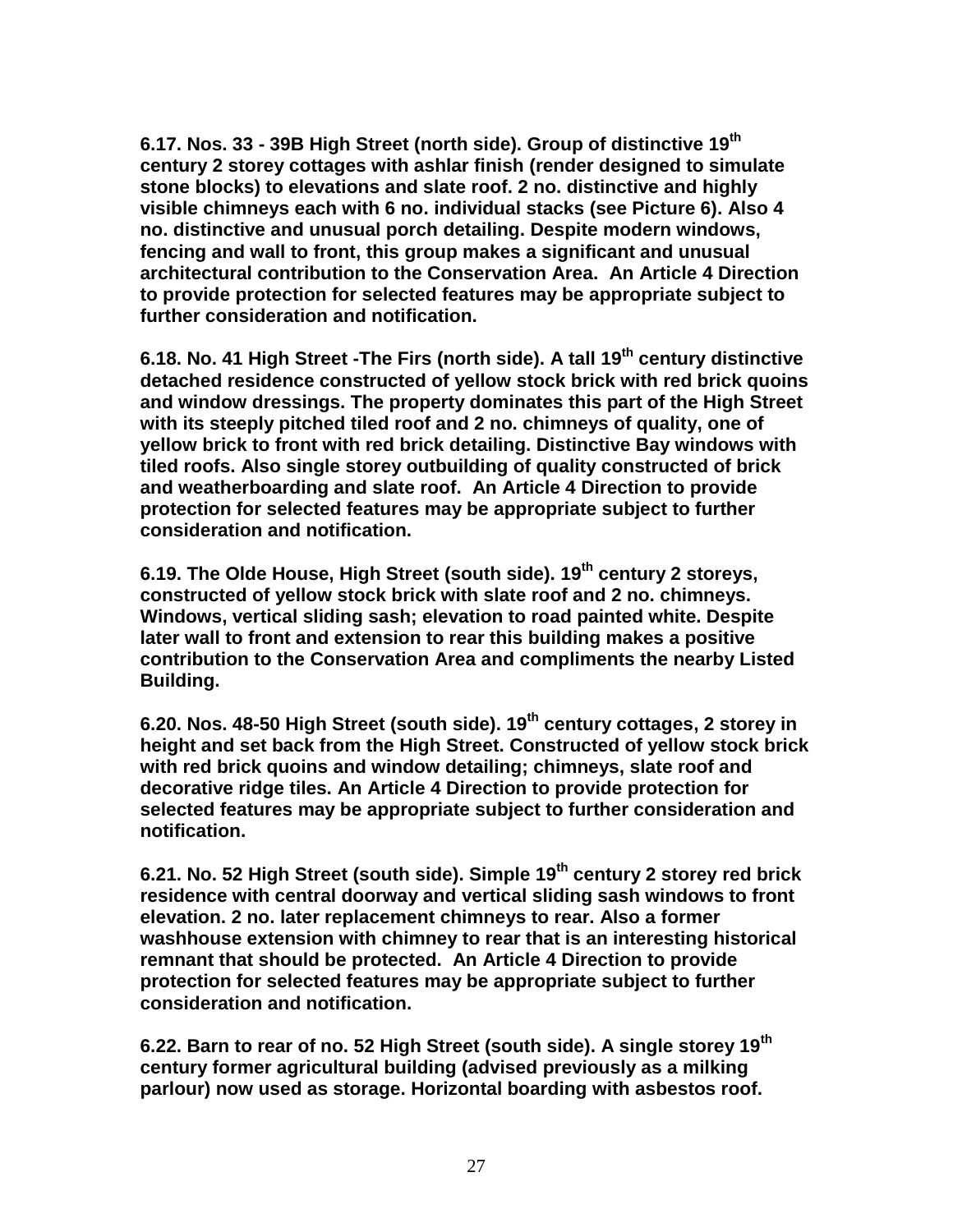**6.23. Wesley Centenary Church, High Street (south side). Single storey late 19th century church constructed in 1891 of yellow stock brick with horizontal red brick banding and window detailing. Central entrance doorway to front elevation with decorative iron hinges and typical decorative Victorian column detailing with distinctive circular window above. Inscription to front elevation reads WESLEY- CENTENARY-CHURCH. Leaded windows to side elevations, probably original, 18 in number. Some window replacements to rear elevation. This building is particularly noteworthy for its historical associations and because it is typically representative of its type and period. Because it is largely unaltered it may be considered a potential candidate to become formally listed. Protection of its important external features is secured by existing planning controls.**



**Picture 14 – Wesley Centenary Church, High Street, a fine example and representative of its type built in the late 19th century: a potential candidate for formal listing.** 

**6.24. 7 -14 Newman's Court, High Street (south side). Long single storey 19th century range of former agricultural buildings constructed of yellow stock brick with slate roof. Modern extension to northern end well executed and detailed. Original building has 3 no. dormers and paneled detailing to front elevation. A quality building that adds architectural diversity to this part of the street. The design of the modern windows could have perhaps been more sympathetic.**

**6.25. Nos. 64- 66 High Street (south side). Simple group of 2 storey 19th century cottages, yellow stock brick and slate roof with 2 no. dominant chimneys. An Article 4 Direction to provide protection for the chimneys may be appropriate subject to further consideration and notification.**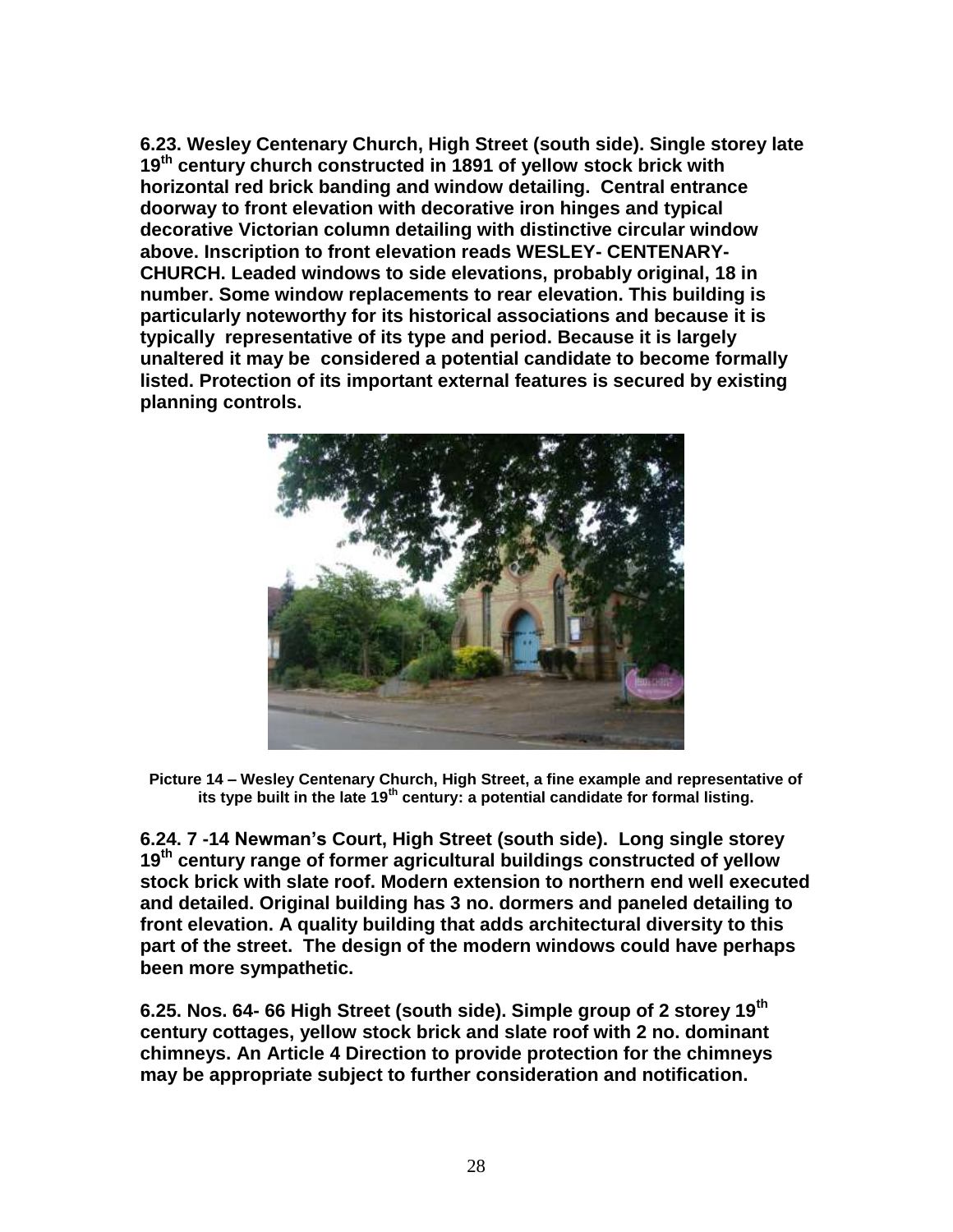**6.26. Nos. 68-76 High Street (south side). A distinctive group of 19th century yellow stock brick 2 storey terraced cottages with steeply pitched tiled roofs with 2 no. small central dormers and other gable end elevational detailing. 3 no. decorative tall chimneys with pots. Many original windows. Single storey outbuilding of brick and tiled roof construction to rear visible from adjacent footpath. An Article 4 Direction to provide protection for selected features may be appropriate subject to further consideration and notification.**

**6.27. Nos. 75-85 High Street (north side). A fine grouping of 19th century 2 storey dwellings constructed of red brick with steeply sloping tiled roofs that make a significant contribution to the Conservation Area in this location. In total 7 no. decorative and highly visible chimneys. Various interesting architectural detailing including bay window to front of no. 81; blocked window to no. 83 and wooden detailing to no. 85. An Article 4 Direction to provide protection for selected features may be appropriate subject to further consideration and notification.**



**Picture 15 - Nos. 75- 85 High Street, a fine grouping of 19th century dwellings with steeply sloping tiled roofs that make a positive contribution to the Conservation Area in this location.**

**6.28. Nos. 78 - 80 High Street (south side). 19th century 2 storey property set back from road situated in large plot. Of red brick construction with slate roof and tall central chimney. Visual assessment from road draws preliminary conclusion windows to front are probably original. An Article 4 Direction to provide protection for selected features may be appropriate subject to further consideration and notification.**

**6.29. Nos. 84-86(?) High Street (south side). 19th century 2 storey yellow stock brick cottages with steeply pitched tiled roof with 2 no. small central dormers and 2 no. tall distinctive and prominent chimneys with many original pots. Situated behind frontage hedge and tree screen. An Article 4**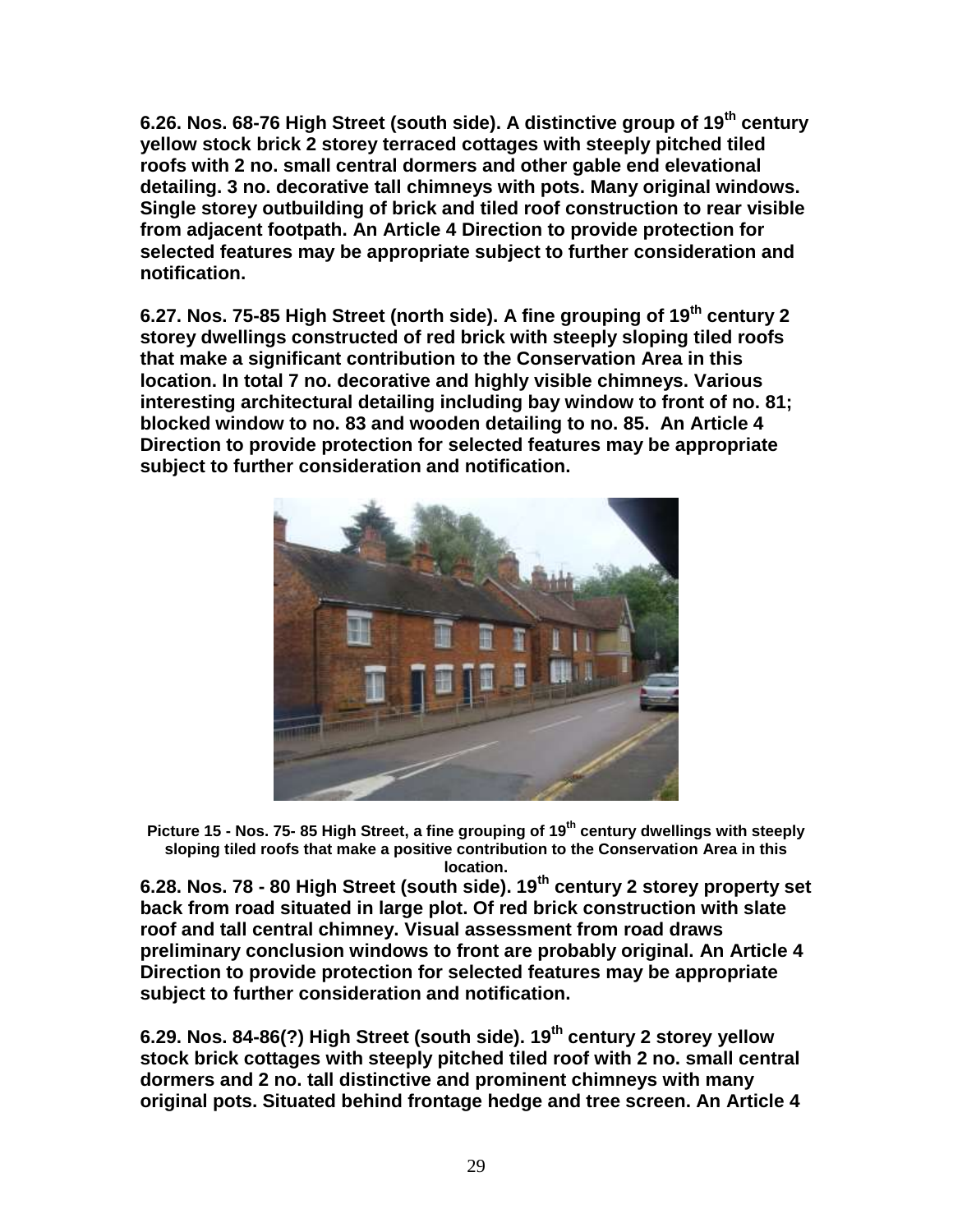**Direction to provide protection for the chimneys may be appropriate subject to further consideration and notification.**

**6.30. Nos. 92 - 96 High Street (south side). 19th century terrace, tall and prominent adjacent to Listed Almshouses. Constructed of yellow stock brick with slate roof and 5 no. chimneys. There is a brick by the side entrance initialed and inscribed 1857. A dominant building in the street scene with fine mullioned window detailing to ground and first floors. Single storey brick with slate outbuildings to the rear have original wooden doors and ironmongery. An Article 4 Direction to provide protection for selected features may be appropriate subject to further consideration and notification.**



**Picture 16 - Fine mullioned window detailing to nos. 92 - 96 High Street. Is there any local information as to the buildings original use?**

**6.31. No.103 High Street (north side). Tall 19th century of yellow stock brick construction with steeply pitched red tiled roof, dormers and 3 no. tall decorative chimney stacks. Red brick quoins and window surround detailing and decorative eaves carpentry. Some original windows of quality but others are later replacements. An Article 4 Direction to provide protection for selected features may be appropriate subject to further consideration and notification.**

**6.32. No.114 High Street (south side). Yellow stock brick, 2 storey 19th century with steeply sloping slate roof with double gable detailing and door with canopy to front elevation. Decorative and prominent chimneys with some original pots. Many original windows. Unusual roof configuration to rear elevation. Also brick and slate single storey outbuilding to rear contemporary with main building. An Article 4 Direction to provide**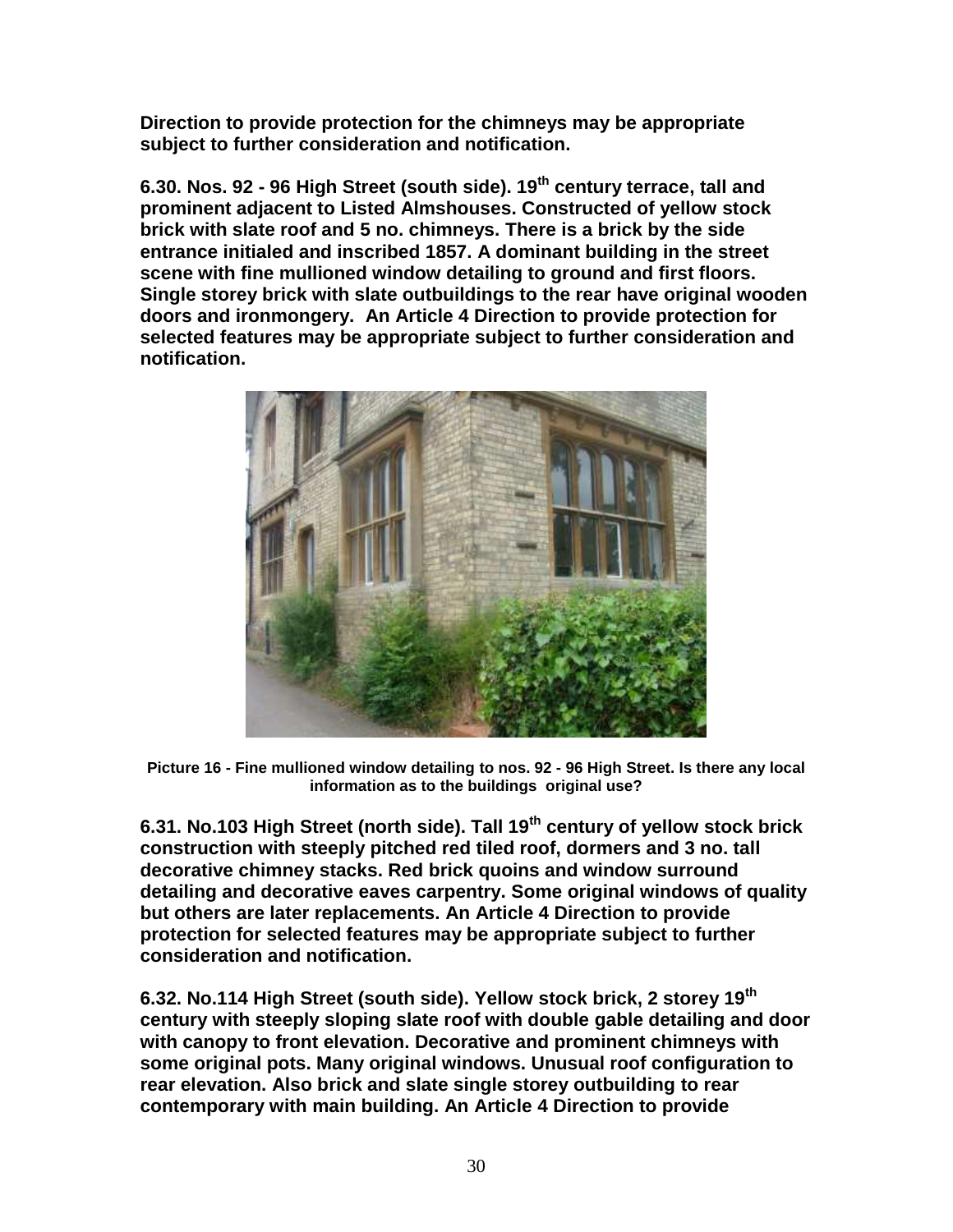**protection for selected features may be appropriate subject to further consideration and notification.**



**Picture 17- No.114 High Street, an unlisted building that adds considerable quality to the street scene in this location.** 

**6.33. Nos. 127- 129 High Street (north side). Simply designed 19th century 2 storey constructed of yellow stock brick with slate roof and 2 no. prominent chimneys and pots. 4 window range to each floor; all windows identical thus providing a pleasing repetitive architectural feature. Visual assessment from road draws preliminary conclusion windows to front elevation may be original. An Article 4 Direction to provide protection for selected features may be appropriate subject to further consideration and notification.**

**6.34. Nos. 133 – 139 High Street (north side). 19th century group of two storey cottages with slate roof and 3 no. chimneys. Nos. 133 -137 constructed in yellow stock brick whilst no.139 is constructed of red brick with yellow brick quoins and window detailing. One window blocked up. A variety of window types some side hung other vertical sliding sash. An Article 4 Direction to provide protection for selected features may be appropriate subject to further consideration and notification.**

**6.35. The Chestnuts, High Street (western side). A tall Gothic 19th century property set in large secluded well treed grounds. Constructed of red brick and steeply pitched tiled roof (some tiles scalloped) and several large**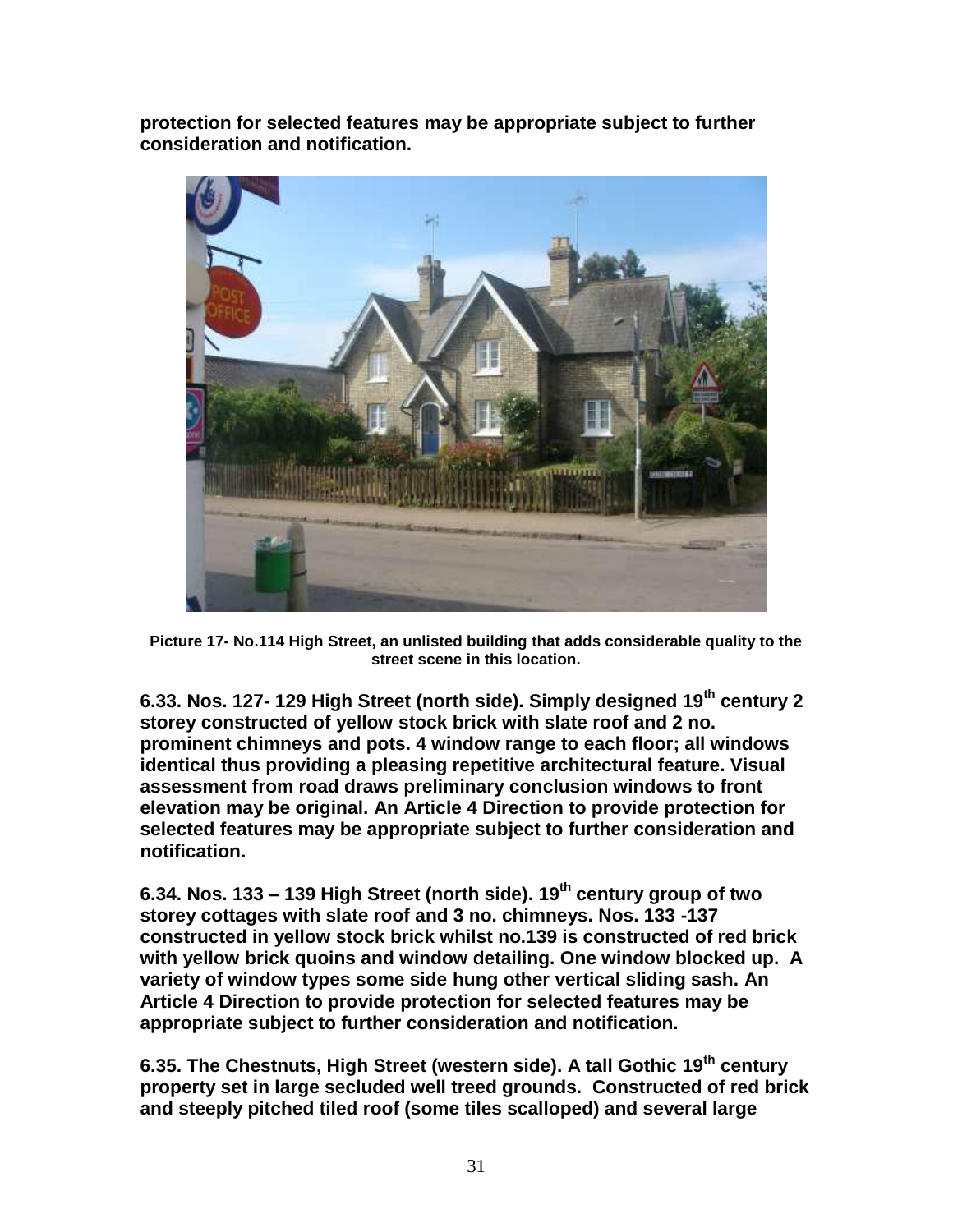**distinctive chimneys. Distinctive porch to east elevation with date plaque 1869. Principal windows with original stone lintels, cills, dressings and heavy wooden frames. A fine building typical of its type and date. An Article 4 Direction to provide protection for selected features may be appropriate subject to further consideration and notification.**

**6.36.** *Other distinctive features that make an important architectural or historic contribution.* **Red brick wall to Listed Almshouses with blue triangular brick capping detail (manufactured by Wood and Ivery Ltd, Albion Brickworks, West Bromwich) protected virtue of being within curtilage of a Listed Building.**

**6.37. Distinctive yellow stock brick wall to nos. 133-139 High Street of varying height, some with brick blue triangular capping detail. Height mainly in excess of 1m and thus afforded protection.** 

**6.38. War Memorial commemorating local persons who gave their lives in the Great War. A simple but finely detailed and graceful commemorative War Memorial constructed of white stone. Cross surmounted on graceful tapering column supported by decorative triangular plinth with names and commemorative texts to three sides; the whole on a three stepped stone base. In good condition with all inscriptions and names legible. Approximately 4m in height. The Memorial is a possible candidate to be recognized formally as a Listed Building, despite having been relocated from a site nearby.** 



**Picture 18 - First Remembrance Service 1920. The War Memorial was moved to its current location in the 1980's. Photo courtesy of Mr. Alan Rattue's local collection.** 

**6.39. Simply designed and constructed yellow stock wall, 19th century, from Rivershill junction with High Street to bridge crossing the River Beane (north side) on Ware Road. In excess of 1m in height and so protected from demolition without prior consent.**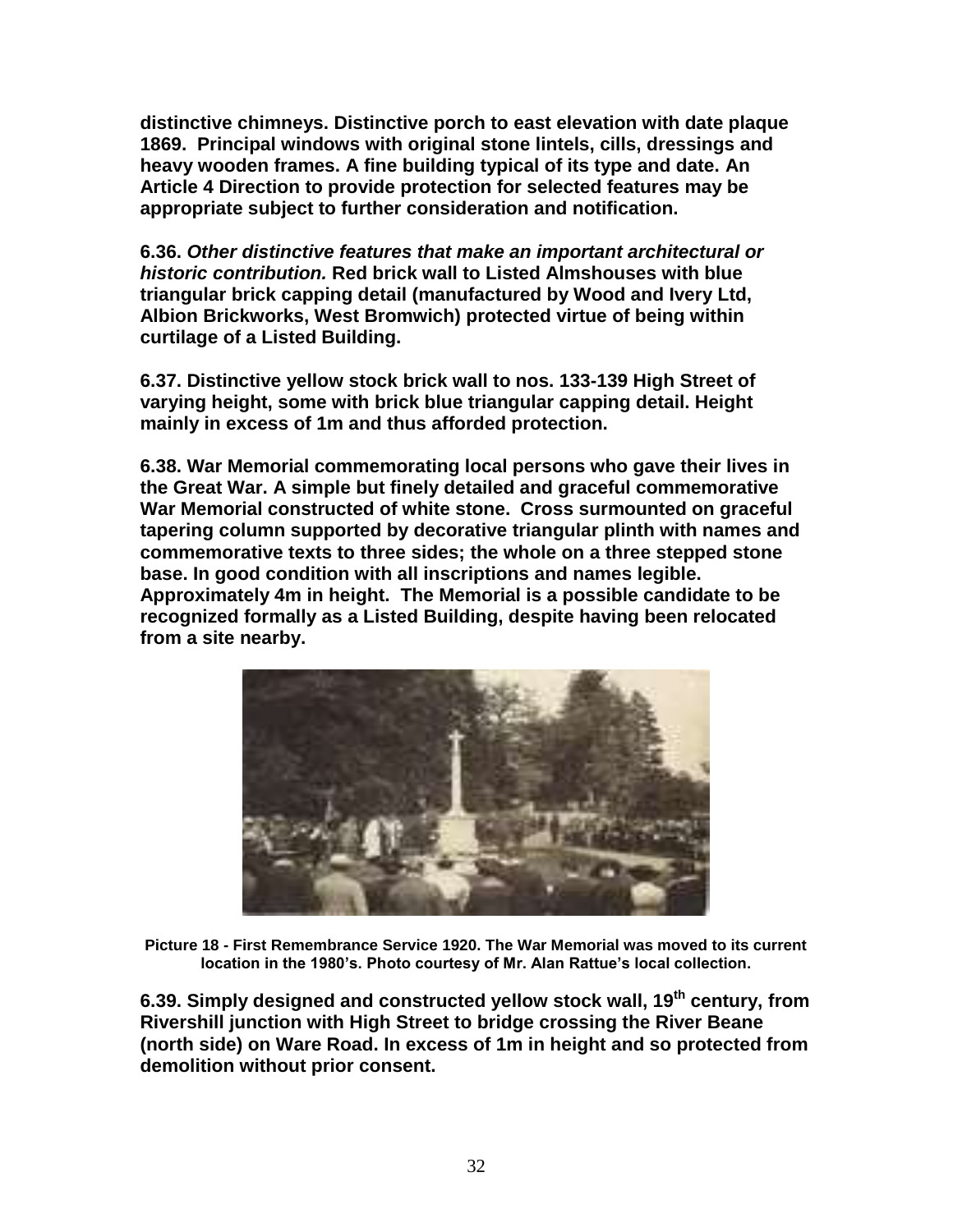**6.40.** *Important open land, open spaces and gaps.* **The small area opposite the former Waggon and Horses and south of Lammas Road junction is a tiny but important grassed area with a group of maturing trees that contribute positively to this part of the Conservation Area. The River Beane is a feature that contributes to the quality of the Conservation Area in selected locations.**

**6.41.** *Particularly important trees and hedgerows.* **There are several groupings of trees in the High Street that add to its quality environment although for the most part the High Street is a compact urban landscape. The tree groupings of particular interest are to the frontage of the Grey House, within the curtilage of Watton Place clinic, the open area to the west of the former lock-up, within the grounds of The Chestnuts and the open land enclosed by the 19th century wall opposite The Chestnuts.** 

**6.42.** *Important views.* **There are a number of important views particularly in the centre of the High Street looking in either direction where the eye is drawn to the rich variety of the architecture, particularly its roofscape and chimneys.** 

**6.43.** *Elements out of character with the Conservation Area..* **Signage near village pump. Sign detracts from this important Listed Building.**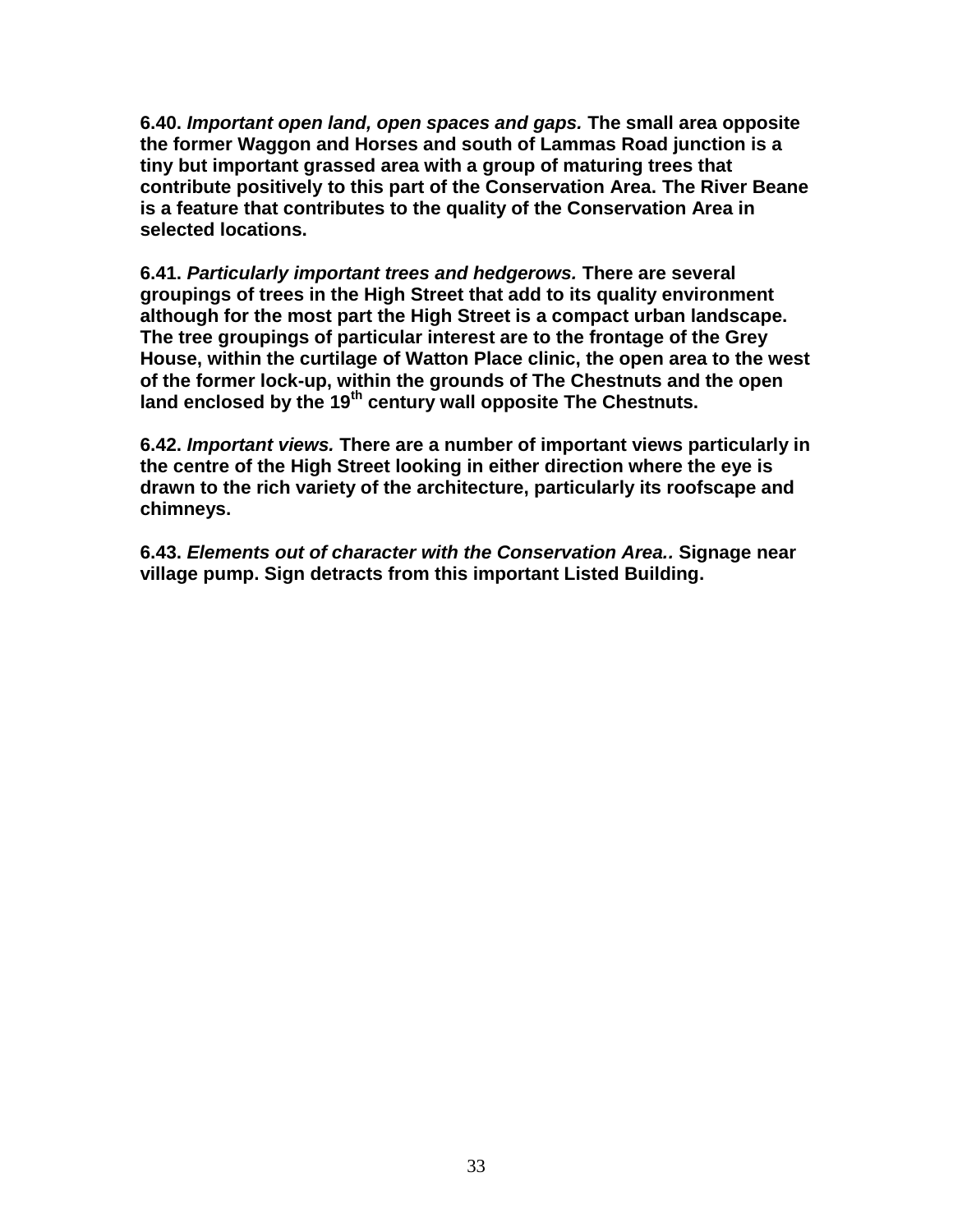

**Picture 19 - Disruptive highway signage near listed pump.** 

**6.44. Fence adjacent to no. 85 High Street. The existing fence detracts in a visually important central location.** 

**6.45. Signage south side of High Street, east of Almshouses. A clutter of signs which detract.**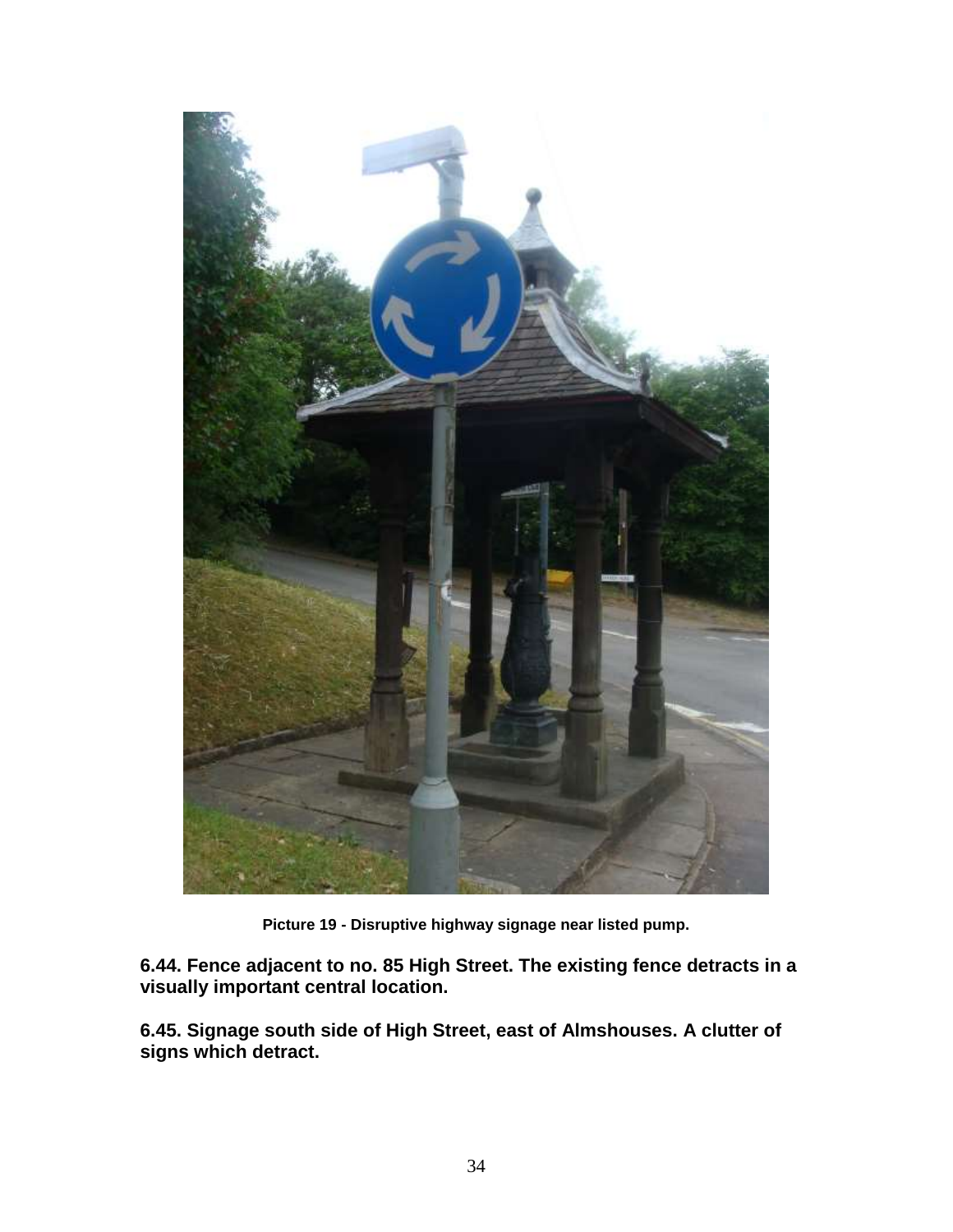**6.46. Utility poles. There are a number of utility poles in the Conservation Area that detract to varying degrees. There are however three particularly detract namely one near the Village Pump; one outside nos. 93- 95 High Street and one outside no. 133 High Street.** 



**Picture 20 - One of several disruptive utility poles in the High Street.**

**6.47.** *Opportunities to secure improvements.* **Consider the potential for relocating signage near village pump and potential for rationalization of highway signs between the Almshouses and no. 114 High Street, with Hertfordshire County Highways. Also contact the utility company to explore if there are any practical solutions to reduce the impact of 3 no. utility poles in the High Street. Regarding the fence adjacent to no. 85 High Street the most efficient means of reducing its impact would be to allow ivy vegetation, evident in parts, to increase its cover.**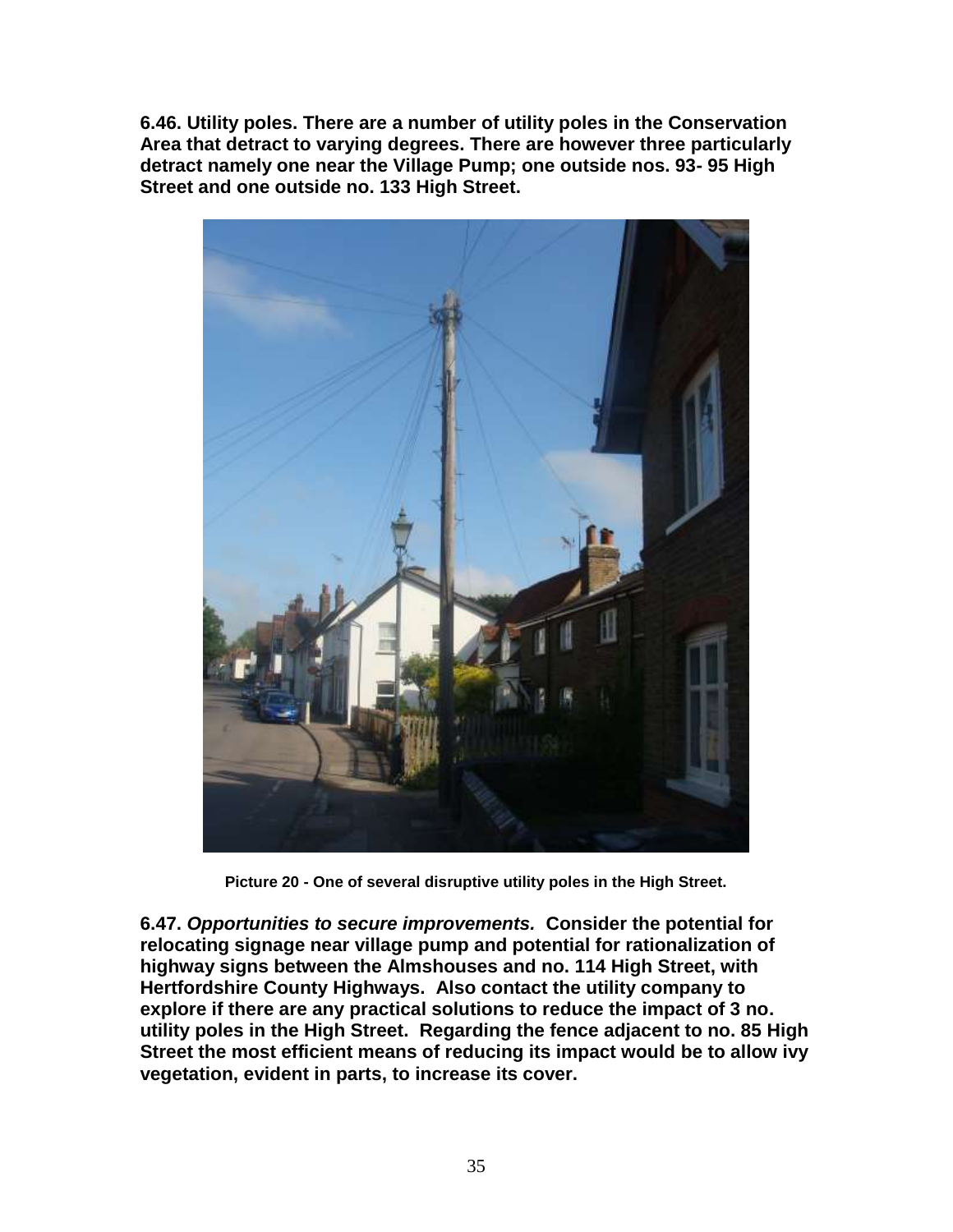**6.48.** *Boundary changes.* **Several late 20th century large detached dwellings to rear of the High Street (off School Lane and Old School Orchard) have insufficient architectural or historic interest and as a consequence this group of properties have been removed from the Conservation Area.**

**6.49. Area B- remainder of Conservation Area.** 

**6.50.** *General overview.* **Views into this area west of the High Street are dominated by the church, fine mature trees, open spaces, woodland and common land within which there is a small scatter of development including the former 19th century Rectory (now Crowbury) and later modern properties. Parts of Church Lane are enhanced virtue of being sunken with steep banks. The overriding characteristic of the area is its openness and rural quality. Land to the east of the High Street centred around Watton House is similarly open in character. Both areas lie within the Green Belt.** 

### **6.51.** *Scheduled Ancient Monuments.* **There are none within the Conservation Area boundary.**

**6.52.** *Archeological sites.* **As previously advised, a Roman road linking Welwyn and Braughing crossed the southern part of the village. Officers from Hertfordshire County Council, Historic Environment Unit, have advised this is one of the best known Roman routes in Hertfordshire, well established elsewhere by crop marks and excavations.** 

**6.53. Potsherds, including Samian and Castor ware, tile, box tiles, bronze and glass fragments, part of a knife handle and late Roman coins, including those of Constantine and Valentinian, together with masonry and a stoned paved area were reportly found by the Rector whilst digging in his chicken run situated on the site of the present Rectory. These were assumed to be outbuildings of a large Roman structure. Other Roman coins were found in the 18th century nearby and referred to by letter dated 1742. Two fragments of Roman tile were found in a drain next to the church.** 

**6.54. The remains of two medieval moats exist near Watton Green, one with a possible fishpond. A Trade Token believed to date from the mid 17th century was reported found to the west of the Rectory.** 

**6.55.** *Individually Listed Buildings.* **The Parish Church is listed grade II\* and principally dates from the 15th century and rebuilt on an earlier foundation. Flint with stone dressing in the Perpendicular style. Later 15th century north chapel. The Church, dedicated to St. Andrew and St. Mary, dominates the local landscape and is situated in a churchyard within which are many fine and varied tombs. There is a magnificent 19th century brass Corona Lucis, (crown suspended from the roof to hold lighted tapers) first installed in 1897, that it is hoped can one day be re-hung in its original**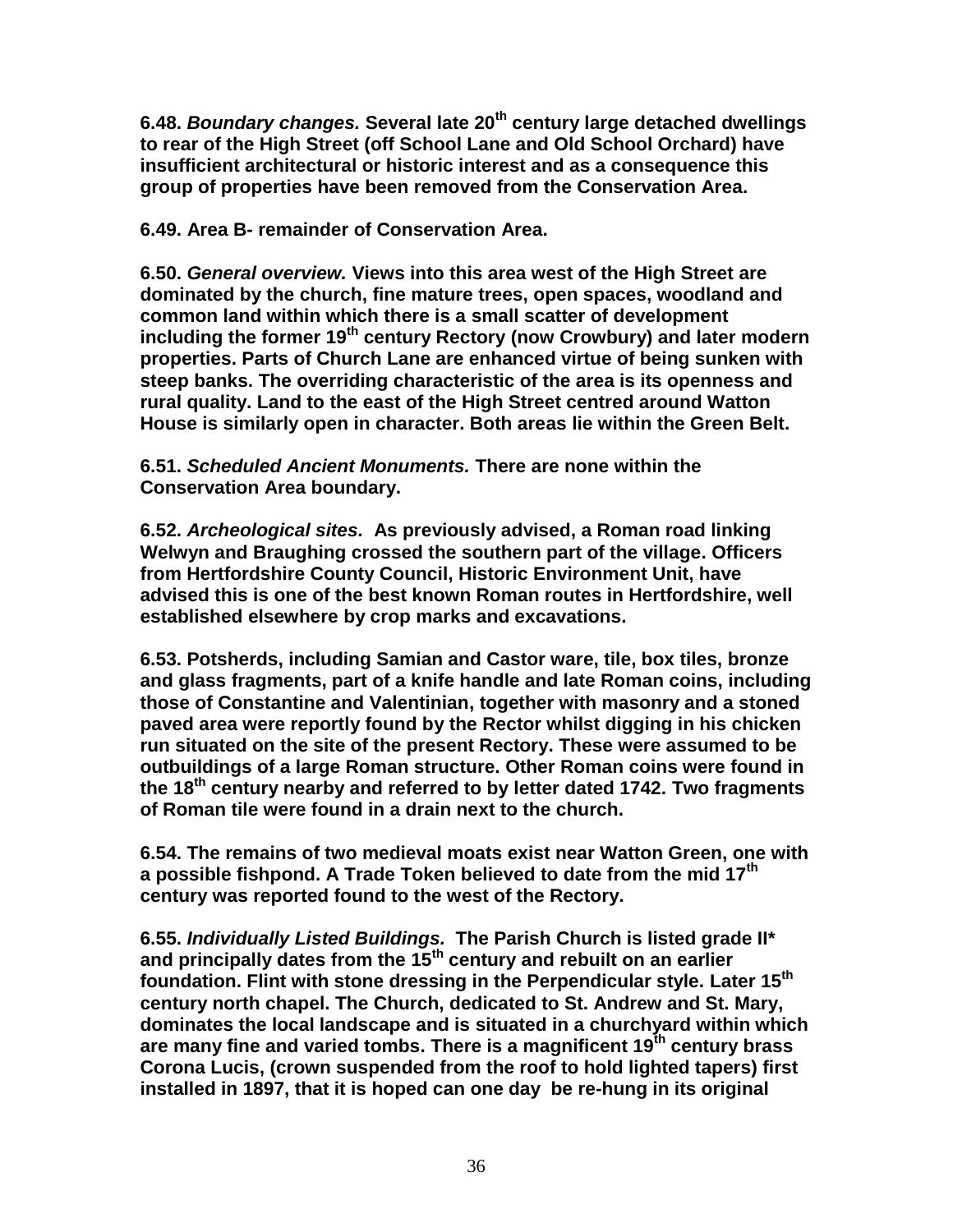**location. The first recorded Rector was Gilbert de Twye in 1221. The entire church was restored in 1851 by G. Clarke at the expense (£7,000) of Abel Smith, whose north chapel has a considerable number of family monuments, including one to Abel Smith who died in 1859. A monument to Philip Bottler and his wife previously occupied this chapel which was relocated elsewhere in the church.** 



**Picture 21 - Typical Victorian Memorial Stone in the Parish church this one commemorating Abel Smith of Woodhall Park.**

**6.56.** *Buildings within the curtilage of Listed Buildings worthy of note.*  **There is a small single storey ancillary building of flint and stone dressing with red tiled roof in the churchyard at the commencement of Church Walk. It is known as the Bier House and was storage for the bier that transported coffins. It is indicated on 19th century mapping but does not feature on mapping dating from 1920. The latter is consistent with a notice advising that it was 'Rebuilt by the voluntary labor of Watton men summer 1924'. There is graffiti on one wall that needs removing.**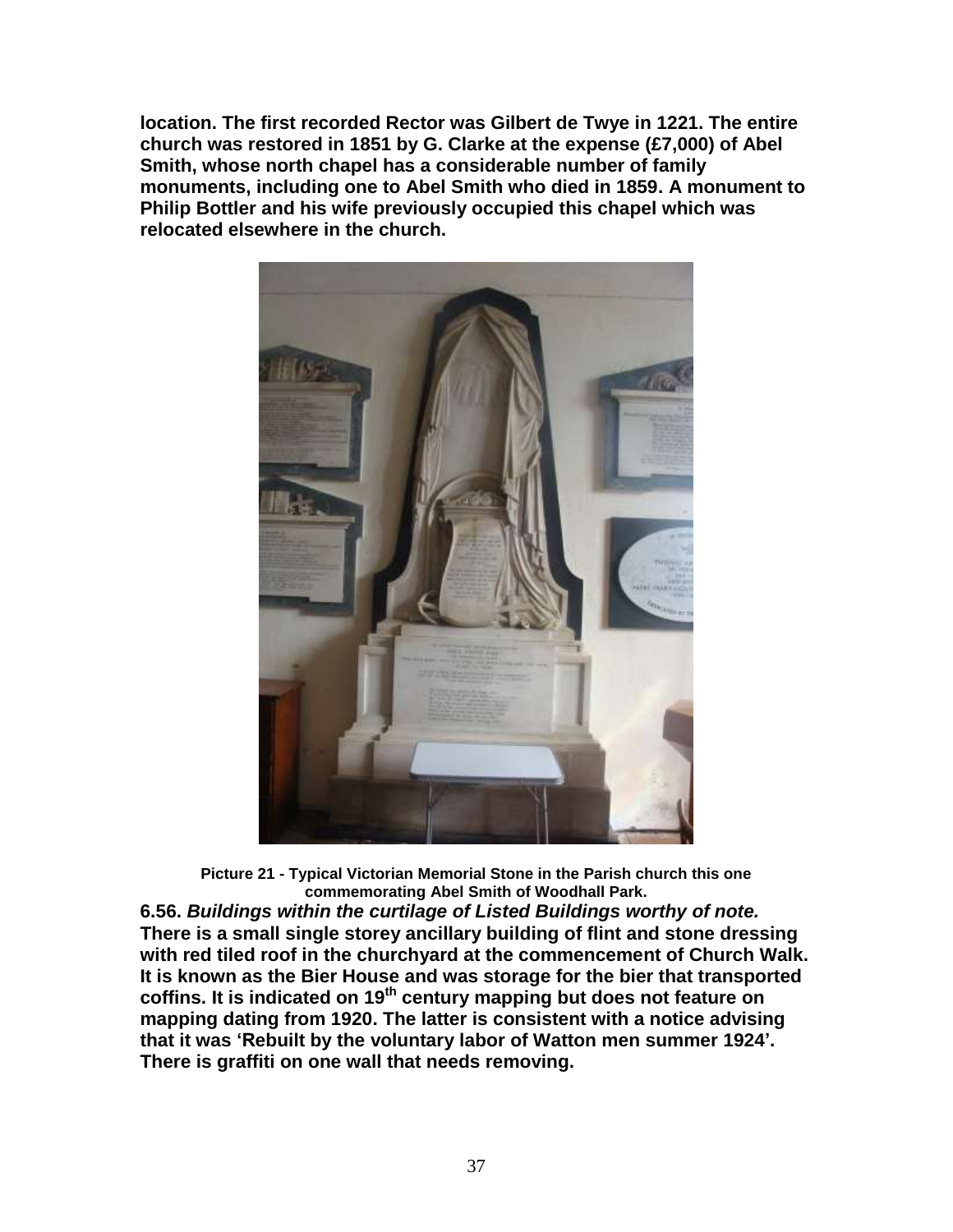**6.57.** *Other buildings that make an important architectural or historic contribution.* **Watton House Lodge, Ware Road. Single storey 19th century Lodge to Watton House. Ashlar finish applied to brickwork; steeply sloping tiled roof. Decorative barge board detailing and large chimney to rear also in ashlar finish. Original window detailing. An Article 4 Direction to provide protection for selected features may be appropriate subject to further consideration and notification.**



**PIcture 22 - Watton Lodge a delightful lodge building of ashlar facing over brick and typical Victorian barge board detailing.**

**6.58. Watton House, off Ware Road. Hertfordshire County Councils archeological records states '***Watton House is shown* **(on mapping dated 1839)** *as a large building at the south end of the High Street. Behind it were the 'pleasure grounds' on both sides of the river Beane. By 1880 the house had been demolished and replaced by a much larger Victorian country house 150m to the NE'.* **The present building is a large distinctive house, the former residence of Sir Nigel Gresley and situated in extensive grounds with mature landscaping of both native and exotic species, whose character is in part compromised by modern 20th century housing that surrounds the main building. Elevations are finished in ashlar style and painted cream, roof tiled with prominent chimney stacks. Many original windows remain and large distinctive Bay window to front with tiled roof; decorative bargeboard detailing similar to that at Watton House Lodge. As**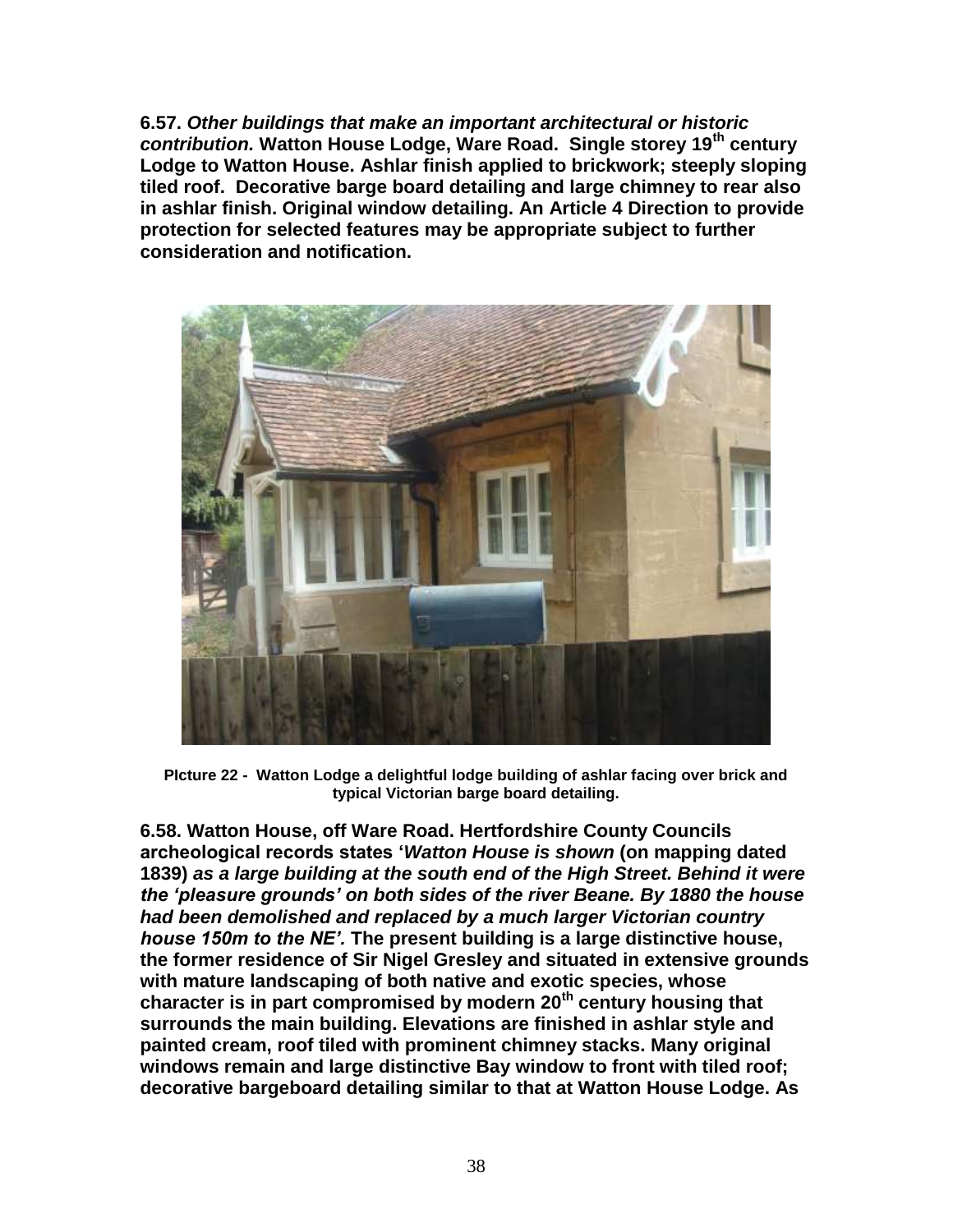**this property is in multi occupation it is controlled by existing planning controls..**

**6.59. Watton Cottage, Church Lane. A 19th century 2 storey house that is important and dominant in the local scene. Rendered finish and slate roof, dormers and chimneys. Various original windows, some with Lancet detailing, others have horizontal sliding sashes. Wooden porch detailing to east elevation. An Article 4 Direction to provide protection for selected features may be appropriate subject to further consideration and notification.**



**Picture 23 - Watton Cottage an unlisted property with many original features, worthy of additional protection.**

**6.60. Outbuilding to Watton Cottage. Single storey painted brickwork and slate roof. An Article 4 Direction to provide protection for selected features may be appropriate subject to further consideration and notification.**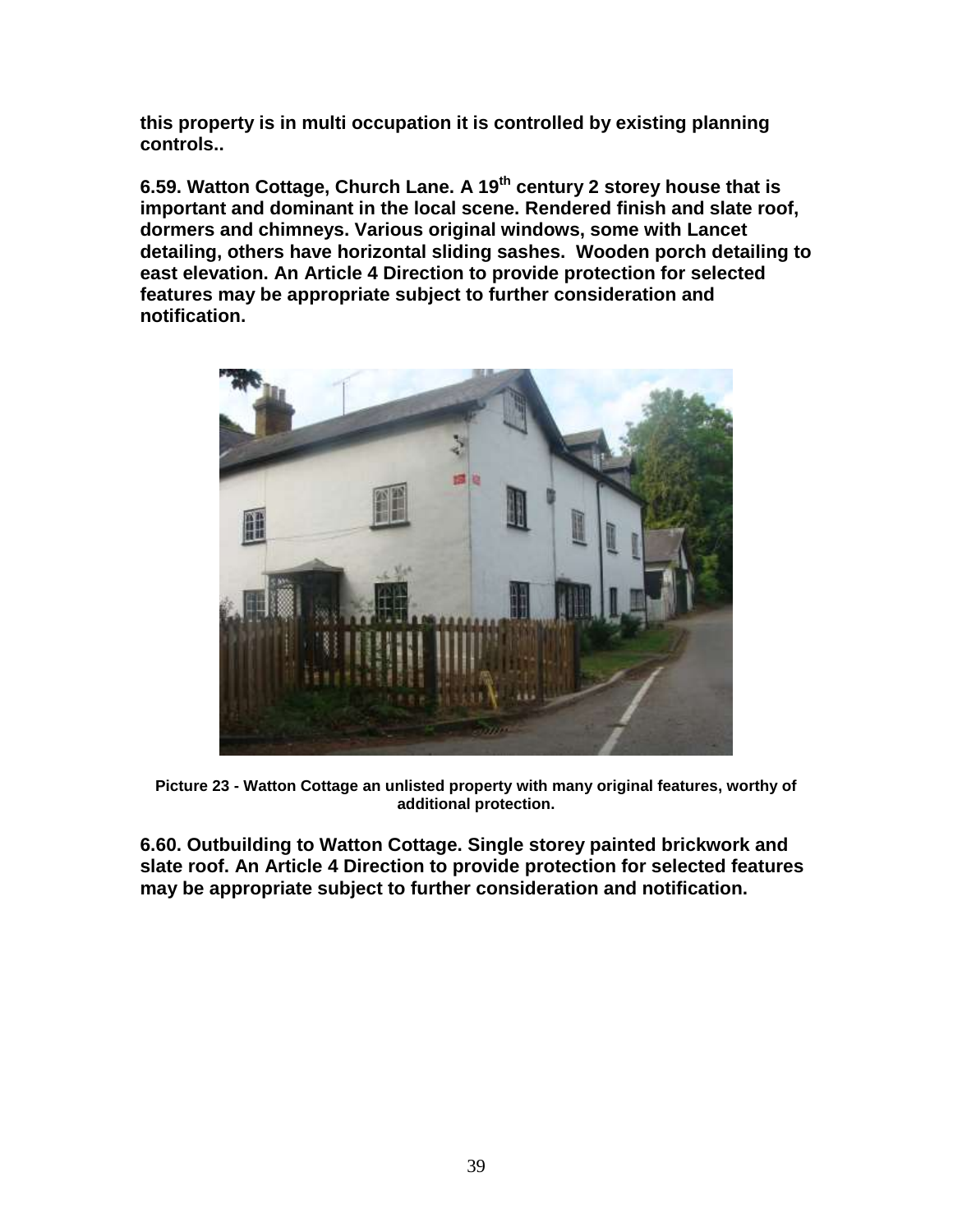

**Picture 24 - Outbuilding to Watton Cottage. Selected original wooden doors and associated ironmongery are features worthy of additional protection.** 

**6.61. Crowbury, Church Lane, adjacent to and west of the Church. Crowbury was formerly the Rectory. A large imposing 2 storey 19th century yellow stock brick residence with slate roof, distinctive chimneys and many original sliding sash windows. Several modern extensions have been added. The whole is set in extensive grounds with mature trees and formal garden to south east. An Article 4 Direction to provide protection for selected features may be appropriate subject to further consideration and notification.**



**Picture 25 - North elevation of Crowbury off Church Lane as it is today.**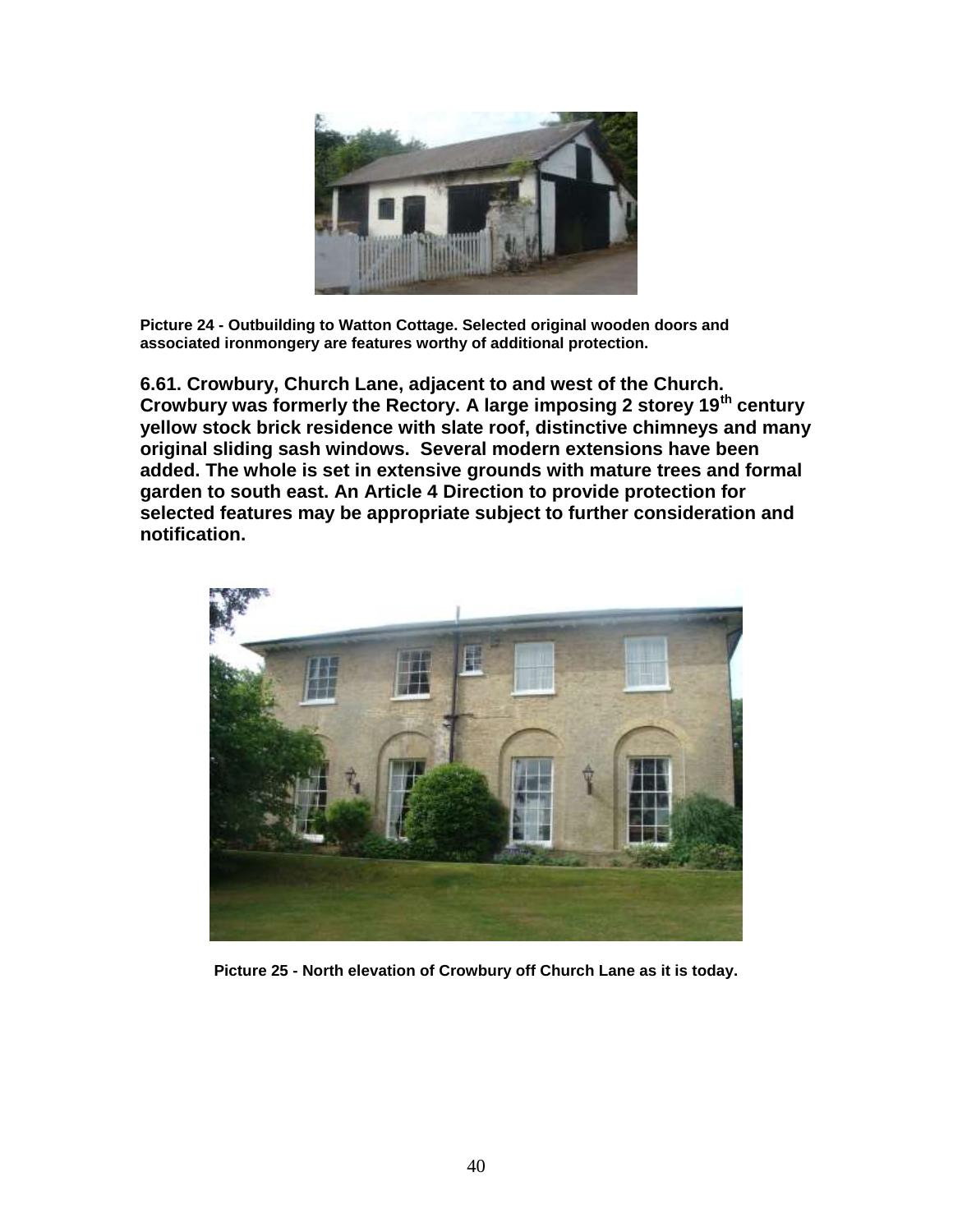

**Picture 26 - Crowbury in historical context, photo probably taken late 19th/early 20th century, little has changed. It was originally the Rectory.**

**6.62. Glebe House, off Rectory Lane. A large imposing early 20th century residence that was formerly the 'second' Rectory. Architects - Milne and Hall (sourse Pevsner). Constructed of brick, 2 storeys in height with tiled roof and tall dominant chimneys. Striking classical Pediment detail to east elevation overlooking Cricket Ground. Windows are original as are many internal features. The chimneys and selected windows are worthy of additional protection. The property is a good example of early 20th century grand domestic architecture. An Article 4 Direction to provide protection for selected features may be appropriate subject to further consideration and notification.**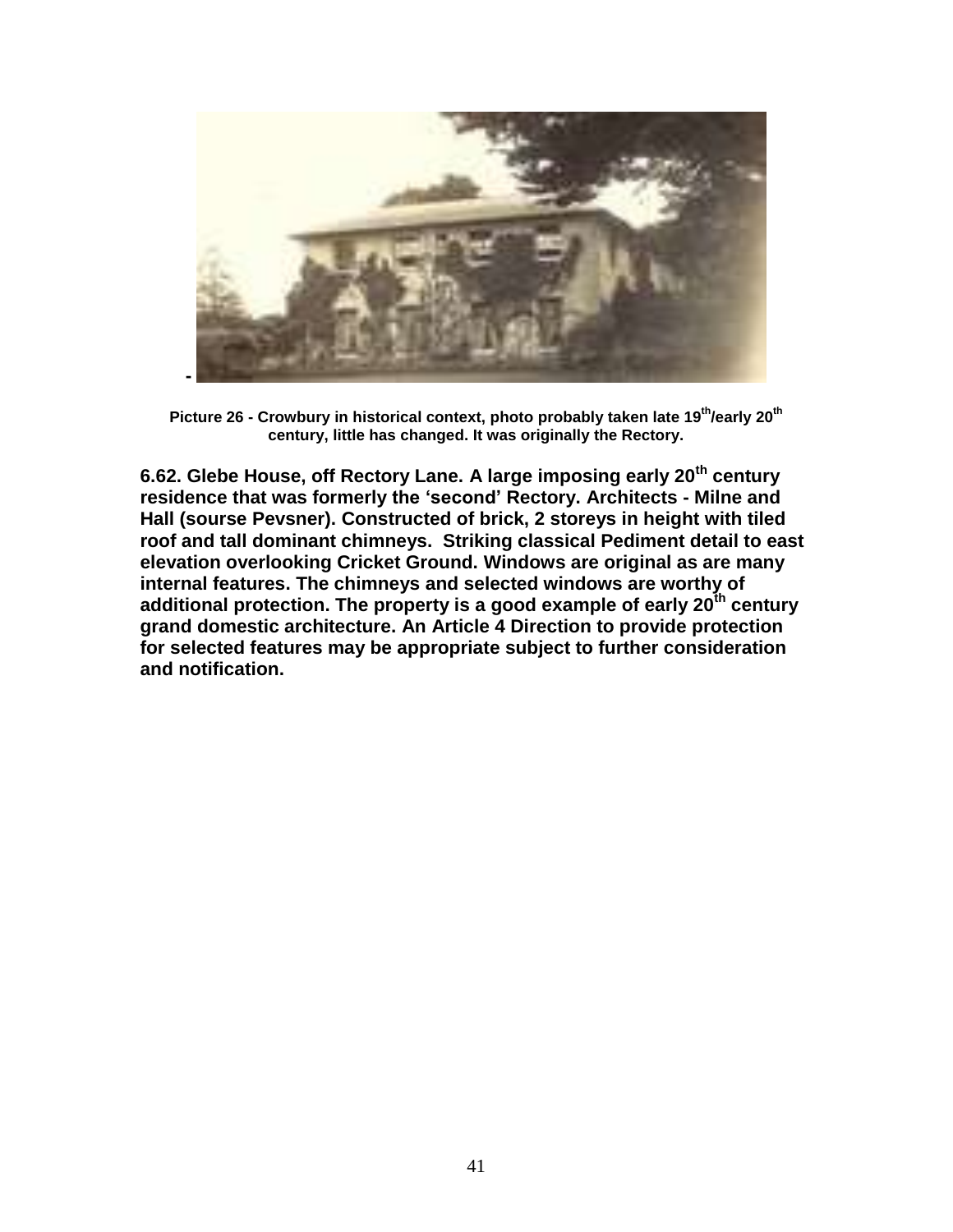

**Picture 27 - Glebe House, The second Rectory probably built early 20th century (architects were Milne and Hall). An imposing residence of quality.** 

**6.63.** *Other distinctive features that make an important architectural or historic contribution.* **19th century wall from River Beane crossing (south side) to a point some 100m south east of Watton Cottage. In excess of 1m in height and so protected from demolition without prior consent, where it abuts highway. Section along track south east of Watton Cottage has collapsed. Ideally need repair/replacing but original purpose may no longer be relevant. Need to discuss issue with owner before making any practical recommendation.** 

**6.64. Boundary Wall to Crowbury, junction of Church Lane and Perrywood Lane. Constructed of yellow stock brick of varying height up to about 4m protected from demolition without priorf consent. Covered in ivy that may be damaging surfaces and foundations.** 

**6.65.** *Historic Park and Garden***. The western extremity of the nationally listed Grade II\* Woodhall Park intrudes into the Conservation Area at the Ware Road/ High Street junction and in this location consists of woodland surrounded by 19th century wall, collapsed in part. The Boteler family acquired the Manor in the 14th century and created the parkland in the 17th century. Sir Thomas Rumbolt bought the estate in the 18th century building the present building in the late 18th century undertaking extensive planting at this time. The Smith family purchased the area in the early 19th century**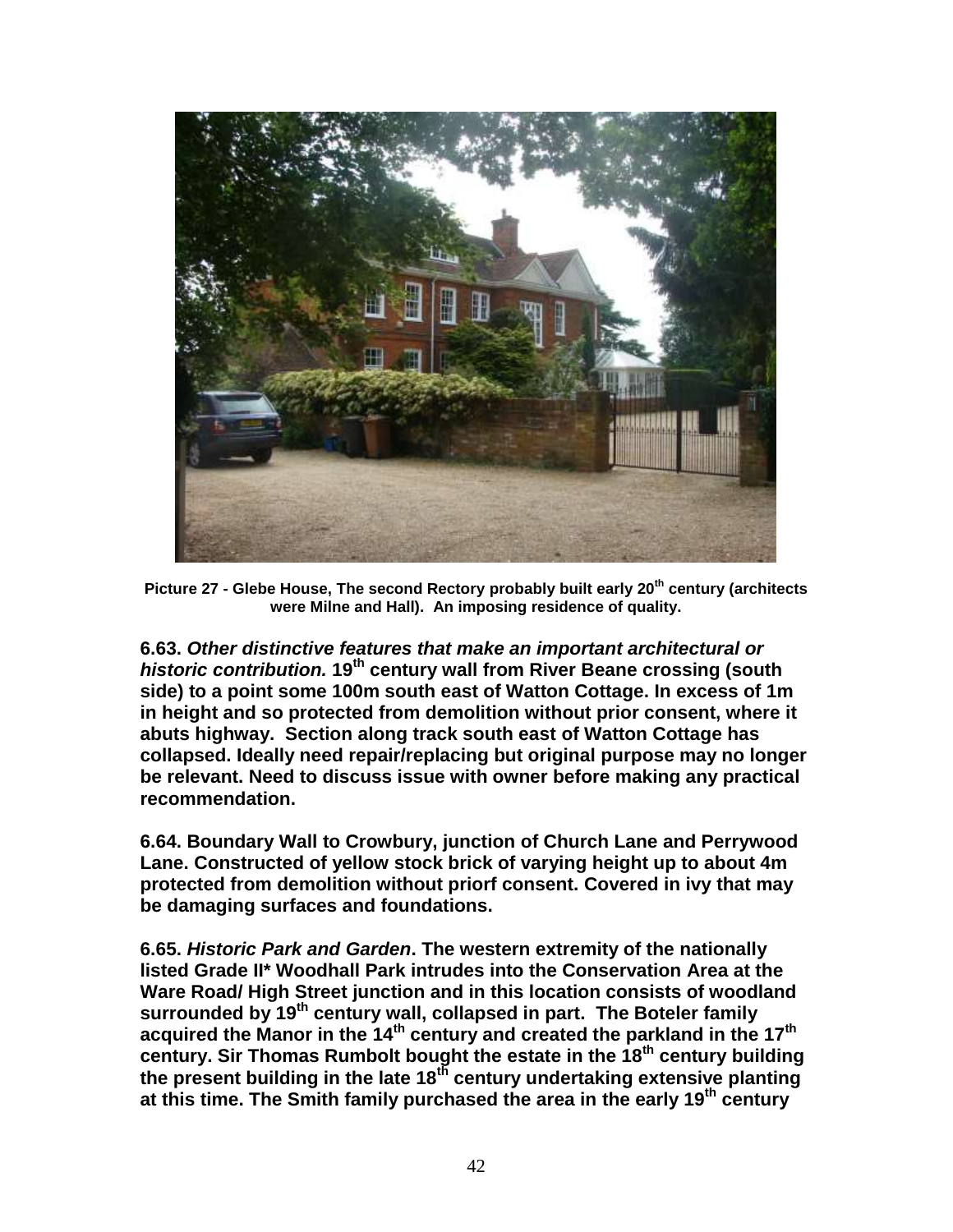**adding the lodges and building the surrounding wall for example. Some of the original features associated with the pleasure grounds have been overlaid by playing fields and school buildings. A full and extensive description is available on line at English Heritage.** 

**6.66.** *Designated Wildlife sites.***There are 3 such sites, namely: Hanging Hill Wood, Watton Springs and Watton Green.** 

**6.67. The western corner of Hanging Hill Wood is the western extremity of the grade II\* listed Park and Garden previously referred to and is an Ancient semi natural woodland with invasive Sycamore and conifer species. There is a good diversity of ground flora. The River Beane is a feature that contributes to the quality of the environment in this part of the Conservation Area.**

**6.68. Watton Springs to the south east of Watton Cottage supports a mosaic of habitats some being associated with seasonally wet areas. Woodland, possibly Ancient, covers part of the designated site, particularly on higher ground. The flora is moderately species rich.**

**6.69. Watton Green is an old village green with a moated site adjacent. The habitats are rough grassland and associated broadleaf woodland and hedgerows. There are records of Great Crested Newts, a protected species.** 

**6.70.** *Important open land, open spaces and gaps.* **Expansive open space between the centre of the village and the church. This large area to the west of Church Walk consists of sports facilities including the Cricket Square, beyond which is meadow land continuing in a southerly direction until it meets the boundary of the current Rectory and Church Lane. The whole is framed by hedges and trees in the distance and represents a quintessentially English landscape setting for the church tower. Its open nature is its most important quality and additional planting that would break this up should be avoided.** 

**6.71. Church Walk. Church Walk is a well used metalled public footpath of high quality, lined to both sides with well trimmed mature native hedgerows linking the church in its isolated location to the village. It forms a boundary to well used allotments to the east.** 

**6.72. Open space to south west of War Memorial traversed by public footpath. Its northern and southern boundaries are defined by mature trees. To the west is the church graveyard with St Andrew and St Mary's Church beyond. Its open nature is a very important landscape feature setting off the church. Any proposals introducing planting that would fragment its open character should be avoided.**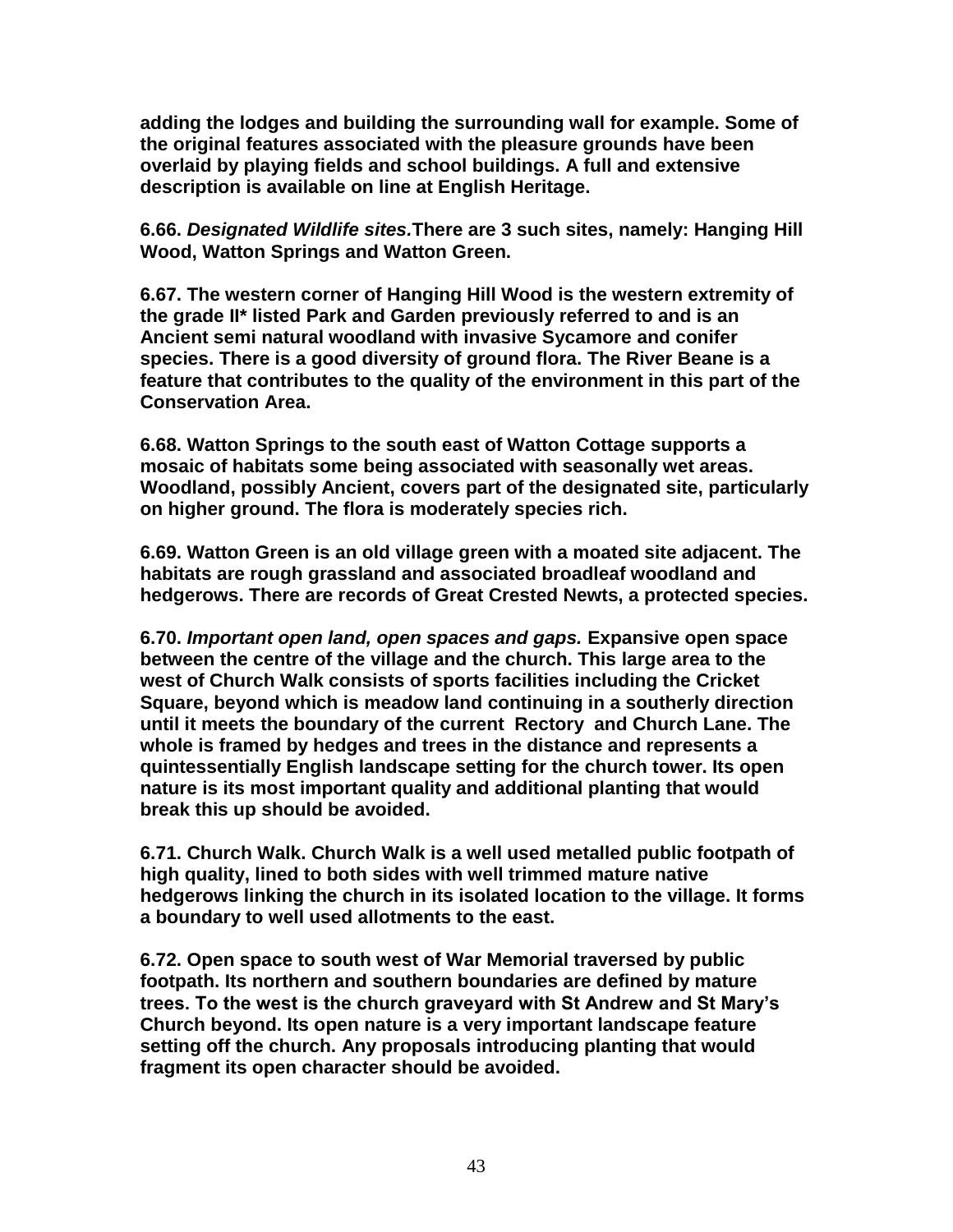**6.73. Church graveyard. The graveyard contains a large number of historic tombstones, the earliest of which dates from the 13th century, the latter being located adjacent to the south wall of the church. Within the graveyard are a number of mature trees including a mature Chilean Pine, planted in the 19th century.** 



**Picture 28 - The Parish church graveyard, it contains many interesting tombstones.**

**6.74. Watton Green. Watton Green is a large area of open Common Land, enclosed in part by hedges and trees. Earlier mapping as recent as 1938, indicates there used to be a group of 4 cottages nearby to the north of the road. In common with the rest of the area its important characteristic is its open nature which must be maintained. There is an information board whose written contents are fading together with a separate mounting of bylaws and a dog litter bin and rubbish bin close by.**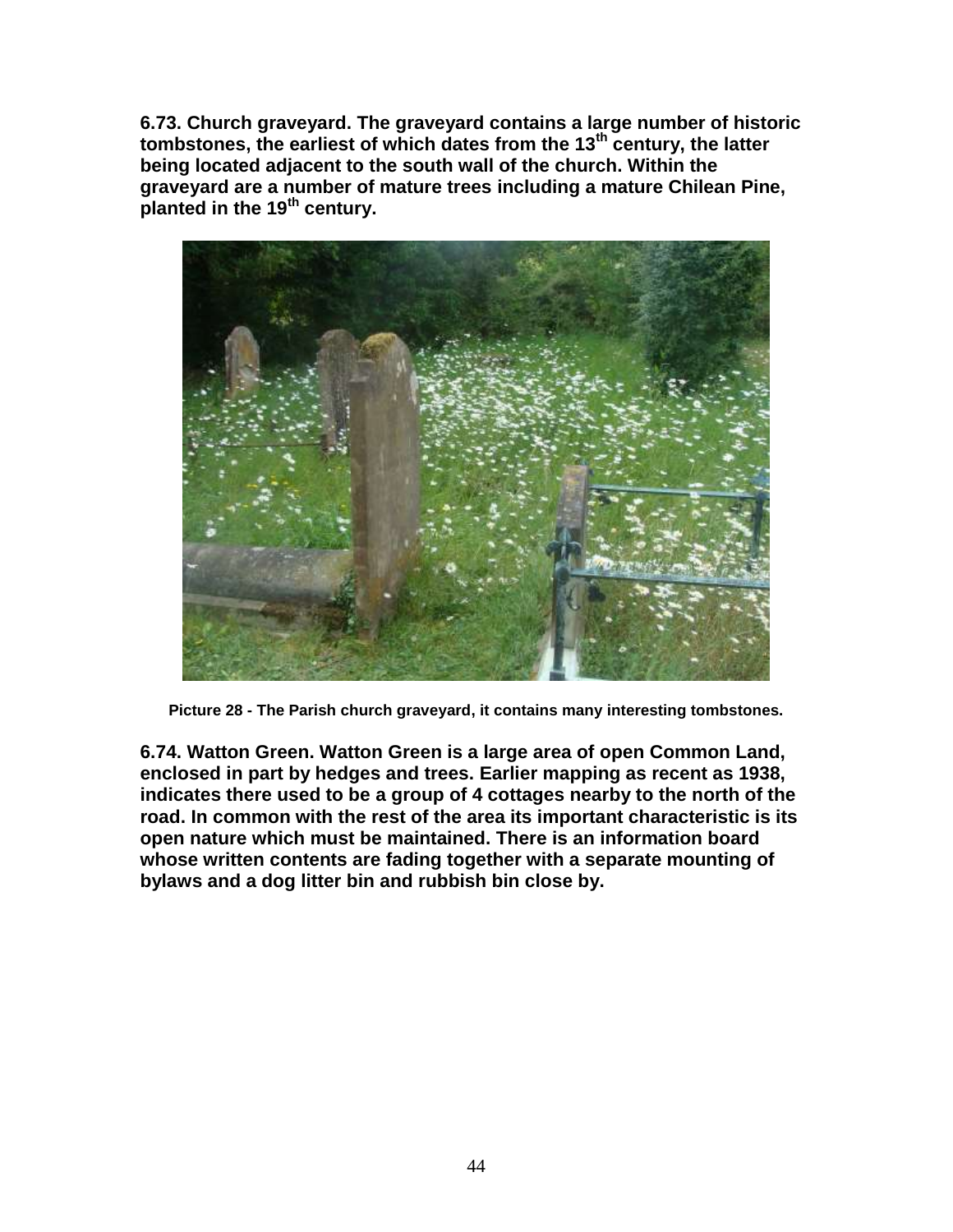

**Picture 29 - Watton Green, together with surroundings is an open space of quality and part of a area of visual and ecological importance.** 

**6.75. The organizations responsible for the maintenance of the above open spaces are commended for the care and attention being provided.**

**6.76.** *Particularly important trees and hedgerows.* **The area is dominated by trees and hedgerows, the most important of which are shown diagrammatically on accompanying plans. Of particular note are those framing the important views. The hedges flanking Church Walk and the 2 no. Sequoia conifers planted to the north of the church car park are most noteworthy. The latter tall imposing trees originating from the west coast of the United States were popular with the Victorians.**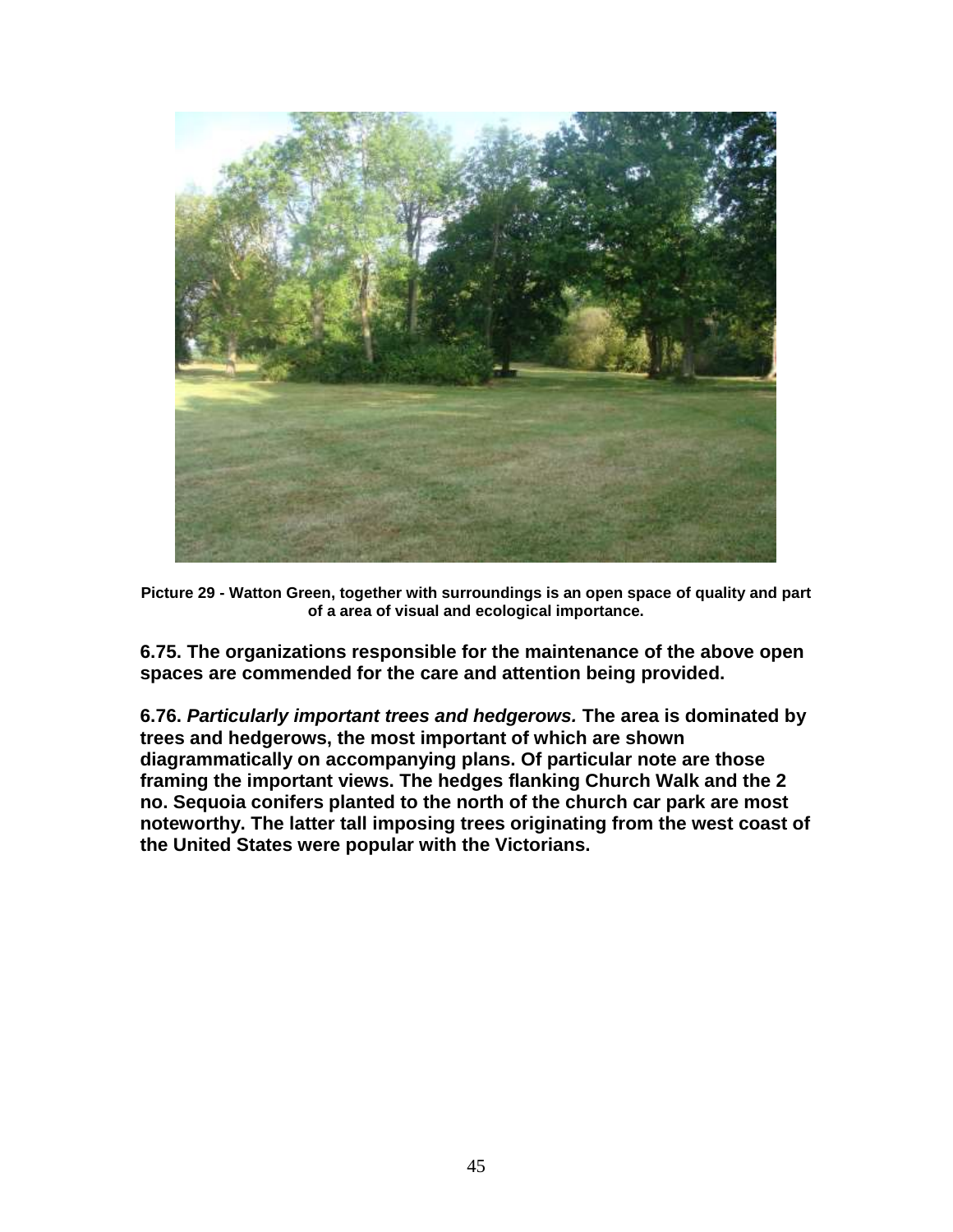

**Picture 30 - 2 decorative Sequoia conifers to the north of the church car park are magnificent specimens likely planted in the mid 19th century that are native to west coast of the United States and which were popular with the Victorians.**

**6.77.** *Important views.* **These are shown on accompanying plans.**

**6.78.** *Elements out of character with the Conservation Area..* **Land west of Ponderosa and the Moat House, off Perrywood Lane. This site consists of several low key buildings associated with horse stabling, outdoor storage including abandoned vehicles and chipped timber and 2 no. larger asbestos former agricultural sheds. The site has an untidy appearance that is particularly apparent to adjoining properties and from a public footpath.**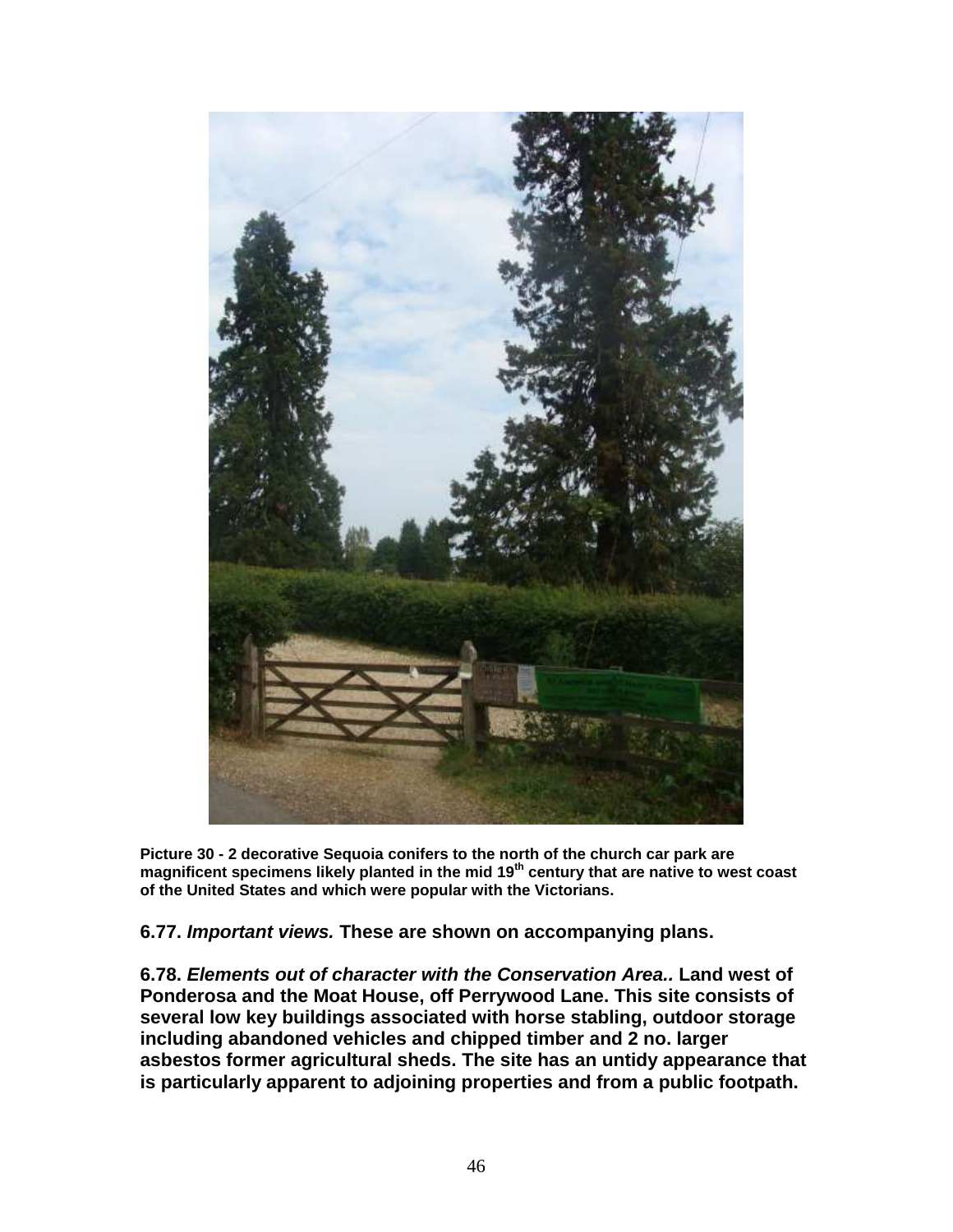**6.79. Watton Nursery and its car parking area. This large expansive car park and nursery buildings with their poly tunnels detract from this valley setting of the River Beane. Nevertheless the whole is partly assimilated by the scale of the landscape and nearby tree planting. Close planting of fruit and decorative species on the east bank of the River Beane could be improved by additional planting of more appropriate native species in this large scale natural setting.** 

**6.80. Redundant pole at junction of Church Lane and Perrywood Lane. There is a single pole with no information plaque on small green within road at this location that serves no purpose.** 

**6.81.** *Opportunities to secure improvements.* **In respect of land to the west of Ponderosa and the Moat House, carefully evaluate and assess the potential for improving the untidy nature of the site.**



**Picture 31 - Land west of Ponderosa and the Moat House, off Perrywood Lane, one of two areas excluded from the Conservation Area.**

**6.82. It is suggested discussions take place with the owners of the Nursery site with a view to seeking to implement a simple planting scheme of native species to improve the car parking area and reduce the impact of the more intrusive nursery buildings.**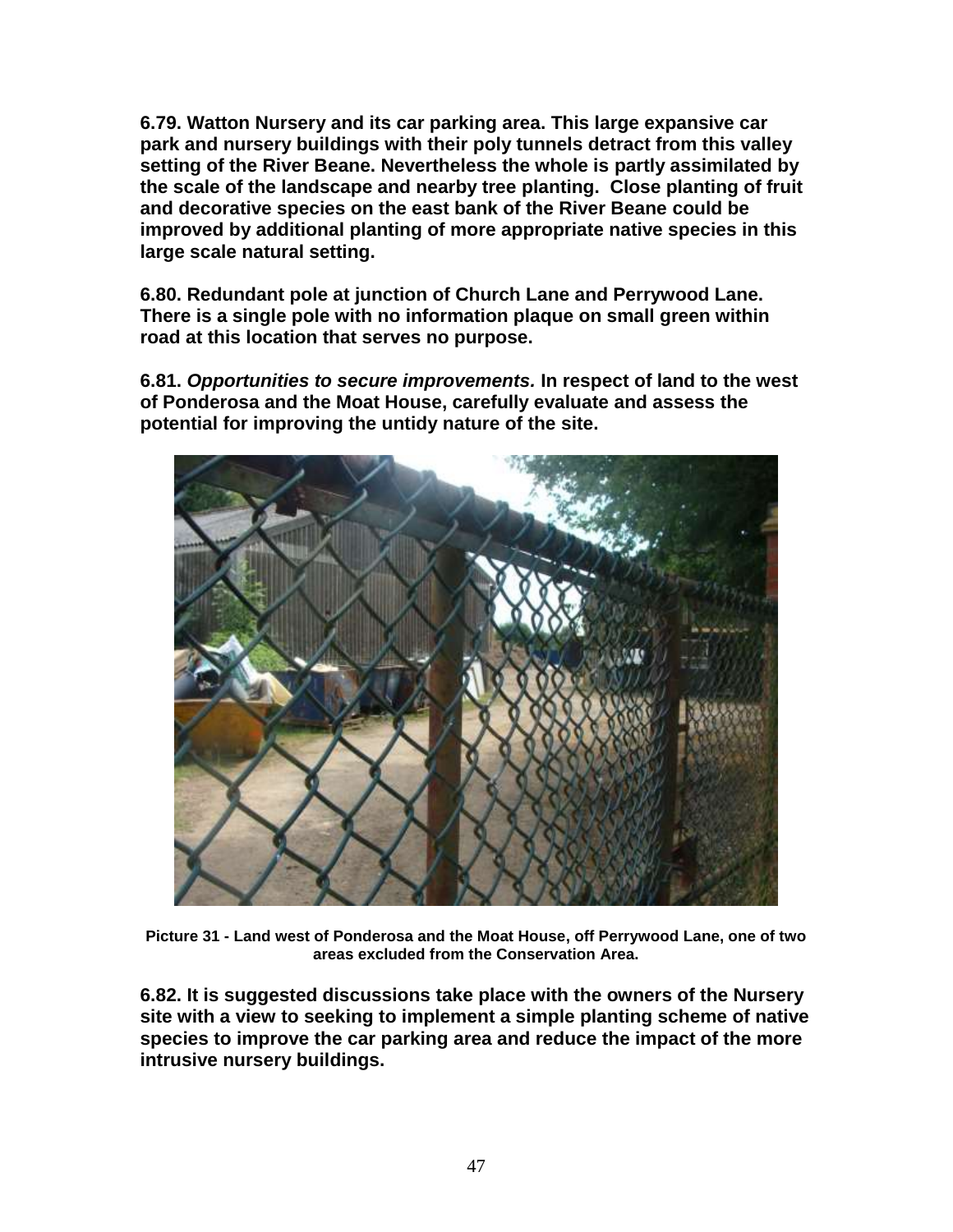**6.83. Signage and litter bins at Watton Green. Ideally the information sign needs replacing and if this occurs, consideration should be given to reconsidering location, general rationalization and reducing impact.** 

**6.84. Redundant metal support pole, small green at junction of Church Lane and Perrywood Lane. Contact owner (Hertfordshire C.C.?) and request its removal.** 

**6.85. B***oundary changes.* **Land west of Ponderosa and the Moat House, off Perrywood Lane is untidy and detracts and has insufficient architectural or historic interest to warrant inclusion. As a consequence this site has been removed from the Conservation Area.** 

**6.86.** *Overall Summary.* **Watton at Stone's Conservation Area is of a particularly high environmental quality. The urban nature of the High Street contains a significant number of high quality unlisted buildings from the 19th century. The compact nature of this part of the village is in contrast with the rural nature of the landscape around the church, off Church Lane and Perrywood Lane and the area around the River Beane and Watton House to the east. In the latter locations there are also several unlisted buildings of quality worthy of retention. The overall imperative and conclusion of this Appraisal is to retain and protect many 19th century unlisted buildings and consider introducing additional controls to protect their associated architectural features of quality. Also to maintain the open nature of the rural landscapes within the designated Conservation Area. Two relatively minor boundary changes have been made.** 

## **PART C- MANAGEMENT PROPOSALS.**

**7. Management Proposals.** 

**7.1.** *Revised Conservation Area Boundary.* **The revised boundaries include the following amendments. Their exact boundary alignments are shown on the accompanying plan to which the reader is referred.**

- *a)* **Exclude several late 20th century large detached dwellings to rear of the High Street off School Lane and Old School Orchard).**
- *b)* **Exclude land west of Ponderosa and the Moat House, off Perrywood Lane.**
- **c) 7.2.** *General Planning Control and Good Practice within the Conservation Area.* **All 'saved' planning policies are contained in the East Herts Local Plan Second Review adopted in April 2007. It is**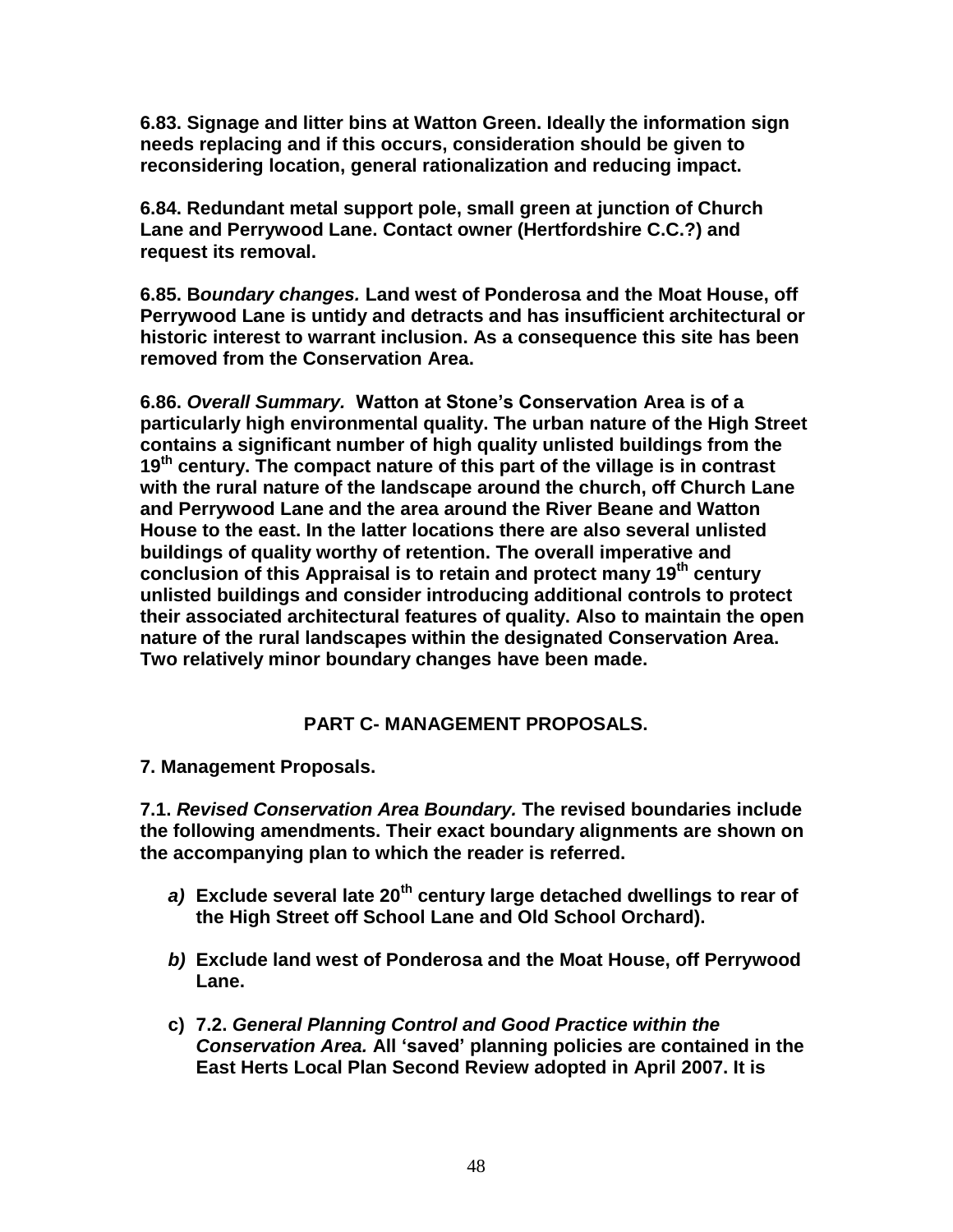**against this document and the National Planning Policy Framework that the District Council will process applications.** 

**7.3. Applicants considering submitting any application should carefully consider the relevant policies and if necessary contact Council Officers to seek pre application advice. For further details including advice on Planning Applications, Conservation Areas, Listed Buildings, Landscaping, and other general administrative advice please contact the Planning Department for assistance.** 

**Telephone no. 01279 655261** 

**E-mail planning@eastherts.gov.uk**

**Or write to E.H.D.C. Wallfields, Pegs Lane, Hertford SG13 8EQ**

**7.4. Applicants may also wish to refer to one of the several Guidance Notes referred to in Appendix 1 below.**

**7.5.** *Planning Control - Potential need to undertake an Archeological Evaluation.* **Within areas designated as being a Scheduled Ancient Monument or within the Area of Archaeological Significance the contents of Policies BH1, BH2 and BH3 are particularly relevant.** 

**7.6.** *Listed Building Control and Good Practice.* **Those buildings that are individually listed are identified. Other pre 1948 buildings, structures or walls within the curtilage of a Listed Building are similarly protected in law.**

**7.7. Listed Buildings are a most significant factor in contributing to the quality of Watton-at-Stone's built environment. It is essential that their architectural detailing is not eroded nor their other qualities and settings compromised. Of particular importance is the varied roofscape and prominent chimneys.** 

**7.8. The Appraisal has identified the milestone on the High Street as being 'At Risk'. Other ancillary buildings in the curtilages of Listed Buildings have been identified as being in need of repair and/or potentially 'At Risk'. In this respect the owner of an outbuilding off White House Close needs to be contacted and within the limitations of existing staff and financial resources, the Council will seek satisfactory solutions that secures this structure's long term future. In relation to the mile stone on the High Street, the Council will initially seek advice from English Heritage as to how best initiate repairs and discuss further with Hertfordshire County Council.**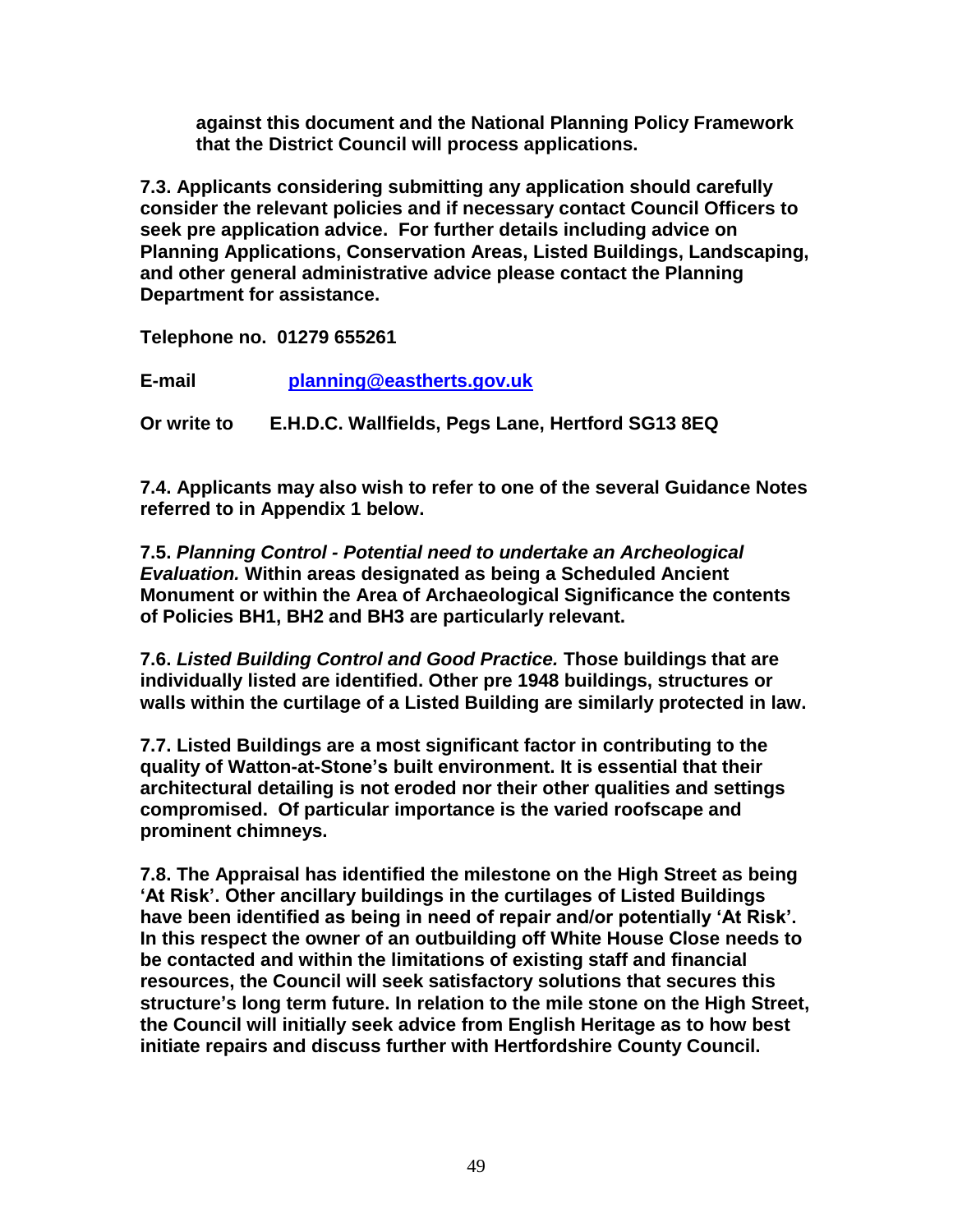**7.9.** *Planning Control – Other Unlisted Buildings that make an Important Architectural or Historic Contribution.* **Within the Conservation Area there are 26 unlisted buildings/ groups of buildings that have been so identified. These are: The Grey House and outbuilding; Nos. 33-39B High Street; no.41 High Street; The Olde House; 48-50 High Street; 52 High Street; Barn rear of 52 High Street; the Wesley Centenary Chapel; Newmans Court; 64-66 High Street; 68-76 High Street and outbuilding; 75-85 High Street; 78-80 High Street; 84-86 High Street; 92-96 High Street and outbuilding; 103 High Street; 114 High Street and outbuilding; 127-129 High Street; 133-139 High Street; The Chestnuts; Watton House Lodge; Watton House; Watton Cottage; Outbuilding to Watton Cottage; Crowbury, Church Lane and Glebe House, Rectory Lane. Any proposal involving the demolition of these buildings is unlikely to be approved.**

**7.10. Proposed Article 4 Directions. There are other distinctive features that are integral to some of the unlisted buildings identified in the paragraph above that make an important architectural or historic contribution, including selected chimneys, windows and other architectural detailing. In some situations protection may exist through existing planning controls but in other cases additional protection could only be provided by removing Permitted Development Rights via an Article 4 Direction. The latter legislation is complex. Should the Council consider such a course of action appropriate there would be a process of notifying the affected owners separately at a later date. This would be associated with further detailed consideration and possible refinement.** 

**7.11.** *Planning Control – Other Unlisted distinctive features that make an Important Architectural or Historic Contribution.* **This Appraisal has identified a number of walls that make a particular contribution to the character of the Conservation Area. Most of these are protected virtue of exceeding the specified heights relevant to Conservation Area or Listed Building legislation. Any proposal involving the demolition of these walls is unlikely to be approved.**

**7.12. Productive discussions took place with English Heritage to explore the potential of formally listing selected additional buildings and structures. It is considered that such an application in relation to the War Memorial and the Wesley Centenary Church could succeed but it should be emphasised that listing is subject to a formal submission process and success cannot be guaranteed. Any person or organisation can make such an application.**

**7.13** *Planning control - Wildlife Sites within the Conservation Area.* **The wildlife importance of these sites has been set out previously . Any development that adversely affects wildlife species occupying such sites**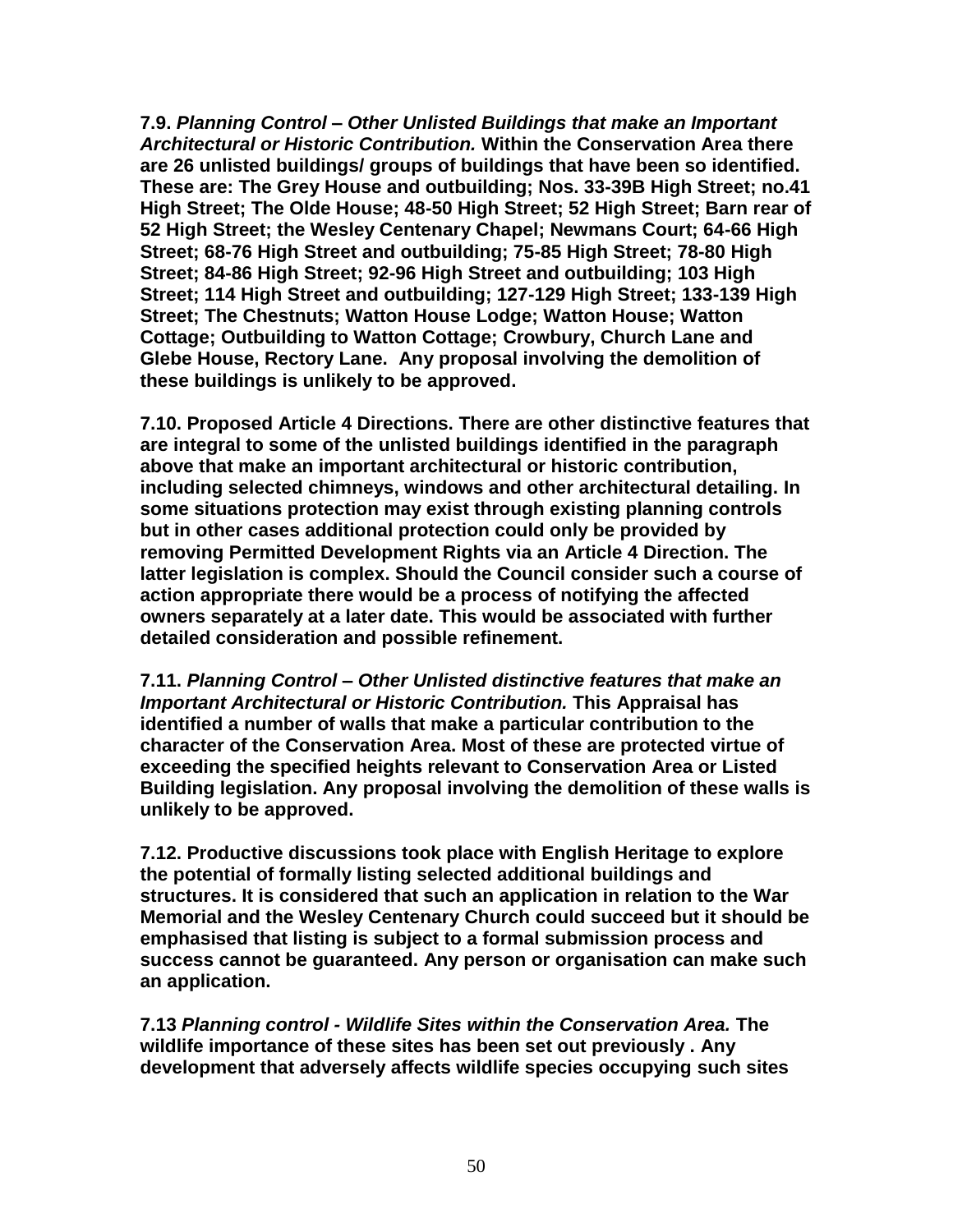**will not normally be permitted and would need clear justification. Proposals will be considered against Policies ENV 14 and ENV 16.**

**7.14.** *Planning Control – Important open land, open spaces and gaps.* **This Appraisal has identified the following important spaces: a small area opposite the former Waggon and Horses PH; the expansive open space between the centre of the village and the church; Church Walk; open space to the south west of the War Memorial traversed by public footpath; the church graveyard and Watton Green. These represent open spaces and other landscape features within the Conservation Area that materially contribute to its character or appearance and will be protected.**

**7.15.** *Planning Control – Particularly important trees and hedgerows.* **Only the most significant trees are shown diagrammatically. Subject to certain exceptions all trees in a Conservation Area are afforded protection and a person wanting to carry out works has to notify the Council. Trees that have not been identified may still be considered suitable for protection by Tree Preservation Orders. Owners are advised to make regular inspections to check the health of trees in the interests of amenity and Health and Safety. As previously advised some hedges may be protected by the Hedgerow Regulations 1997.** 

**7.16.** *Planning Control –Important views.* **The most important views within and out of the Conservation area are diagrammatically shown. Policy BH6 is particularly relevant.** 

**7.17.** *Enhancement Proposals.* **The Appraisal has identified a number of elements that detract that are summarised in the Table below together with a proposed course of action. Within the staff and financial resources available, Council Officers will be pro-active and provide assistance. It must be recognized that such improvements will frequently only be achieved with the owners co-operation.** 

| <b>Detracting</b><br>element | Location                                                    | <b>Proposed Action.</b>                                                              |
|------------------------------|-------------------------------------------------------------|--------------------------------------------------------------------------------------|
| Highway signage.             | Near village<br>pump.                                       | <b>Contact County Highways and</b><br>explore potential of relocating<br>sign.       |
| Highway signage.             | South side of<br><b>High Street, east</b><br>of Almshouses. | <b>Contact County Highways and</b><br>explore potential of rationalising<br>signage. |
| Fence.                       | To north of no.<br>85 High Street.                          | <b>Discuss potential of increasing</b><br>vclimbing vegetation cover with<br>owner.  |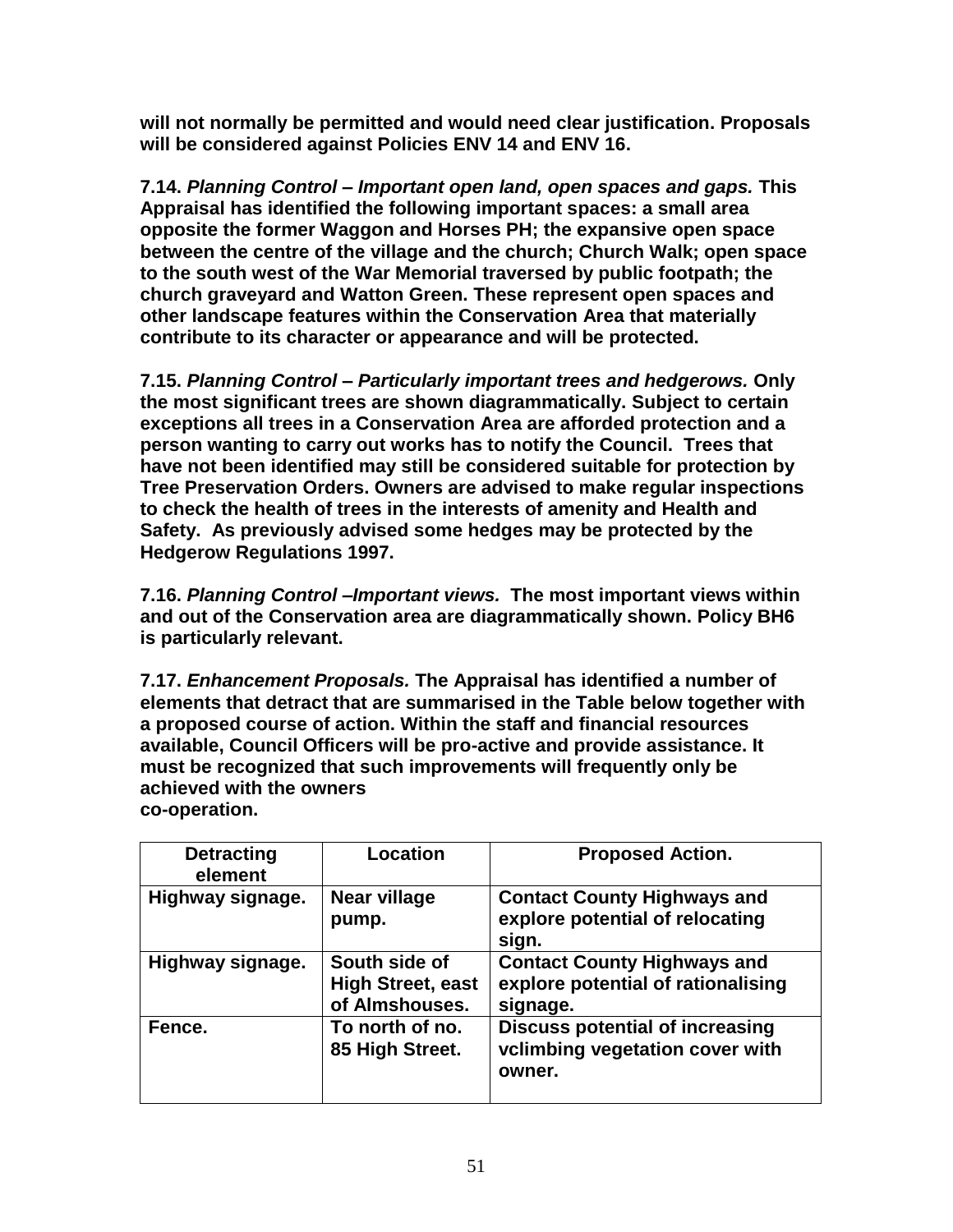| <b>Historic structure</b>           | <b>Listed</b>                         | <b>Contact English Heritage for</b>                                         |
|-------------------------------------|---------------------------------------|-----------------------------------------------------------------------------|
| identified as being                 | Milestone, High                       | advice then seek to agree                                                   |
| 'At Risk'.                          | Street.                               | restoration with HCC.                                                       |
| <b>Historic building</b>            | <b>Off White House</b>                | <b>Establish owner's intention to</b>                                       |
| potentially 'At<br>Risk'.           | Close.                                | initiate repairs and pursue action                                          |
|                                     |                                       | as may be necessary. A candidate<br>for future inclusion on Council's       |
|                                     |                                       | <b>Buildings at Risk Register unless</b>                                    |
|                                     |                                       | repairs are carried out.                                                    |
| <b>Historic</b>                     | <b>Within curtilage</b>               | <b>Discuss with owner before</b>                                            |
| outbuilding                         | of listed                             | formulating any proposals.                                                  |
| covered in                          | building, the                         |                                                                             |
| vegetation where                    | George and                            |                                                                             |
| repairs may be                      | Dragon PH.                            |                                                                             |
| necessary.                          |                                       |                                                                             |
| <b>Watton Nursery</b>               | <b>Ware Road</b>                      | <b>Contact owner and discuss</b>                                            |
| and car parking                     |                                       | potential of implementing a                                                 |
| area.                               |                                       | landscaping scheme to improve                                               |
|                                     |                                       | the environmental qualities of this                                         |
| 3 no. utility poles                 | <b>Near village</b>                   | part of the Conservation Area.<br><b>Contact utility company to explore</b> |
| in the High Street.                 | pump; outside                         | if there are any practical solutions                                        |
|                                     | nos.93-95 and                         | of reducing their impact.                                                   |
|                                     | outside no.133.                       |                                                                             |
| <b>Collapsed wall.</b>              | South east of                         | Ideally needs repair/replacing.                                             |
|                                     | <b>Watton Cottage.</b>                | Need to discuss issue with owner                                            |
|                                     |                                       | before making any practical                                                 |
|                                     |                                       | recommendation.                                                             |
| Untidy site.                        | To west of                            | Carefully evaluate and assess the                                           |
|                                     | Ponderosa and                         | potential for improving its untidy                                          |
|                                     | The Moat House,                       | nature.                                                                     |
|                                     | Perrywood Lane.                       |                                                                             |
| <b>Historic building</b><br>in need | <b>Small ancillary</b><br>building in | Contact church with request to                                              |
| improvement.                        | churchyard near                       | remove graffiti.                                                            |
|                                     | <b>Church Walk</b>                    |                                                                             |
|                                     | (Bier House).                         |                                                                             |
| <b>Fading</b>                       | <b>Watton Green.</b>                  | <b>Discuss with Parish Council</b>                                          |
| information board,                  |                                       | possibility of replacing the                                                |
| associated                          |                                       | information board; consider                                                 |
| signage and litter                  |                                       | rationalization and location.                                               |
| bins.                               |                                       |                                                                             |
| <b>Redundant metal</b>              | <b>Junction of</b>                    | Contact owners(H.C.C?) and seek                                             |
| support post.                       | <b>Church Lane</b>                    | its removal.                                                                |
|                                     | and Perrywood                         |                                                                             |
|                                     | Lane.                                 |                                                                             |